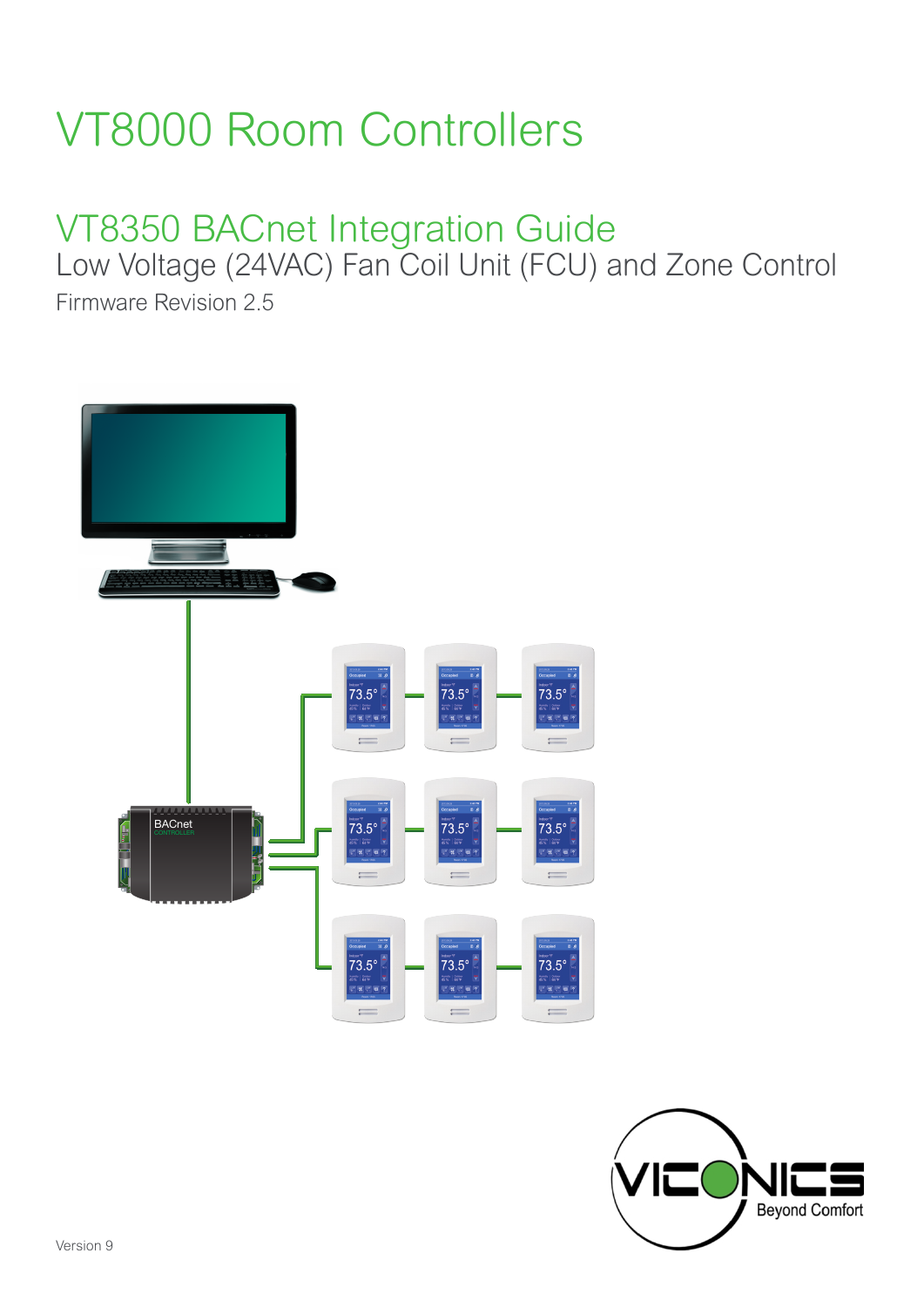## **Table of Contents**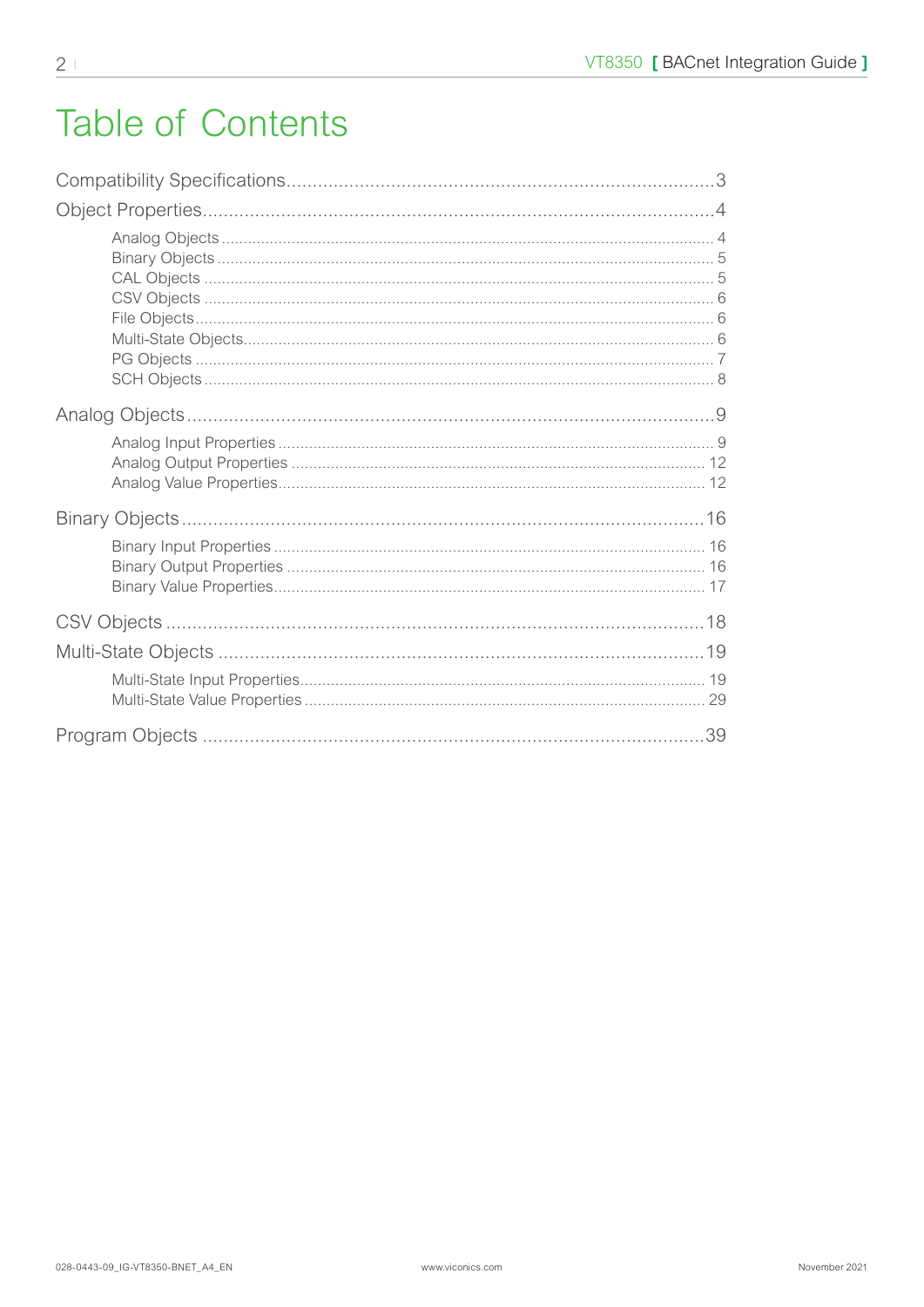## <span id="page-2-0"></span>Compatibility Specifications

**Note:** This document contains BACnet compatibility specifications of the Viconics Technologies VT8350 Room Controllers and follows the BACnet PICS format. Objects common to all three models appear in one table, whereas objects which are model specific appear in separate tables.

**Supported BACnet® Services:** The BACnet® communicating controller meets all requirements for designation as an Application Specific Controller (B-ASC). The BACnet controller supports the following BACnet Interoperability Building Blocks (BIBBs).

Note: The controller does not support segmented requests or responses

| <b>Application Service</b>                           | Designation |
|------------------------------------------------------|-------------|
| Data Sharing-COV-B                                   | DS-COV-B    |
| Data Sharing - Read Property - B                     | DS-RP-B     |
| Data Sharing - Read Property Multiple - B            | DS-RPM-B    |
| Data Sharing - Write Property - B                    | DS-WP-B     |
| Data Sharing - Write Property Multiple Service - B   | DS-WPM-B    |
| Device Management - Time Synchronization - B         | DM-TS-B     |
| Device Management - Device Communication Control - B | DM-DCC-B    |
| Device Management - Dynamic Device Binding - B       | DM-DDB-B    |
| Device Management - Dynamic Object Binding - B       | DM-DOB-B    |
| Scheduling-Internal-B                                | SCHED-I-B   |

| <b>Object Name</b>  | Type and Instance | <b>Object Property</b>                          | <b>Controller Parameter</b>                                                                  |
|---------------------|-------------------|-------------------------------------------------|----------------------------------------------------------------------------------------------|
|                     |                   | Object_Identifier<br>Property 75 (R,W)          | Unique ID number of a device on a network                                                    |
|                     |                   | Object Name<br>Property 77 (R,W)                | Unique name of a device on a network                                                         |
|                     |                   | Model Name<br>Property 70 (R)                   | Controller model number                                                                      |
|                     |                   | Firmware Revision<br>Property 44 (R)            | Current BACnet <sup>®</sup> firmware revision used by controller                             |
|                     |                   | Protocol Version<br>Property 98 (R)             | Current BACnet <sup>®</sup> firmware protocol version<br>Default is Version 1                |
|                     |                   | Protocol Revision<br>Property 139 (R)           | Current BACnet <sup>®</sup> firmware protocol revision<br>Default is Version 2               |
|                     |                   | Max ADPU Length<br>Property 62 (R)              | Maximum ADPU Length accepted<br>Default is 480                                               |
| VT8350 (all models) | Device            | <b>ADPU Timeout</b><br>Property 10 (R)          | ADPU timeout value<br>Default is 3000 ms                                                     |
|                     |                   | Application-Software-Version<br>Property 12 (R) | Controller base application software version<br>Default is based on current released version |
|                     |                   | Max_Master (R,W)                                | Maximum master devices allowed to be part of network.<br>0 to 127, default is 127            |
|                     |                   | Description<br>Property 28 (R,W)                | String of printable characters<br>(Same as "Long Screen Message" CSV2)                       |
|                     |                   | Location<br>Property 58 (R,W)                   | String of printable characters<br>(Same as "Short Screen Message" CSV1)                      |
|                     |                   | Local Date<br>Property 56 (R)                   | Indicates date to best of device knowledge                                                   |
|                     |                   | Local Time<br>Property 57 (R)                   | Indicated time of day best of the device knowledge                                           |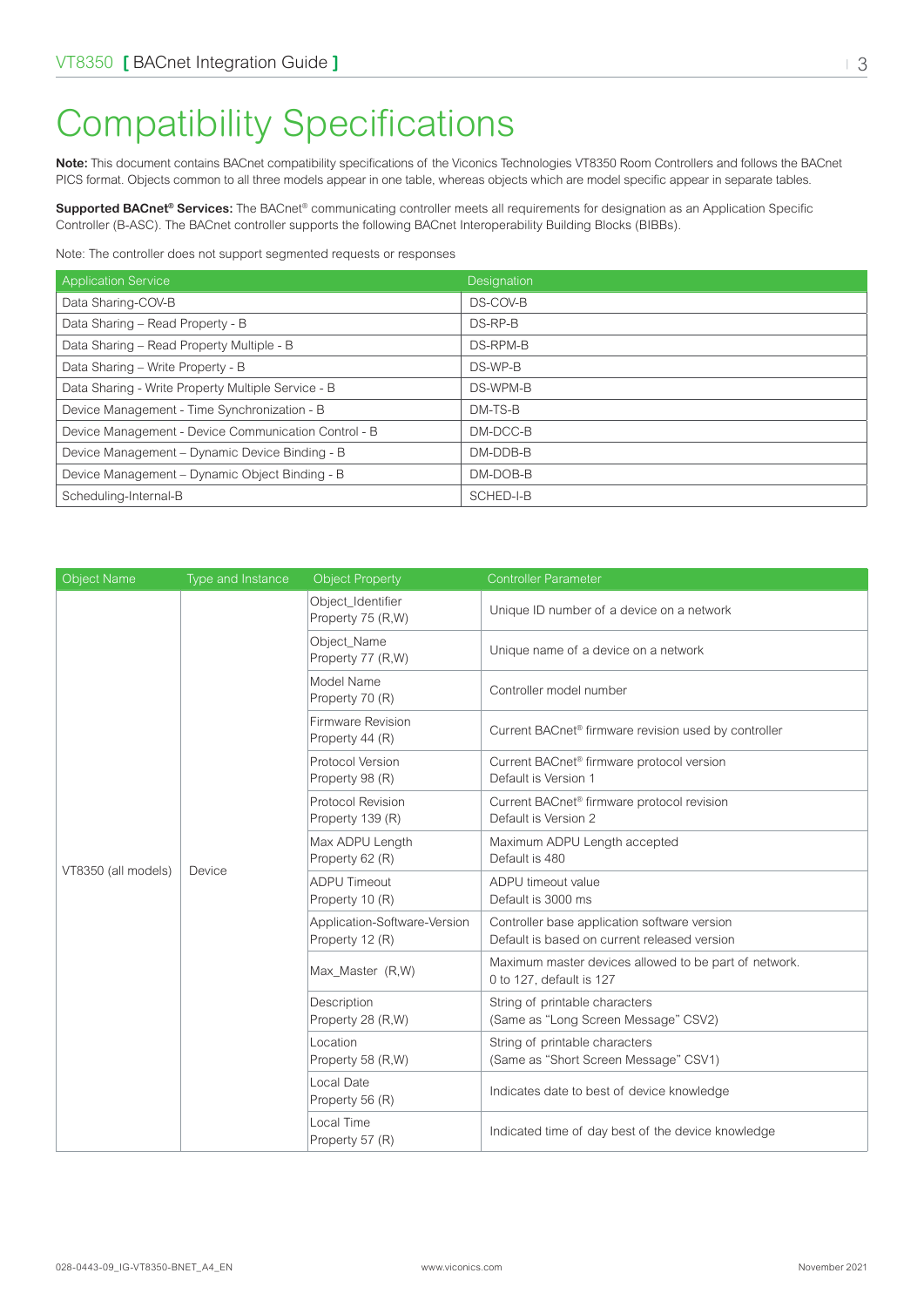## <span id="page-3-0"></span>Object Properties

#### **NOTE for BACnet Priorities:**

- 1-3: Written in eeprom memory, the value cannot be changed at the thermostat and will remain after a power-cycle. To release it, do a "Restore Factory default" or from BACnet at same priority level.
- Usage: System configuration parameters that should not be changed. • 4-16: Written in ram memory, the values are lost after a power-cycle.
- Usage: Initialization of LUA4RC scripts. (Do not use priorities 4-16 from a BMS.)
- 17: Relinquish default, the values can be changed at the thermostat and will remain in the thermostat after a power-cycle. Usage: Temperature setpoints, fan-mode, system-mode, etc.

#### Analog Objects

| Object Type Read/Write Settings |              |                           | <b>Controller Parameter</b>         |                                                                                                |  |
|---------------------------------|--------------|---------------------------|-------------------------------------|------------------------------------------------------------------------------------------------|--|
| Input Al                        | Output AO    | Values AV                 | <b>Object Property</b>              |                                                                                                |  |
| Read Only                       | Read Only    | Read Only                 | Event State<br>Property 36          | Indicates if object has an active event state associated with it                               |  |
| Read Only                       | Read Only    | Read Only                 | Object Identifier<br>Property 75    | Unique ID number of an object on a network                                                     |  |
| Read Only                       | Read Only    | Read Only                 | Object Name<br>Property 77          | Unique name of an object on a network                                                          |  |
| Read Only                       | Read Only    | Read Only                 | Object Type<br>Property 79          | Indicates membership in a particular object type class                                         |  |
| Read / Write                    | Read / Write | Read / Write              | Out of Service<br>Property 81       | Indicates whether (TRUE/FALSE) the physical input object represents is not in<br>service       |  |
| Read / Write*                   | Read / Write | Read / Write              | Present Value<br>Property 85        | Contains values of all properties specified                                                    |  |
| N/A                             | Read Only    | Read Only                 | Priority Array<br>Property 87       | Read-only array of prioritized values                                                          |  |
| Read Only                       | Read Only    | Read Only                 | Reliability<br>Property 103         | Indicates if Present Value is "reliable"                                                       |  |
| N/A                             | Read Only    | Read / Write <sup>+</sup> | Relinquish Default<br>Property 104  | Default value used for Present_Value when values in Priority_Array have a<br><b>NULL</b> value |  |
| Read Only                       | Read Only    | Read Only                 | <b>Status Flags</b><br>Property 111 | Represents flags that indicate general health of life safety point object                      |  |
| Read Only                       | Read Only    | Read Only                 | <b>Units</b><br>Property 177        | Indicates measurement units of Present Value                                                   |  |
| N/A                             | Read / Write | Read / Write              | <b>Hight Limit</b><br>Property 1101 | Specifies a limit Present_Value must exceed before an event is generated                       |  |
| N/A                             | Read / Write | Read / Write              | Low Limit<br>Property 1100          | Specifies a limit Present_Value must fall below before an event is generated                   |  |

**N/A =** Not Applicable, property not used for objects of that type

\* The Present\_Value is only writeable when Out\_Of\_Service is TRUE.

† Relinquish default, the values can be changed at the thermostat and will remain in the thermostat after a power-cycle. Usage: Temperature setpoints, fan-mode, system-mode, etc.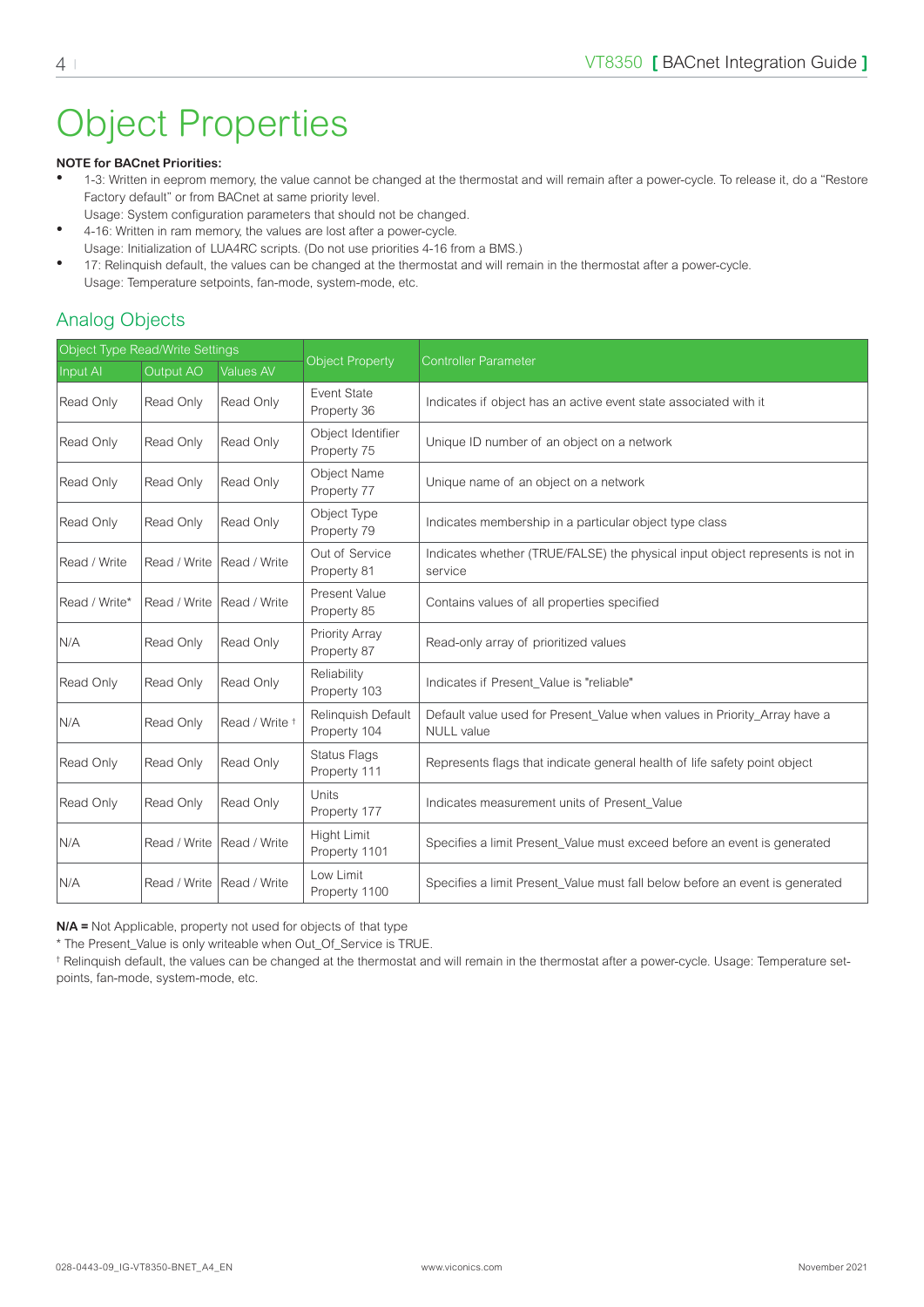#### <span id="page-4-0"></span>Binary Objects

| Object Type Read/Write Settings |              |                  |                                     |                                                                                                      |  |
|---------------------------------|--------------|------------------|-------------------------------------|------------------------------------------------------------------------------------------------------|--|
| Input BI                        | Output BO    | <b>Values BV</b> | <b>Object Property</b>              | <b>Controller Parameter</b>                                                                          |  |
| Read Only                       | Read Only    | Read Only        | <b>Active Text</b><br>Property 4    | Characterizes intended effect of the ACTIVE state of Present Value property                          |  |
| Read Only                       | Read Only    | Read Only        | Event State<br>Property 36          | Indicates if object has an active event state associated with it                                     |  |
| Read Only                       | Read Only    | Read Only        | <b>Inactive Text</b><br>Property 46 | Characterizes intended effect of INACTIVE state of Present Value property                            |  |
| Read Only                       | Read Only    | Read Only        | Object Identifier<br>Property 75    | Unique ID number of an object on a network                                                           |  |
| Read Only                       | Read Only    | Read Only        | <b>Object Name</b><br>Property 77   | Unique name of an object on a network                                                                |  |
| Read Only                       | Read Only    | Read Only        | Object Type<br>Property 79          | Indicates membership in a particular object type class                                               |  |
| Read / Write                    | Read / Write | Read / Write     | Out of Service<br>Property 81       | Indicates whether (TRUE/FALSE) physical input object represents is not in<br>service                 |  |
| Read Only                       | Read Only    | N/A              | Polarity<br>Property 84             | Indicates relationship between physical state of input and Present Value                             |  |
| Read / Write                    | Read / Write | Read / Write     | Present Value<br>Property 85        | Contains values of all properties specified                                                          |  |
| Read Only                       | Read Only    | Read Only        | Priority Array<br>Property 87       | Read-only array of prioritized values                                                                |  |
| N/A                             | Read Only    | Read / Write     | Relinquish Default<br>Property 104  | Default value to be used for Present Value when values in Priority_Array have a<br><b>NULL</b> value |  |
| Read Only                       | Read Only    | Read Only        | <b>Status Flags</b><br>Property 111 | Represents flags that indicate general health of life safety point object                            |  |

**N/A =** Not Applicable, property not used for objects of that type

#### **NOTE for BACnet Priorities:**

- 1-3: Written in eeprom memory, the value cannot be changed at the thermostat and will remain after a power-cycle. To release it, do a "Restore Factory default" or from BACnet at same priority level.
	- Usage: System configuration parameters that should not be changed.
- 4-16: Written in ram memory, the values are lost after a power-cycle. Usage: Initialization of LUA4RC scripts. (Do not use priorities 4-16 from a BMS.)
- 17: Relinquish default, the values can be changed at the thermostat and will remain in the thermostat after a power-cycle. Usage: Temperature setpoints, fan-mode, system-mode, etc.

#### CAL Objects

| <b>Read/Write</b> | <b>Object Property</b>           | <b>Controller Parameter</b>                                  |
|-------------------|----------------------------------|--------------------------------------------------------------|
| Read / Write      | Date List<br>Property 23         | List of calender entries.                                    |
| Read Only         | Object Identifier<br>Property 75 | Unique ID number of an object on a network                   |
| Read Only         | Object Name<br>Property 77       | Unique name of an object on a network                        |
| Read Only         | Object Type<br>Property 79       | Indicates membership in a particular object type class       |
| Read Only         | Present Value<br>Property 85     | This property is TRUE when<br>current date matches an entry. |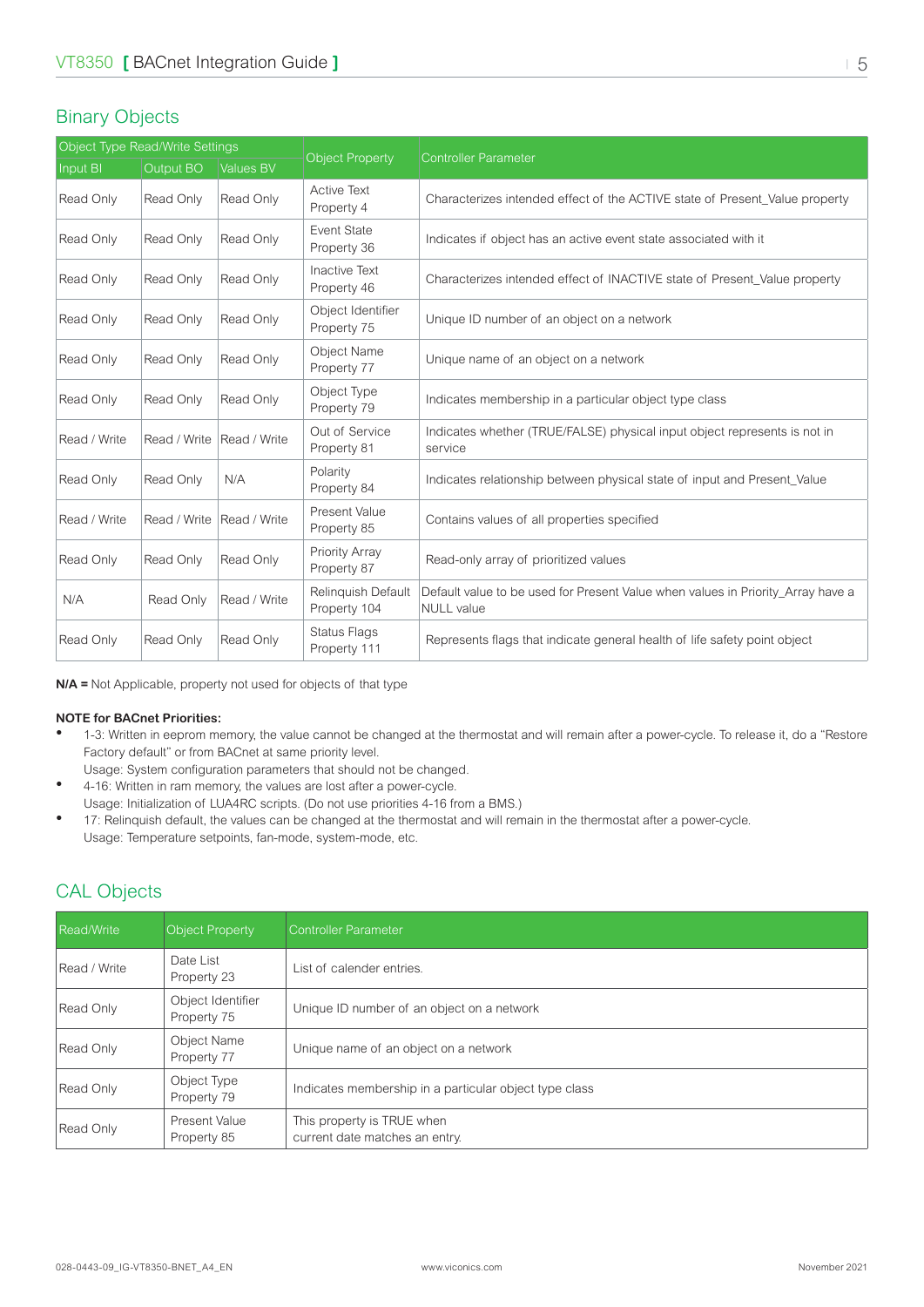## <span id="page-5-0"></span>CSV Objects

| <b>Read/Write</b> | Object Property                  | <b>Controller Parameter</b>                                               |
|-------------------|----------------------------------|---------------------------------------------------------------------------|
| Read Only         | Event State<br>Property 36       | Indicates object has an active event state associated with it             |
| Read Only         | Object Identifier<br>Property 75 | Unique ID number of an object on a network                                |
| Read Only         | Object Name<br>Property 77       | Unique name of an object on a network                                     |
| Read Only         | Object Type<br>Property 79       | Indicates membership in a particular object type class                    |
| Read / Write      | Present Value<br>Property 85     | Contains values of all properties specified                               |
| Read Only         | Status Flags<br>Property 111     | Represents flags that indicate general health of life safety point object |

### File Objects

| Read/Write   | <b>Object Property</b>                  | <b>Controller Parameter</b>                                                                                                                                   |
|--------------|-----------------------------------------|---------------------------------------------------------------------------------------------------------------------------------------------------------------|
| Read Only    | Archive<br>Property 13                  | Set to FALSE when the Modification_Date property changes for any reason.<br>An archiving process to set the value of this property to TRUE when it completes. |
| Read Only    | File Access Method<br>Property 41       | Indicates the type(s) of file access supported for this object.<br>Supported: "1: Stream Access".                                                             |
| Read / Write | File Size<br>Property 42                | Indicates the size of the file data in octets.<br>Writing a value of 0 erases file data contents.                                                             |
| Read Only    | File Type<br>Property 43                | Identifies the intended use of this file                                                                                                                      |
| Read Only    | <b>Modification Date</b><br>Property 71 | Indicates the last time the underlying file data or File_Size of this object was modified                                                                     |
| Read Only    | Object Identifier<br>Property 75        | Unique ID number of an object on a network                                                                                                                    |
| Read Only    | Object Name<br>Property 77              | Unique name of an object on a network                                                                                                                         |
| Read Only    | Object Type<br>Property 79              | File type object                                                                                                                                              |
| Read Only    | Read Only<br>Property 99                | Whether FALSE or TRUE the file data may be changed through the use of the AtomicWriteFile service                                                             |
| Read Only    | Profile Name<br>Property 168            | Name of an object profile to which this object conforms                                                                                                       |

### Multi-State Objects

| Object Type Read/Write Settings |           |                                  |                                                                  |  |
|---------------------------------|-----------|----------------------------------|------------------------------------------------------------------|--|
| Input MSI                       | Values MV | <b>Object Property</b>           | Controller Parameter                                             |  |
| Read Only                       | Read Only | Event State<br>Property 36       | Indicates if object has an active event state associated with it |  |
| Read Only                       | Read Only | Number of States<br>Property 74  | Defines number of states Present Value may have                  |  |
| Read Only                       | Read Only | Object Identifier<br>Property 75 | Unique ID number of an object on a network                       |  |
| Read Only                       | Read Only | Object Name<br>Property 77       | Unique name of an object on a network                            |  |
| Read Only                       | Read Only | Object Type<br>Property 79       | Indicates membership in a particular object type class           |  |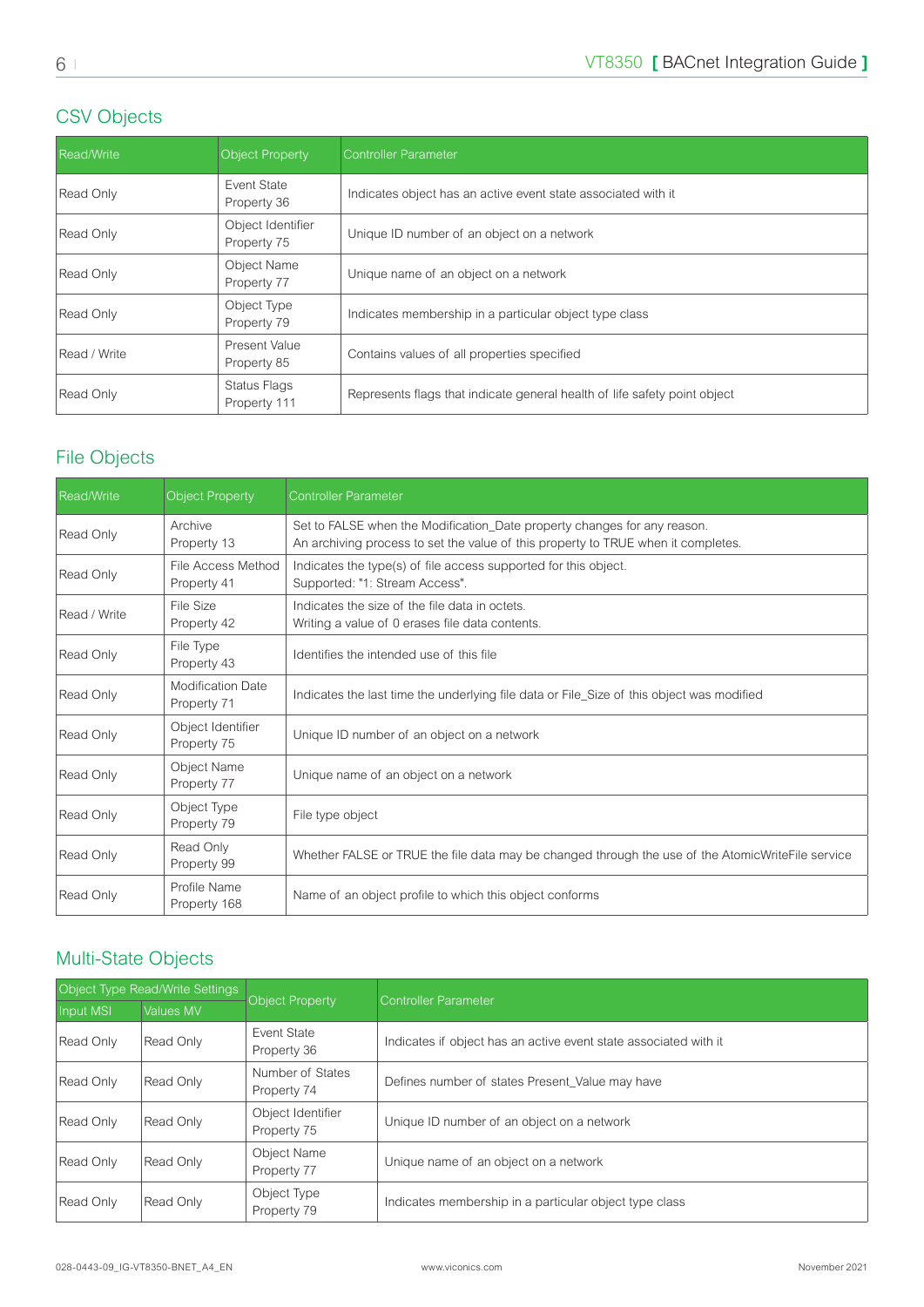<span id="page-6-0"></span>

| Object Type Read/Write Settings |                  |                                     |                                                                                      |  |
|---------------------------------|------------------|-------------------------------------|--------------------------------------------------------------------------------------|--|
| Input MSI                       | <b>Values MV</b> | <b>Object Property</b>              | <b>Controller Parameter</b>                                                          |  |
| Read / Write                    | Read / Write     | Out of Service<br>Property 81       | Indicates whether (TRUE/FALSE) physical input object represents is not in service    |  |
| Read / Write*                   | Read / Write     | <b>Present Value</b><br>Property 85 | Contains values of all properties specified                                          |  |
| N/A                             | Read Only        | Priority Array<br>Property 87       | Indicates relationship between physical state of input and Present Value             |  |
| N/A                             | Read / Write     | Relinquish Default<br>Property 104  | Default value used for Present Value when values in Priority Array have a NULL value |  |
| Read Only                       | Read Only        | State Text<br>Property 110          | Represents descriptions of all possible states of Present_Value                      |  |
| Read Only                       | Read Only        | Status Flags<br>Property 111        | Represents flags that indicate general health of life safety point object            |  |

**N/A =** Not Applicable, property not used for objects of that type

\* The Present\_Value is only writeable when Out\_Of\_Service is TRUE.

### PG Objects

| <b>Read/Write</b> | <b>Object Property</b>             | <b>Controller Parameter</b>                                                                                            |
|-------------------|------------------------------------|------------------------------------------------------------------------------------------------------------------------|
| Read Only         | Description<br>Property 28         | String of printable characters whose content is not restricted. Contains up to 480 bytes of<br>the LUA program script. |
| Read Only         | Description Of Halt<br>Property 29 | Describes the reason why a program has been halted Text is also displayed in the HMI<br>debug log                      |
| Read Only         | Instance Of<br>Property 48         | Local name of the application program being executed by this process                                                   |
| Read Only         | Object Identifier<br>Property 75   | Unique ID number of an object on a network                                                                             |
| Read Only         | Object Name<br>Property 77         | Unique name of an object on a network                                                                                  |
| Read Only         | Object Type<br>Property 79         | Indicates membership in a particular object type class                                                                 |
| Read Only         | Out Of Service<br>Property 81      | Indicates whether (TRUE/FALSE) the process this object represents is not in service                                    |
| Write Only        | Program Change<br>Property 90      | Used to request changes to the operating state of the program. Writing to property affects<br>all 10 PG objects        |
| Read Only         | Program State<br>Property 92       | Current logical state of the PG objects executing application programs                                                 |
| Read Only         | Reason For Halt<br>Property 100    | If program halts, this property reflects the reason for halt                                                           |
| Read Only         | Status Flags<br>Property 111       | Represents flags that indicate general health of life safety point object                                              |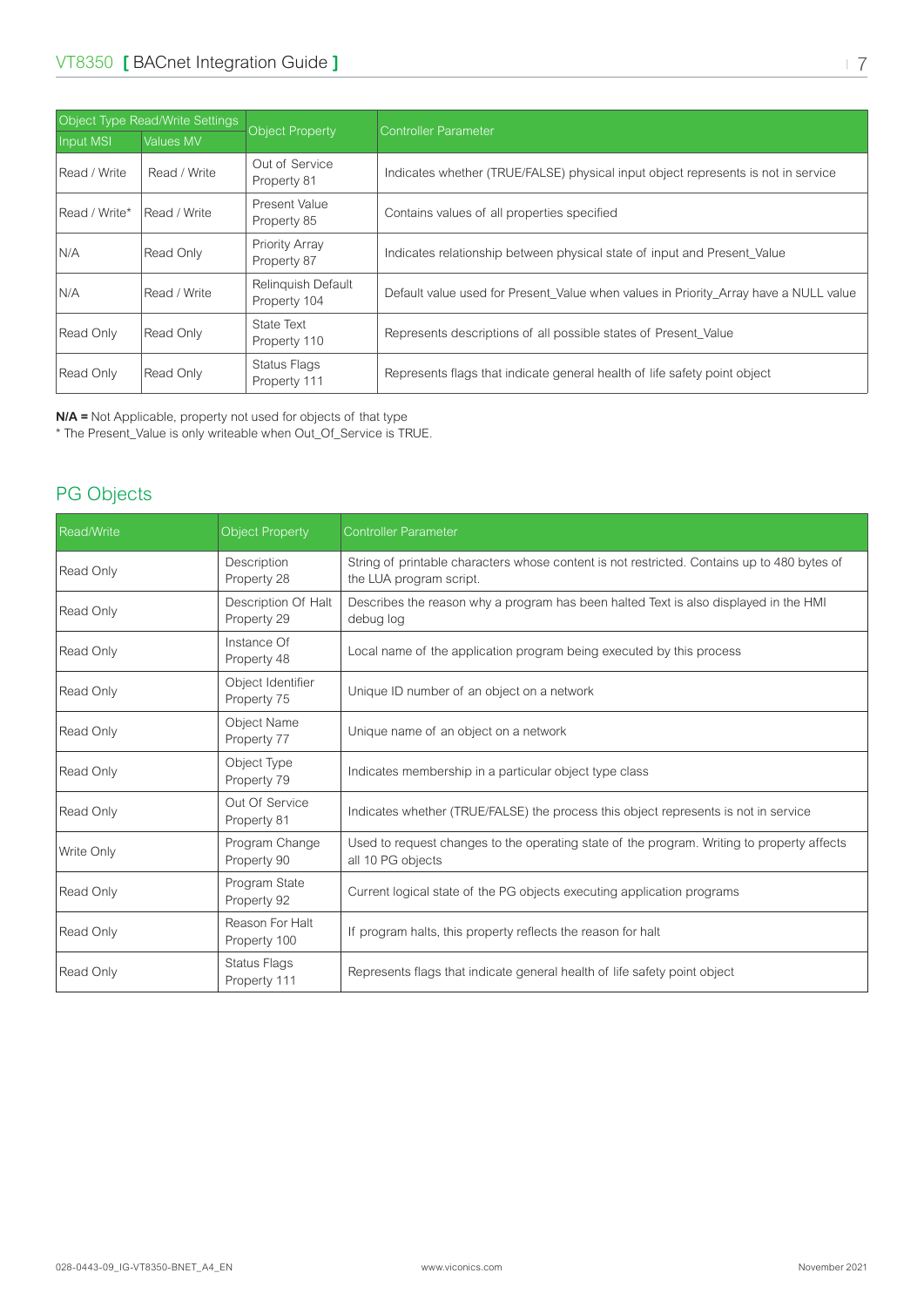### <span id="page-7-0"></span>SCH Objects

| <b>Read/Write</b> | <b>Object Property</b>                   | <b>Controller Parameter</b>                                                                                                                            |
|-------------------|------------------------------------------|--------------------------------------------------------------------------------------------------------------------------------------------------------|
| Read Only         | <b>Effective Period</b><br>Property 32   | Range of dates within which the Schedule object is active. All dates are in range, so always Effective                                                 |
| Read / Write      | <b>Exception Schedule</b><br>Property 38 | Sequence of schedule actions that takes precedence over normal behavior on a specific day or days.<br>By default, this property refers to the calendar |
| Read Only         | Object Identifier<br>Property 75         | Unique ID number of an object on a network                                                                                                             |
| Read Only         | <b>Object Name</b><br>Property 77        | Unique name of an object on a network                                                                                                                  |
| Read Only         | Object Type<br>Property 79               | Indicates membership in a particular object type class                                                                                                 |
| Read / Write      | Present Value<br>Property 85             | Contains the current value of the schedule (0: unoccupied, 1: occupied).<br>Only writeable when Out Of Service is TRUE.                                |
| Read / Write      | Out Of Service<br>Property 81            | Indicates whether (TRUE/FALSE) the internal calculations of the schedule object are used to<br>determine the value of the Present Value property       |
| Read Only         | Reliability<br>Property 103              | Indicates if Present Value is "reliable"                                                                                                               |
| Read Only         | <b>Status Flags</b><br>Property 111      | Represents flags that indicate general health of life safety point object                                                                              |
| Read / Write      | Weekly Schedule<br>Property 123          | 7 elements that describe the sequence of schedule actions for each day of the week                                                                     |
| Read Only         | Schedule Default<br>Property 174         | Default value to be used when no other scheduled value is in effect. Always Unoccupied                                                                 |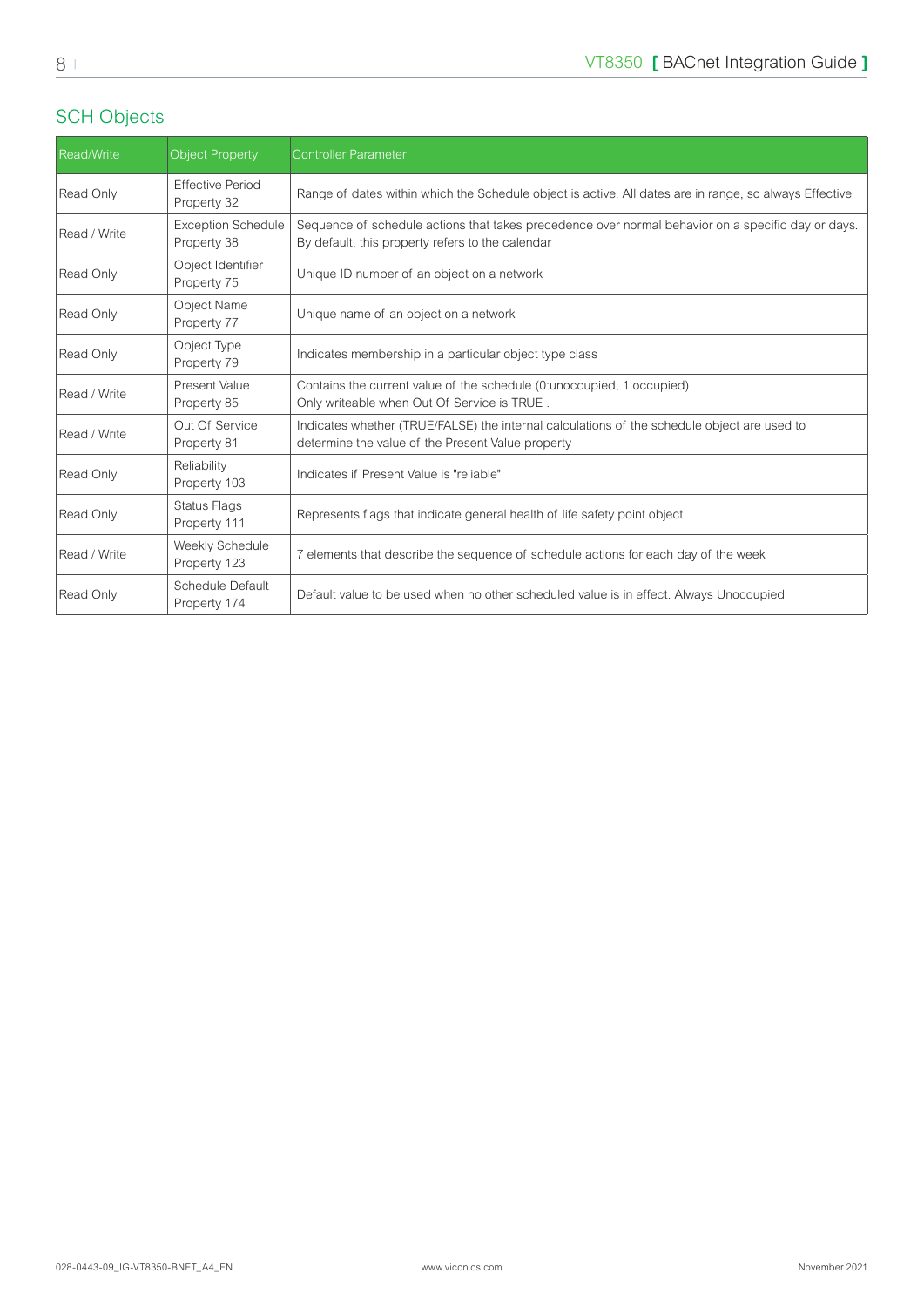## <span id="page-8-0"></span>Analog Objects

### Analog Input Properties

| Analog Input Properties          |                |                                    |                                    |                        |                             |  |  |
|----------------------------------|----------------|------------------------------------|------------------------------------|------------------------|-----------------------------|--|--|
| Object name                      | Instance       | Default Value                      | Minimum<br>Range Value             | Maximum<br>Range Value | <b>Description</b>          |  |  |
| Light Sensor Level               | $\overline{c}$ | $\mathbf 0$                        | $\mathbf{0}$                       | 30000                  |                             |  |  |
| Relative Humidity Raw Value      | $\overline{4}$ | $\mathbf 0$                        | $\mathbf{0}$                       | 1000                   | $\%$                        |  |  |
| UI20 Raw Value                   | 5              | $\mathbf{0}$                       | 0                                  | 4095                   |                             |  |  |
| UI23 Raw Value                   | $\overline{7}$ | $\mathbf{0}$                       | 0                                  | 4095                   | ---                         |  |  |
| UI22 Raw Value                   | 8              | $\mathbf 0$                        | 0                                  | 4095                   | ---                         |  |  |
| UI24 Raw Value                   | $\hbox{9}$     | $\mathbf 0$                        | $\mathbf{0}$                       | 4095                   |                             |  |  |
| UI19 Raw Value                   | 31             | $\mathbf 0$                        | $\mathbf 0$                        | 4095                   |                             |  |  |
| RH Temperature Raw Value         | 32             | $\mathbf 0$                        | $-400$                             | 1220                   |                             |  |  |
| UI16 Raw Value                   | 33             | 0                                  | $\mathbf{0}$                       | 4095                   |                             |  |  |
| UI17 Raw Value                   | 34             | $\mathbf 0$                        | 0                                  | 4095                   |                             |  |  |
| Wireless Device 1 - Temperature  | 315            | $-40^{\circ}$ F (-40°C)            | $-40^{\circ}$ F (-40°C)            | 185°F (85°C)           | Fahrenheit/<br>Celcius      |  |  |
| Wireless Device 2 - Temperature  | 316            | $-40^{\circ}$ F (-40°C)            | $-40^{\circ}$ F (-40°C)            | 185°F (85°C)           | Fahrenheit/<br>Celcius      |  |  |
| Wireless Device 3 - Temperature  | 317            | $-40^{\circ}$ F (-40°C)            | $-40^{\circ}$ F (-40°C)            | 185°F (85°C)           | Fahrenheit/<br>Celcius      |  |  |
| Wireless Device 4 - Temperature  | 318            | $-40^{\circ}$ F (-40 $^{\circ}$ C) | $-40^{\circ}$ F (-40°C)            | 185°F (85°C)           | Fahrenheit/<br>Celcius      |  |  |
| Wireless Device 5 - Temperature  | 319            | $-40^{\circ}$ F (-40°C)            | $-40^{\circ}$ F (-40°C)            | 185°F (85°C)           | Fahrenheit/<br>Celcius      |  |  |
| Wireless Device 6 - Temperature  | 320            | $-40^{\circ}$ F (-40°C)            | $-40^{\circ}$ F (-40°C)            | 185°F (85°C)           | Fahrenheit/<br>Celcius      |  |  |
| Wireless Device 7 - Temperature  | 321            | $-40^{\circ}$ F (-40°C)            | $-40^{\circ}$ F ( $-40^{\circ}$ C) | 185°F (85°C)           | Fahrenheit/<br>Celcius      |  |  |
| Wireless Device 8 - Temperature  | 322            | $-40^{\circ}$ F (-40°C)            | $-40^{\circ}$ F ( $-40^{\circ}$ C) | 185°F (85°C)           | Fahrenheit/<br>Celcius      |  |  |
| Wireless Device 9 - Temperature  | 323            | $-40^{\circ}$ F (-40 $^{\circ}$ C) | $-40^{\circ}$ F ( $-40^{\circ}$ C) | 185°F (85°C)           | Fahrenheit/<br>Celcius      |  |  |
| Wireless Device 10 - Temperature | 324            | $-40^{\circ}$ F (-40°C)            | $-40^{\circ}$ F (-40°C)            | 185°F (85°C)           | Fahrenheit/<br>Celcius      |  |  |
| <b>Effective Setpoint</b>        | 329            | $0^{\circ}$ F (-18 $^{\circ}$ C)   | 40°F (4°C)                         | 100°F (38°C)           | Fahrenheit/<br>Celsius      |  |  |
| Paired ZigBee Devices            | 330            | $\mathbf 0$                        | $\mathsf{O}\xspace$                | 20                     | Number of<br>paired devices |  |  |
| Therm. Raw Value                 | 340            | $\boldsymbol{0}$                   | $-400$                             | 1220                   |                             |  |  |
| SH Therm. Raw Value              | 341            | $\boldsymbol{0}$                   | $-400$                             | 1220                   |                             |  |  |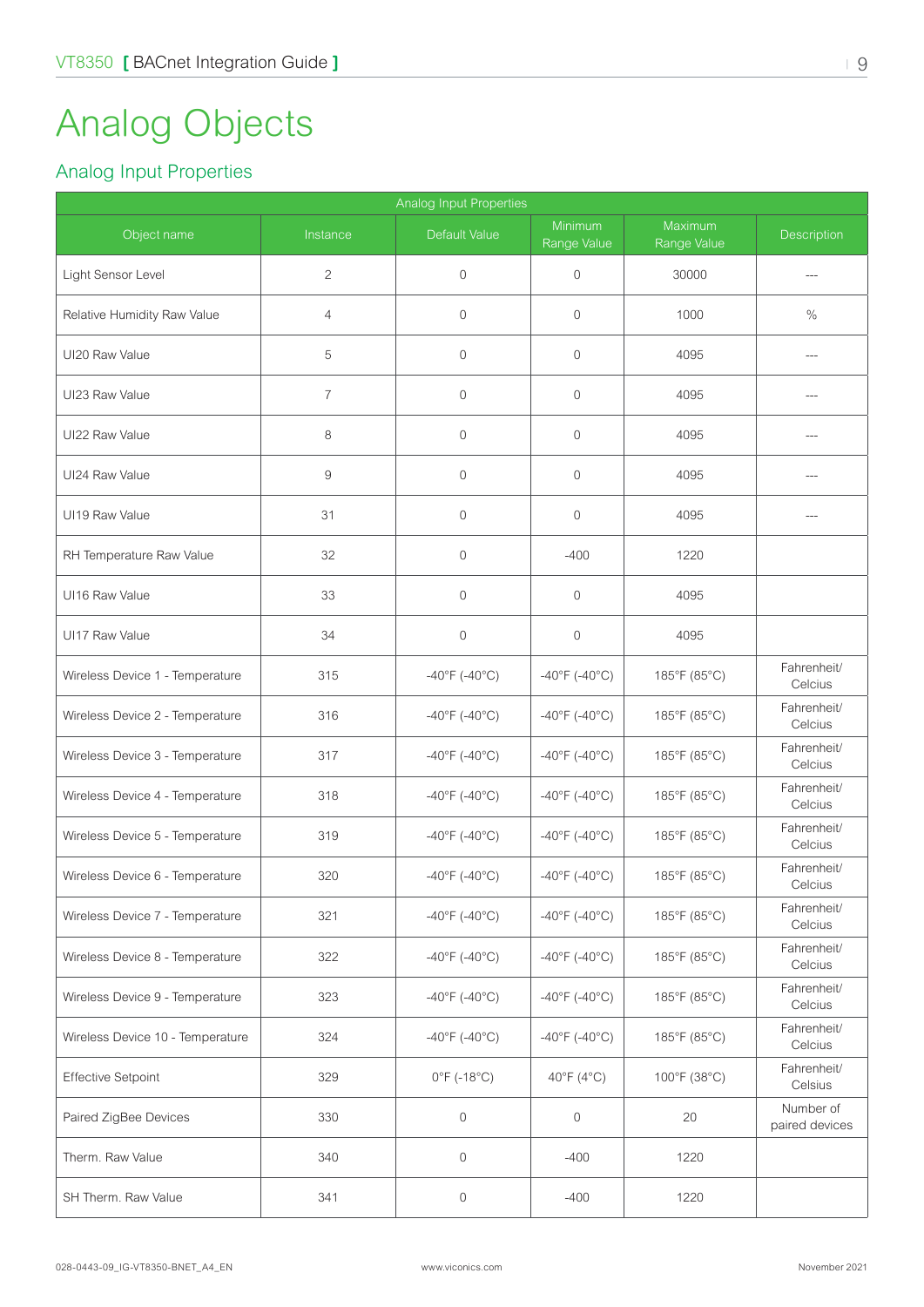| <b>Analog Input Properties</b>   |          |                                    |                                   |                        |                              |  |  |
|----------------------------------|----------|------------------------------------|-----------------------------------|------------------------|------------------------------|--|--|
| Object name                      | Instance | Default Value                      | Minimum<br>Range Value            | Maximum<br>Range Value | <b>Description</b>           |  |  |
| Wi-Fi Network Signal Strength    | 342      | $\mathbf 0$                        | $\Omega$                          | 100                    | Percent                      |  |  |
| Wi-Fi Module Boot Count          | 343      | $\mathbf{0}$                       | $\mathbf{0}$                      | 32767                  |                              |  |  |
| Wireless Device 11 - Temperature | 355      | $-40^{\circ}$ F (-40°C)            | $-40^{\circ}F(-40^{\circ}C)$      | 185°F(85°C)            | Fahrenheit/Cel-<br>sius      |  |  |
| Wireless Device 12 - Temperature | 356      | $-40^{\circ}$ F (-40°C)            | $-40^{\circ}$ F( $-40^{\circ}$ C) | 185°F(85°C)            | Fahrenheit/Cel-<br>sius      |  |  |
| Wireless Device 13 - Temperature | 357      | $-40^{\circ}$ F (-40°C)            | $-40^{\circ}$ F( $-40^{\circ}$ C) | 185°F(85°C)            | Fahrenheit/Cel-<br>sius      |  |  |
| Wireless Device 14 - Temperature | 358      | $-40^{\circ}$ F (-40 $^{\circ}$ C) | $-40^{\circ}$ F( $-40^{\circ}$ C) | 185°F(85°C)            | Fahrenheit/Cel-<br>sius      |  |  |
| Wireless Device 15 - Temperature | 359      | $-40^{\circ}$ F (-40°C)            | $-40^{\circ}F(-40^{\circ}C)$      | 185°F(85°C)            | Fahrenheit/Cel-<br>sius      |  |  |
| Wireless Device 16 - Temperature | 360      | $-40^{\circ}$ F (-40°C)            | $-40^{\circ}$ F( $-40^{\circ}$ C) | 185°F(85°C)            | Fahrenheit/Cel-<br>sius      |  |  |
| Wireless Device 17 - Temperature | 361      | $-40^{\circ}$ F (-40°C)            | $-40^{\circ}F(-40^{\circ}C)$      | 185°F(85°C)            | Fahrenheit/Cel-<br>sius      |  |  |
| Wireless Device 18 - Temperature | 362      | $-40^{\circ}$ F (-40°C)            | $-40^{\circ}F(-40^{\circ}C)$      | 185°F(85°C)            | Fahrenheit/Cel-<br>sius      |  |  |
| Wireless Device 19 - Temperature | 363      | $-40^{\circ}$ F (-40°C)            | $-40^{\circ}F(-40^{\circ}C)$      | 185°F(85°C)            | Fahrenheit/Cel-<br>sius      |  |  |
| Wireless Device 20 - Temperature | 364      | $-40^{\circ}$ F (-40°C)            | $-40^{\circ}$ F( $-40^{\circ}$ C) | 185°F(85°C)            | Fahrenheit/Cel-<br>sius      |  |  |
| Wireless Device 1 - Humidity     | 365      | $\mathbf 0$                        | 0                                 | 100                    | Percent Relative<br>Humidity |  |  |
| Wireless Device 2 - Humidity     | 366      | $\mathbf{0}$                       | $\mathbf{0}$                      | 100                    | Percent Relative<br>Humidity |  |  |
| Wireless Device 3 - Humidity     | 367      | $\mathbf 0$                        | $\mathbf{0}$                      | 100                    | Percent Relative<br>Humidity |  |  |
| Wireless Device 4 - Humidity     | 368      | 0                                  | $\mathbf{0}$                      | 100                    | Percent Relative<br>Humidity |  |  |
| Wireless Device 5 - Humidity     | 369      | $\mathbf{0}$                       | $\mathbf{0}$                      | 100                    | Percent Relative<br>Humidity |  |  |
| Wireless Device 6 - Humidity     | 370      | $\overline{0}$                     | $\mathbf{0}$                      | 100                    | Percent Relative<br>Humidity |  |  |
| Wireless Device 7 - Humidity     | 371      | $\mathbf{0}$                       | 0                                 | 100                    | Percent Relative<br>Humidity |  |  |
| Wireless Device 8 - Humidity     | 372      | $\mathbf 0$                        | $\mathbf{0}$                      | 100                    | Percent Relative<br>Humidity |  |  |
| Wireless Device 9 - Humidity     | 373      | $\mathbf 0$                        | $\mathbf{0}$                      | 100                    | Percent Relative<br>Humidity |  |  |
| Wireless Device 10 - Humidity    | 374      | $\mathbf{0}$                       | $\mathbf{0}$                      | 100                    | Percent Relative<br>Humidity |  |  |
| Wireless Device 11 - Humidity    | 375      | $\mathbf{0}$                       | $\overline{0}$                    | 100                    | Percent Relative<br>Humidity |  |  |
| Wireless Device 12 - Humidity    | 376      | $\mathbf{0}$                       | $\Omega$                          | 100                    | Percent Relative<br>Humidity |  |  |
| Wireless Device 13 - Humidity    | 377      | $\mathbf{0}$                       | $\mathbf{0}$                      | 100                    | Percent Relative<br>Humidity |  |  |
| Wireless Device 14 - Humidity    | 378      | $\mathbf 0$                        | $\mathbf 0$                       | 100                    | Percent Relative<br>Humidity |  |  |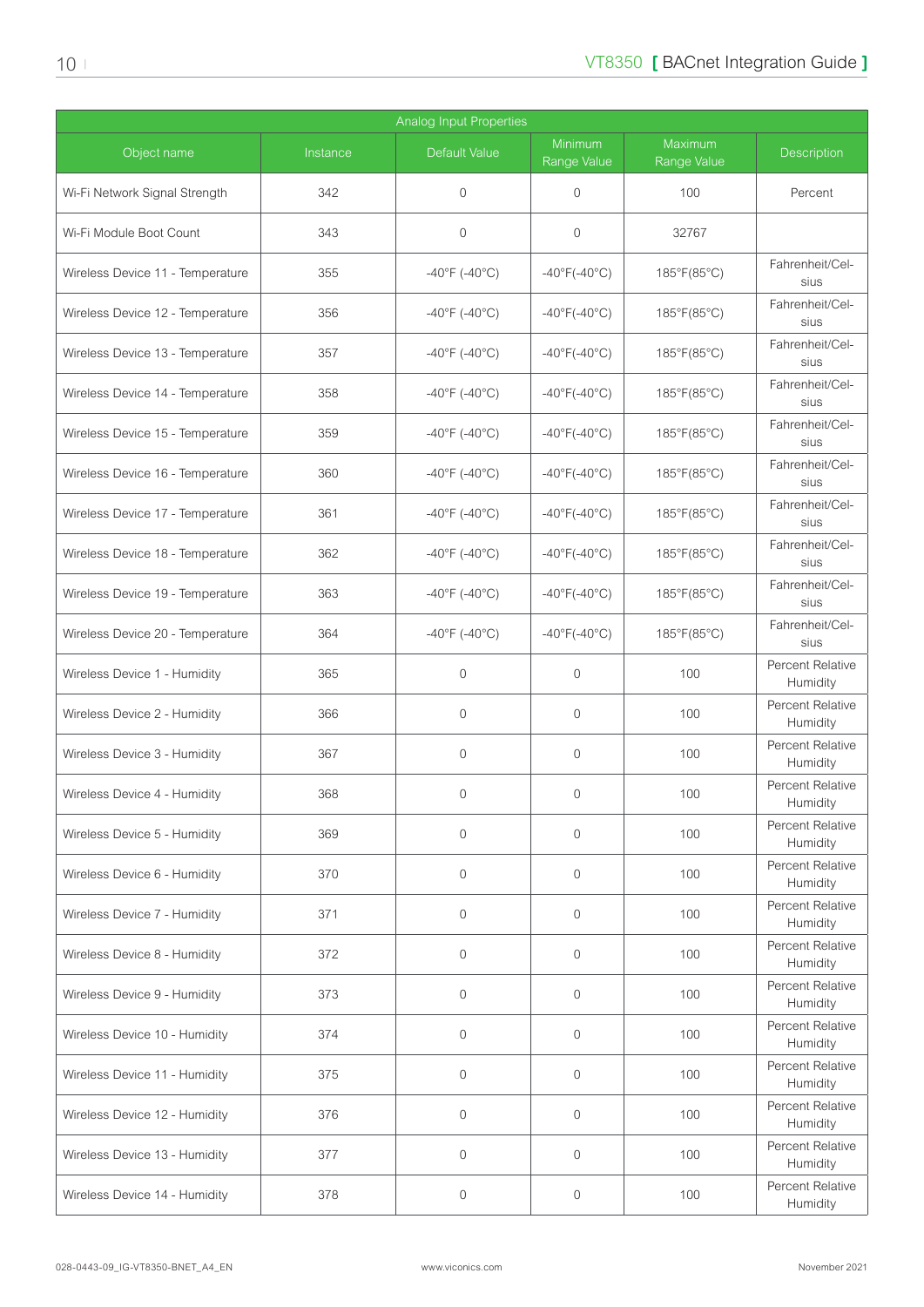### VT8350 **[ BACnet Integration Guide ]**  $\blacksquare$  | 11

| Analog Input Properties       |          |                      |                        |                        |                              |  |  |
|-------------------------------|----------|----------------------|------------------------|------------------------|------------------------------|--|--|
| Object name                   | Instance | <b>Default Value</b> | Minimum<br>Range Value | Maximum<br>Range Value | Description                  |  |  |
| Wireless Device 15 - Humidity | 379      | $\mathbf{0}$         | $\overline{0}$         | 100                    | Percent Relative<br>Humidity |  |  |
| Wireless Device 16 - Humidity | 380      | $\overline{0}$       | $\overline{0}$         | 100                    | Percent Relative<br>Humidity |  |  |
| Wireless Device 17 - Humidity | 381      | $\mathbf 0$          | $\mathbf 0$            | 100                    | Percent Relative<br>Humidity |  |  |
| Wireless Device 18 - Humidity | 382      | $\mathbf 0$          | $\mathbf 0$            | 100                    | Percent Relative<br>Humidity |  |  |
| Wireless Device 19 - Humidity | 383      | $\overline{0}$       | $\overline{0}$         | 100                    | Percent Relative<br>Humidity |  |  |
| Wireless Device 20 - Humidity | 384      | $\mathbf{0}$         | $\mathbf{0}$           | 100                    | Percent Relative<br>Humidity |  |  |
| Wireless Device 1 - CO2       | 385      | $\mathbf{0}$         | $\overline{0}$         | 5000                   | Parts per Million            |  |  |
| Wireless Device 2 - CO2       | 386      | $\mathbf{0}$         | $\overline{0}$         | 5000                   | Parts per Million            |  |  |
| Wireless Device 3 - CO2       | 387      | $\mathbf 0$          | $\mathbf 0$            | 5000                   | Parts per Million            |  |  |
| Wireless Device 4 - CO2       | 388      | $\mathbf{0}$         | $\overline{0}$         | 5000                   | Parts per Million            |  |  |
| Wireless Device 5 - CO2       | 389      | $\mathbf{0}$         | $\overline{0}$         | 5000                   | Parts per Million            |  |  |
| Wireless Device 6 - CO2       | 390      | $\mathbf{0}$         | $\overline{0}$         | 5000                   | Parts per Million            |  |  |
| Wireless Device 7 - CO2       | 391      | $\mathbf{0}$         | $\overline{0}$         | 5000                   | Parts per Million            |  |  |
| Wireless Device 8 - CO2       | 392      | $\mathbf{0}$         | $\mathbf 0$            | 5000                   | Parts per Million            |  |  |
| Wireless Device 9 - CO2       | 393      | $\mathbf{0}$         | $\overline{0}$         | 5000                   | Parts per Million            |  |  |
| Wireless Device 10 - CO2      | 394      | $\mathbf{0}$         | $\mathbf 0$            | 5000                   | Parts per Million            |  |  |
| Wireless Device 11 - CO2      | 395      | $\mathbf{0}$         | $\overline{0}$         | 5000                   | Parts per Million            |  |  |
| Wireless Device 12 - CO2      | 396      | $\mathbf{0}$         | $\mathbf 0$            | 5000                   | Parts per Million            |  |  |
| Wireless Device 13 - CO2      | 397      | $\mathbf 0$          | $\mathbf 0$            | 5000                   | Parts per Million            |  |  |
| Wireless Device 14 - CO2      | 398      | $\mathbf 0$          | $\mathbf 0$            | 5000                   | Parts per Million            |  |  |
| Wireless Device 15 - CO2      | 399      | $\mathbf 0$          | $\mathbf 0$            | 5000                   | Parts per Million            |  |  |
| Wireless Device 16 - CO2      | 400      | $\mathbf 0$          | $\mathbf 0$            | 5000                   | Parts per Million            |  |  |
| Wireless Device 17 - CO2      | 401      | $\mathbf{0}$         | $\overline{0}$         | 5000                   | Parts per Million            |  |  |
| Wireless Device 18 - CO2      | 402      | $\mathbf{0}$         | $\mathbf 0$            | 5000                   | Parts per Million            |  |  |
| Wireless Device 19 - CO2      | 403      | $\mathbf 0$          | $\mathbf 0$            | 5000                   | Parts per Million            |  |  |
| Wireless Device 20 - CO2      | 404      | $\mathbf 0$          | $\mathsf{O}\xspace$    | 5000                   | Parts per Million            |  |  |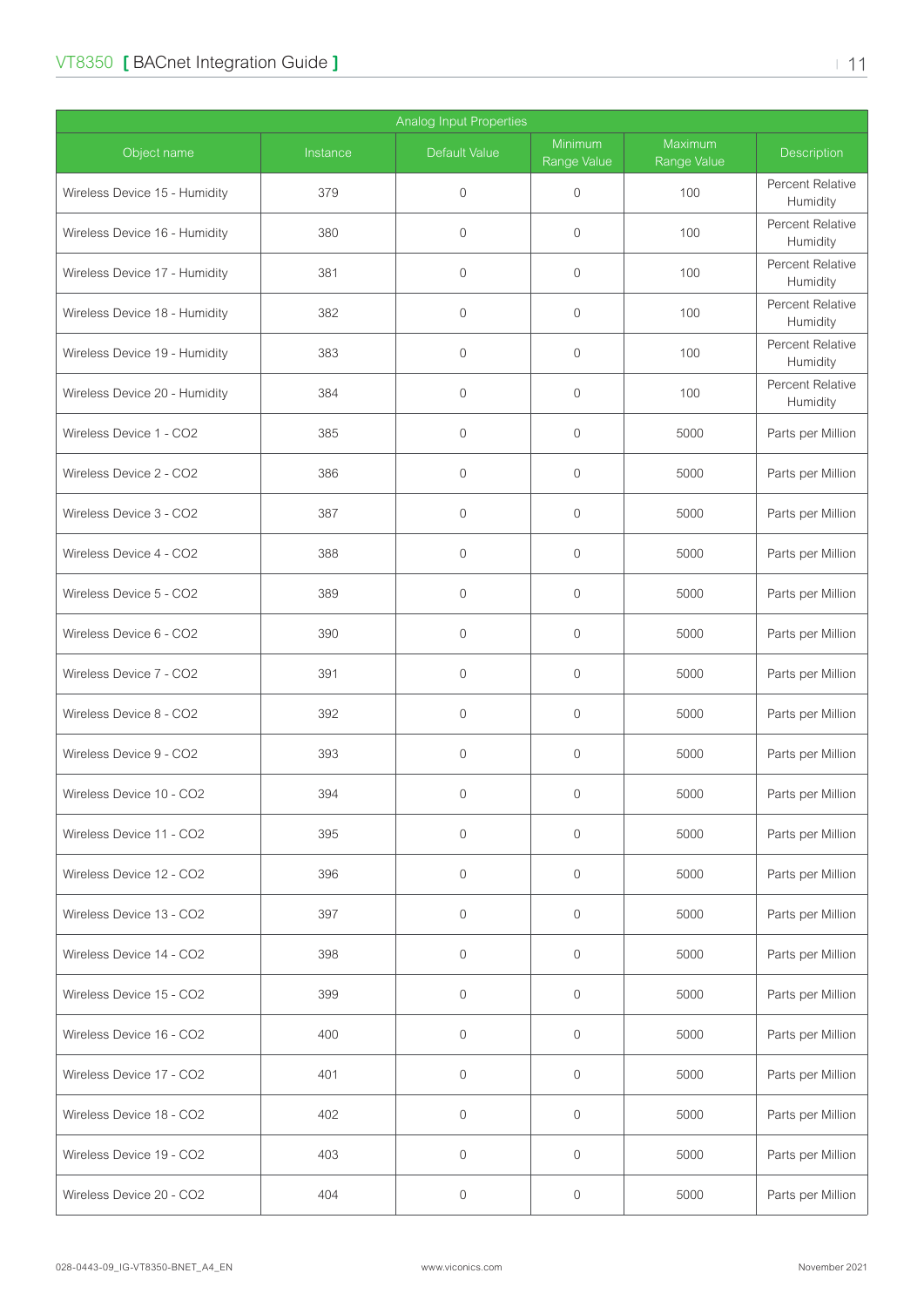## <span id="page-11-0"></span>Analog Output Properties

| <b>Analog Output Properties</b> |          |               |                               |                        |             |  |  |  |
|---------------------------------|----------|---------------|-------------------------------|------------------------|-------------|--|--|--|
| Object name                     | Instance | Default Value | <b>Minimum</b><br>Range Value | Maximum<br>Range Value | Description |  |  |  |
| PI Heating Demand               | 21       | $\Omega$      | $\Omega$                      | 100                    | $\%$        |  |  |  |
| PI Cooling Demand               | 22       | $\Omega$      | $\Omega$                      | 100                    | $\%$        |  |  |  |
| UO11 Analog Output              | 123      | $\Omega$      | $\Omega$                      | 10                     | Voltage     |  |  |  |
| UO12 Analog Output              | 124      | $\Omega$      | $\Omega$                      | 10                     | Voltage     |  |  |  |
| UO9 Analog Output               | 125      | $\Omega$      | $\Omega$                      | 10                     | Voltage     |  |  |  |
| UO10 Analog Output              | 126      | $\Omega$      | $\Omega$                      | 10                     | Voltage     |  |  |  |

## Analog Value Properties

| <b>Analog Value Properties</b>       |                |                |                                   |                        |                           |  |  |  |
|--------------------------------------|----------------|----------------|-----------------------------------|------------------------|---------------------------|--|--|--|
| Object name                          | Instance       | Default Value  | Minimum<br>Range Value            | Maximum<br>Range Value | Description               |  |  |  |
| User HMI                             | $\overline{2}$ | $\mathbf 0$    | $\mathbf 0$                       | 12                     | Show/Hide<br>screen icons |  |  |  |
| Low Backlight                        | 3              | 60             | $\mathbf 0$                       | 100                    | $\%$                      |  |  |  |
| Night Backlight                      | $\overline{4}$ | 5              | $\Omega$                          | 100                    | $\%$                      |  |  |  |
| Purge Sample Period                  | 5              | $\overline{2}$ | $\mathbf 0$                       | $\overline{4}$         | Hours                     |  |  |  |
| Purge Open                           | 6              | $\overline{2}$ | $\mathbf{1}$                      | 3                      | Minutes                   |  |  |  |
| Calibrate Room Temperature<br>Sensor | $\overline{7}$ | $\mathbf 0$    | $-5^{\circ}$ F (-20 $^{\circ}$ C) | 5°F (10°C)             | Fahrenheit/<br>Celcius    |  |  |  |
| Calibrate Humidity Sensor            | 8              | $\mathbf 0$    | $-15$                             | 15                     | $\%$                      |  |  |  |
| <b>COM Address</b>                   | 10             | 254            | $\mathbf 0$                       | 254                    | COM address               |  |  |  |
| <b>BACnet Stack Poll Rate</b>        | 16             | $\overline{4}$ | $\mathbf{1}$                      | 5                      |                           |  |  |  |
| Lua Parameter A (AV25)               | 25             | $\mathbf{0}$   | $-32768$                          | 32767                  | ----                      |  |  |  |
| Lua Parameter B (AV26)               | 26             | $\mathbf{0}$   | $-32768$                          | 32767                  |                           |  |  |  |
| Lua Parameter C (AV27)               | 27             | $\mathbf{0}$   | $-32768$                          | 32767                  |                           |  |  |  |
| Lua Parameter D (AV28)               | 28             | $\mathbf 0$    | $-32768$                          | 32767                  | ----                      |  |  |  |
| Lua Parameter E (AV29)               | 29             | $\mathbf{0}$   | $-32768$                          | 32767                  | ----                      |  |  |  |
| Lua Parameter F (AV30)               | 30             | $\mathbf{0}$   | $-32768$                          | 32767                  | $---$                     |  |  |  |
| Occupied Heat Setpoint               | 39             | 72°F (22°C)    | 40°F (4.5°C)                      | 90°F (32°C)            | Fahrenheit/<br>Celcius    |  |  |  |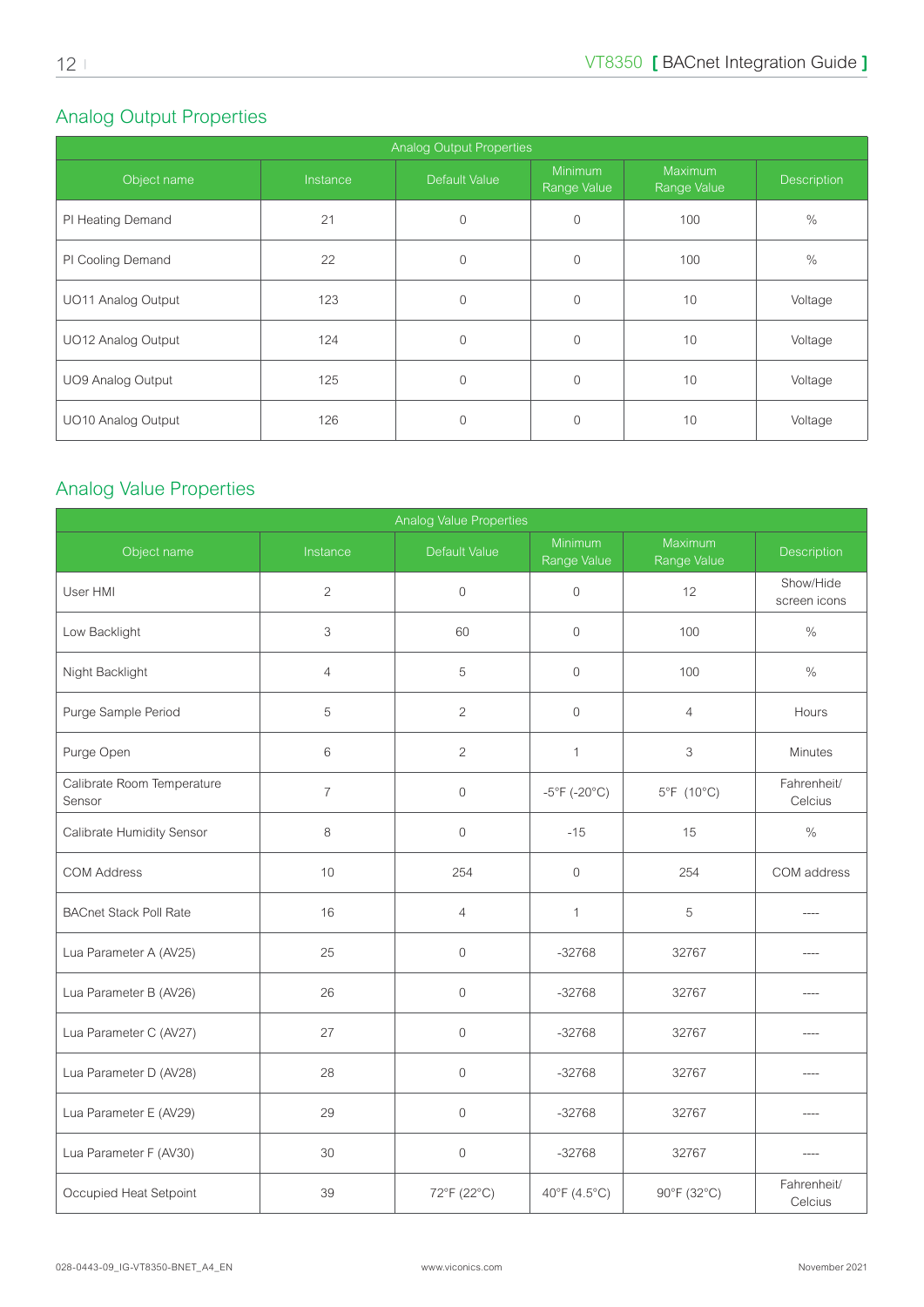| Analog Value Properties          |          |                       |                         |                        |                        |  |  |  |
|----------------------------------|----------|-----------------------|-------------------------|------------------------|------------------------|--|--|--|
| Object name                      | Instance | Default Value         | Minimum<br>Range Value  | Maximum<br>Range Value | Description            |  |  |  |
| Occupied Cool Setpoint           | 40       | 75°F (24°C)           | 54°F (12°C)             | 100°F (38°C)           | Fahrenheit/<br>Celcius |  |  |  |
| Standby Heat Setpoint            | 41       | 69°F (21°C)           | 40°F (4.5°C)            | 90°F (32°C)            | Fahrenheit/<br>Celcius |  |  |  |
| Standby Cool Setpoint            | 42       | 78°F (21°C)           | 54°F (12°C)             | 100°F (38°C)           | Fahrenheit/<br>Celcius |  |  |  |
| Unoccupied Heat Setpoint         | 43       | 62°F (17°C)           | 40°F (4.5°C)            | 90°F (32°C)            | Fahrenheit/<br>Celcius |  |  |  |
| Unoccupied Cool Setpoint         | 44       | 80°F (27°C)           | 54°F (12°C)             | 100°F (38°C)           | Fahrenheit/<br>Celcius |  |  |  |
| Default Heating Setpoint         | 45       | 72°F (22°C)           | 65°F (18°C)             | 80°F (27°C)            | Fahrenheit/<br>Celcius |  |  |  |
| Standby Temperature Differential | 46       | 34°F (1.5°C)          | 33°F (0.5°C)            | 37°F (2.5°C)           | Fahrenheit/<br>Celcius |  |  |  |
| Number of Pipes                  | 52       | $\overline{2}$        | 2                       | $\overline{4}$         | Number of pipes        |  |  |  |
| Main Password                    | 56       | $\mathbf 0$           | $\mathbf{0}$            | 9999                   | Installer<br>password  |  |  |  |
| User Password                    | 57       | 0                     | $\mathbf 0$             | 999                    | User<br>password       |  |  |  |
| <b>Heating Setpoint Limit</b>    | 58       | 90°F (32°C)           | 40°F (4.5°C)            | 90°F (32°C)            | Fahrenheit/<br>Celcius |  |  |  |
| Cooling Setpoint Limit           | 59       | 54°F (12°C)           | 54°F (12°C)             | 100°F (38°C)           | Fahrenheit/<br>Celcius |  |  |  |
| Temporary Occupancy Time         | 62       | 2                     | $\overline{0}$          | 24                     | Hours                  |  |  |  |
| Minimum Deadband                 | 63       | 35°F (1.5°C)          | 34°F (1.11°C)           | 37°F (2.5°C)           | Fahrenheit/<br>Celcius |  |  |  |
| Proportional Band                | 65       | 3                     | 3                       | 10                     |                        |  |  |  |
| Standby Time                     | 67       | 0.5                   | 0.5                     | 24                     | Hours                  |  |  |  |
| Unoccupied Time                  | 68       | 0.5                   | 0.5                     | 24                     | Hours                  |  |  |  |
| Dehumidification Setpoint        | 71       | 50                    | 30                      | 95                     | %RH                    |  |  |  |
| Dehumidification Hysteresis      | 72       | 5                     | $\overline{2}$          | 20                     | %RH                    |  |  |  |
| Dehumidification Maximum Cool    | 73       | 100                   | 20                      | 100                    | $\%$                   |  |  |  |
| CPH                              | 84       | $\overline{4}$        | 3                       | 8                      | Cycles/Hour            |  |  |  |
| <b>Heating Demand Limit</b>      | 88       | $\mathbf 0$           | $\mathbf{0}$            | 100                    | $\%$                   |  |  |  |
| Cooling Demand Limit             | 89       | $\mathbf 0$           | $\mathbf 0$             | 100                    | $\%$                   |  |  |  |
| <b>Floating Actuator Timing</b>  | 90       | 1.5                   | $.5\,$                  | $\hbox{9}$             | <b>Minutes</b>         |  |  |  |
| Keyboard Value                   | 92       | $\mathbf 0$           | $\mathbf 0$             | 35                     |                        |  |  |  |
| Room Temperature                 | 100      | $0^{\circ}$ F (-18°C) | $-40^{\circ}$ F (-40°C) | 122°F (50°C)           | Fahrenheit/<br>Celcius |  |  |  |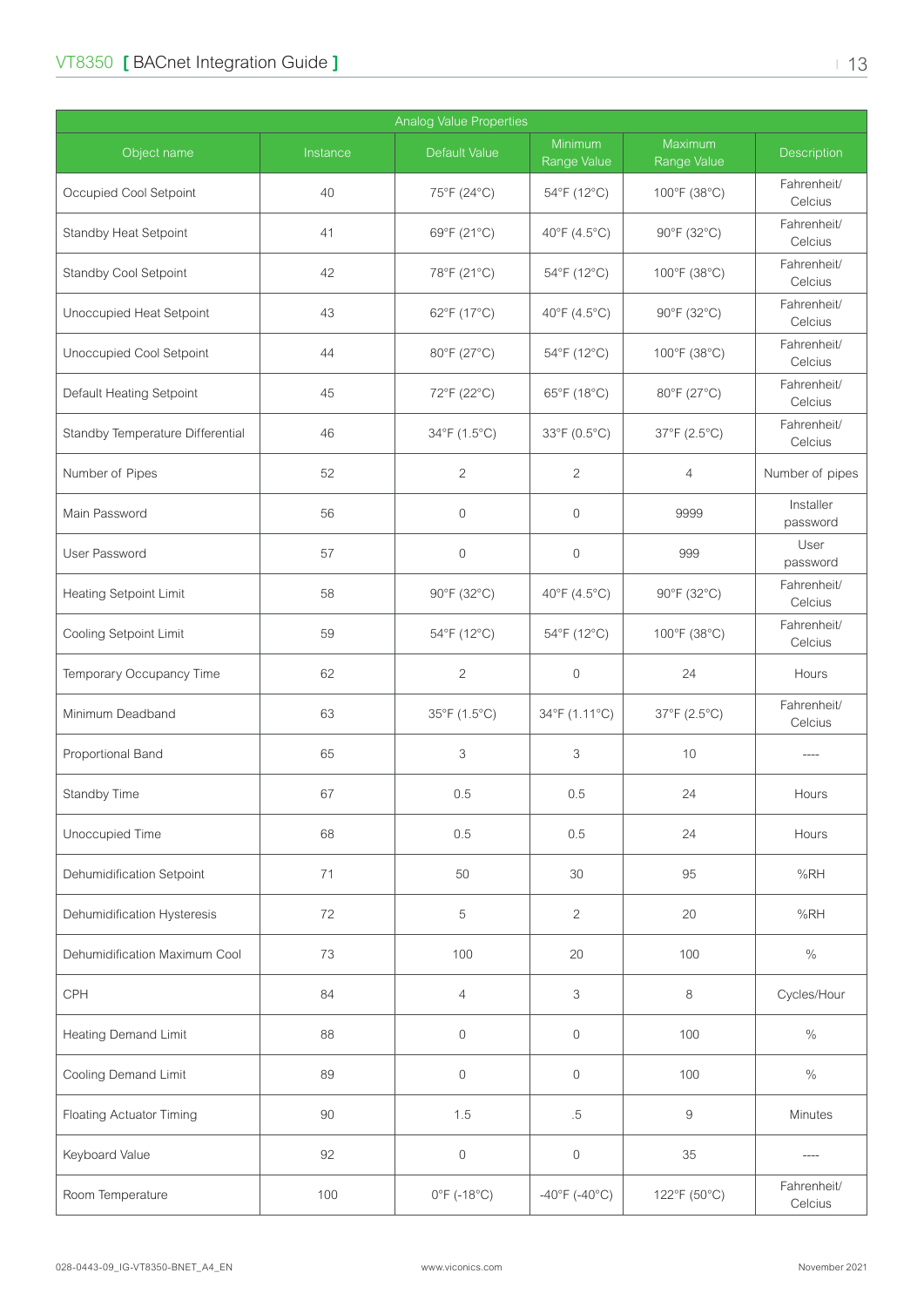| <b>Analog Value Properties</b>       |          |                                  |                         |                        |                        |  |  |
|--------------------------------------|----------|----------------------------------|-------------------------|------------------------|------------------------|--|--|
| Object name                          | Instance | Default Value                    | Minimum<br>Range Value  | Maximum<br>Range Value | Description            |  |  |
| Outdoor Temperature                  | 101      | $0^{\circ}$ F (-18 $^{\circ}$ C) | $-40^{\circ}$ F (-40°C) | 180°F (82°C)           | Fahrenheit/<br>Celcius |  |  |
| UI22 Supply Temperature              | 102      | $0^{\circ}$ F (-18 $^{\circ}$ C) | $-40^{\circ}$ F (-40°C) | 180°F (82°C)           | Fahrenheit/<br>Celcius |  |  |
| Room Humidity                        | 103      | $\boldsymbol{0}$                 | $\mathbf 0$             | 100                    | %RH                    |  |  |
| UI19 Changeover Temperature          | 104      | $0^{\circ}$ F (-18 $^{\circ}$ C) | $-40^{\circ}$ F (-40°C) | 180°F (82°C)           | Fahrenheit/<br>Celcius |  |  |
| UI20 Remote Temperature              | 105      | $0^{\circ}$ F (-18 $^{\circ}$ C) | $-40^{\circ}$ F (-40°C) | 180°F (82°C)           | Fahrenheit/<br>Celcius |  |  |
| CO2 level                            | 106      | $\mathbf 0$                      | $\mathbf{0}$            | 5000                   | ppm                    |  |  |
| UI24 Analog Input                    | 107      | $\mathbf 0$                      | $\overline{0}$          | 10                     | Voltage                |  |  |
| UI19 Analog Input                    | 108      | $\mathbf 0$                      | $\overline{0}$          | 10                     | Voltage                |  |  |
| UI24 Temperature                     | 109      | $0^{\circ}$ F (-18 $^{\circ}$ C) | $-40^{\circ}$ F (-40°C) | 180°F (82°C)           | Fahrenheit/<br>Celcius |  |  |
| UI16 Analog Input                    | 111      | $\mathbf 0$                      | $\overline{0}$          | 10                     | Voltage                |  |  |
| UI17 Analog Input                    | 112      | $\mathbf 0$                      | $\mathbf 0$             | 10                     | Voltage                |  |  |
| UI20 Analog Input                    | 113      | $\mathbf 0$                      | $\mathbf{0}$            | 10                     | Voltage                |  |  |
| UI22 Analog Input                    | 114      | $\mathbf 0$                      | $\mathbf{0}$            | 10                     | Voltage                |  |  |
| UI23 Analog Input                    | 115      | $\mathbf 0$                      | $\overline{0}$          | 10                     | Voltage                |  |  |
| UI16 Temperature                     | 117      | $0^{\circ}$ F (-18 $^{\circ}$ C) | $-40^{\circ}$ F (-40°C) | 180°F (82°C)           | Fahrenheit/<br>Celcius |  |  |
| UI17 Temperature                     | 118      | $0^{\circ}$ F (-18 $^{\circ}$ C) | $-40^{\circ}$ F (-40°C) | 180°F (82°C)           | Fahrenheit/<br>Celcius |  |  |
| UI19 Temperature                     | 119      | $0^{\circ}$ F (-18 $^{\circ}$ C) | $-40^{\circ}$ F (-40°C) | 180°F (82°C)           | Fahrenheit/<br>Celcius |  |  |
| UI20 Temperature                     | 120      | $0^{\circ}$ F (-18 $^{\circ}$ C) | $-40^{\circ}$ F (-40°C) | 180°F (82°C)           | Fahrenheit/<br>Celcius |  |  |
| UI22 Temperature                     | 121      | $0^{\circ}$ F (-18 $^{\circ}$ C) | $-40^{\circ}$ F (-40°C) | 180°F (82°C)           | Fahrenheit/<br>Celcius |  |  |
| UI23 Temperature                     | 122      | $0^{\circ}$ F (-18 $^{\circ}$ C) | $-40^{\circ}$ F (-40°C) | 180°F (82°C)           | Fahrenheit/<br>Celcius |  |  |
| UI19 Lua                             | 202      | $\boldsymbol{0}$                 | $-32768$                | 32767                  | ----                   |  |  |
| UI20 Lua                             | 203      | $\,0\,$                          | $-32768$                | 32767                  | ----                   |  |  |
| UI22 Lua                             | 204      | $\mathsf O$                      | $-32768$                | 32767                  | ----                   |  |  |
| UI23 Lua                             | 205      | $\mathbf 0$                      | $-32768$                | 32767                  |                        |  |  |
| UI24 Lua                             | 206      | $\mathbf 0$                      | $-32768$                | 32767                  |                        |  |  |
| Ambient Low Temperature<br>Threshold | 209      | $40^{\circ}F(4^{\circ}C)$        | 32°F(0°C)               | 50°F(10°C)             | Fahrenheit/<br>Celcius |  |  |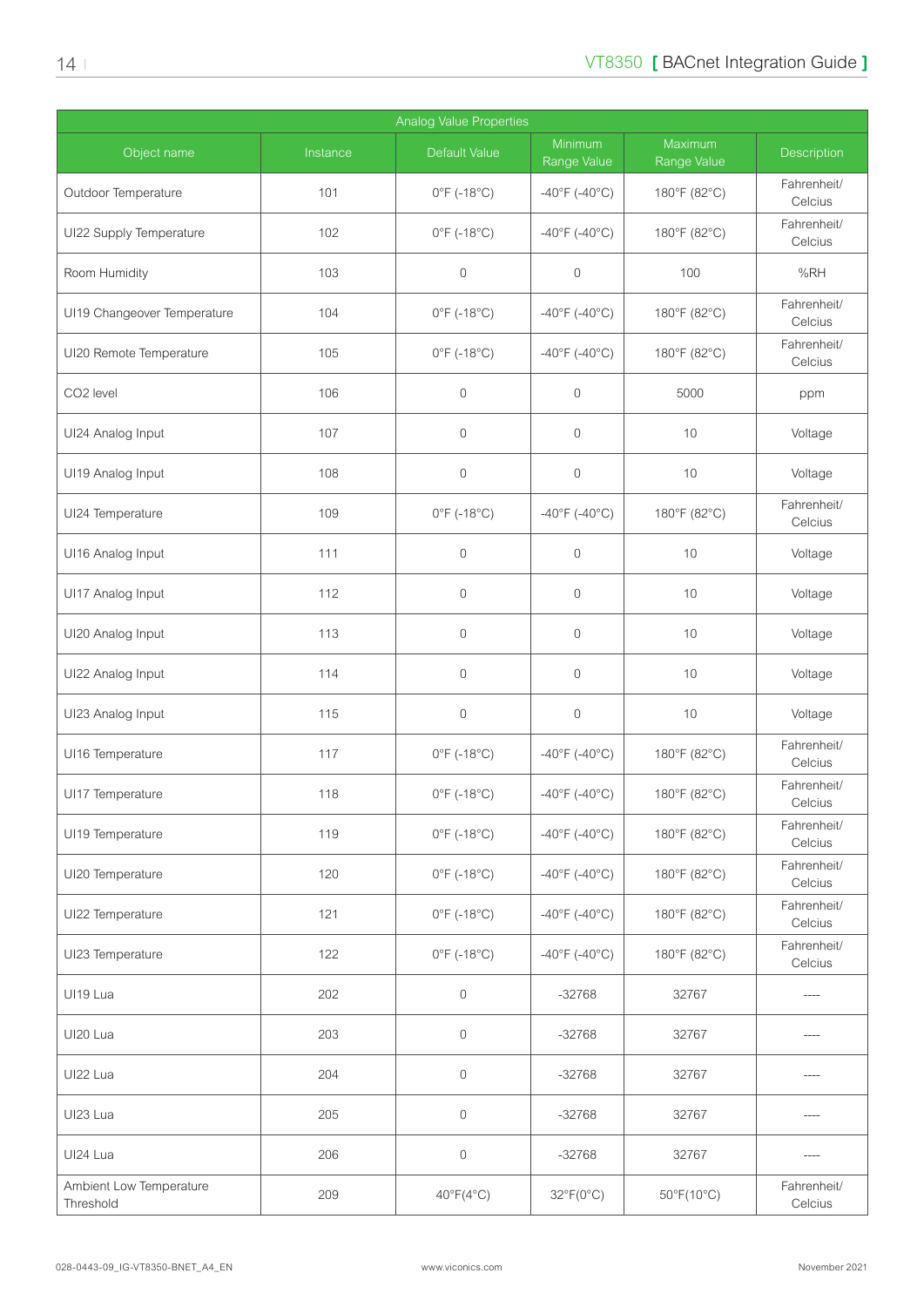### VT8350 **[ BACnet Integration Guide ]**  $\blacksquare$  | 15

| <b>Analog Value Properties</b>              |          |                                  |                                 |                                   |                        |  |  |
|---------------------------------------------|----------|----------------------------------|---------------------------------|-----------------------------------|------------------------|--|--|
| Object name                                 | Instance | Default Value                    | <b>Minimum</b><br>Range Value   | Maximum<br>Range Value            | Description            |  |  |
| Temperature Alarm Hysteresis                | 210      | $2^{\circ}F(-17^{\circ}C)$       | $0^{\circ}$ F(-18 $^{\circ}$ C) | $10^{\circ}$ F(-12°C)             | Fahrenheit/<br>Celcius |  |  |
| Load Shedding Offset                        | 211      | $4^{\circ}F(2^{\circ}C)$         | $4^{\circ}F(2^{\circ}C)$        | $10^{\circ}$ F (5.5 $^{\circ}$ C) | Fahrenheit/<br>Celcius |  |  |
| <b>ECM Fan Low Voltage</b>                  | 212      | 2.2                              | 2.0                             | 4.0                               | Voltage                |  |  |
| <b>ECM Fan Medium Voltage</b>               | 213      | 6.0                              | 4.1                             | 7.0                               | Voltage                |  |  |
| ECM Fan High Voltage                        | 214      | 8.6                              | 7.1                             | 10.0                              | Voltage                |  |  |
| Lua Parameter G (AV225)                     | 225      | $\overline{0}$                   | $-32768$                        | 32767                             | $---$                  |  |  |
| Lua Parameter H (AV226)                     | 226      | $\mathbf 0$                      | $-32768$                        | 32767                             | ----                   |  |  |
| Lua Parameter I (AV227)                     | 227      | $\mathbf 0$                      | $-32768$                        | 32767                             |                        |  |  |
| Lua Parameter J (AV228)                     | 228      | $\Omega$                         | $-32768$                        | 32767                             |                        |  |  |
| Lua Parameter K (AV229)                     | 229      | $\overline{0}$                   | $-32768$                        | 32767                             | ----                   |  |  |
| Lua Parameter L (AV230)                     | 230      | $\overline{0}$                   | $-32768$                        | 32767                             |                        |  |  |
| Standby Screen Delay                        | 270      | 150                              | 5                               | 300                               | Seconds                |  |  |
| Ambient High Temperature<br>Threshold       | 275      | 86°F (30°C)                      | 32°F (0°C)                      | 122°F (50°C)                      | Fahrenheit/<br>Celcius |  |  |
| Refrigeration High Temperature<br>Threshold | 276      | 40 $\degree$ F (4 $\degree$ C)   | $32^{\circ}F(0^{\circ}C)$       | 60°F (16°C)                       | Fahrenheit/<br>Celcius |  |  |
| Refrigeration Low Temperature<br>Threshold  | 277      | 32°F (0°C)                       | $32^{\circ}F(0^{\circ}C)$       | 50°F (10°C)                       | Fahrenheit/<br>Celcius |  |  |
| Freezer High Temperature<br>Threshold       | 278      | $0^{\circ}$ F (-18 $^{\circ}$ C) | $-40^{\circ}$ F (-40°C)         | 32°F (0°C)                        | Fahrenheit/<br>Celcius |  |  |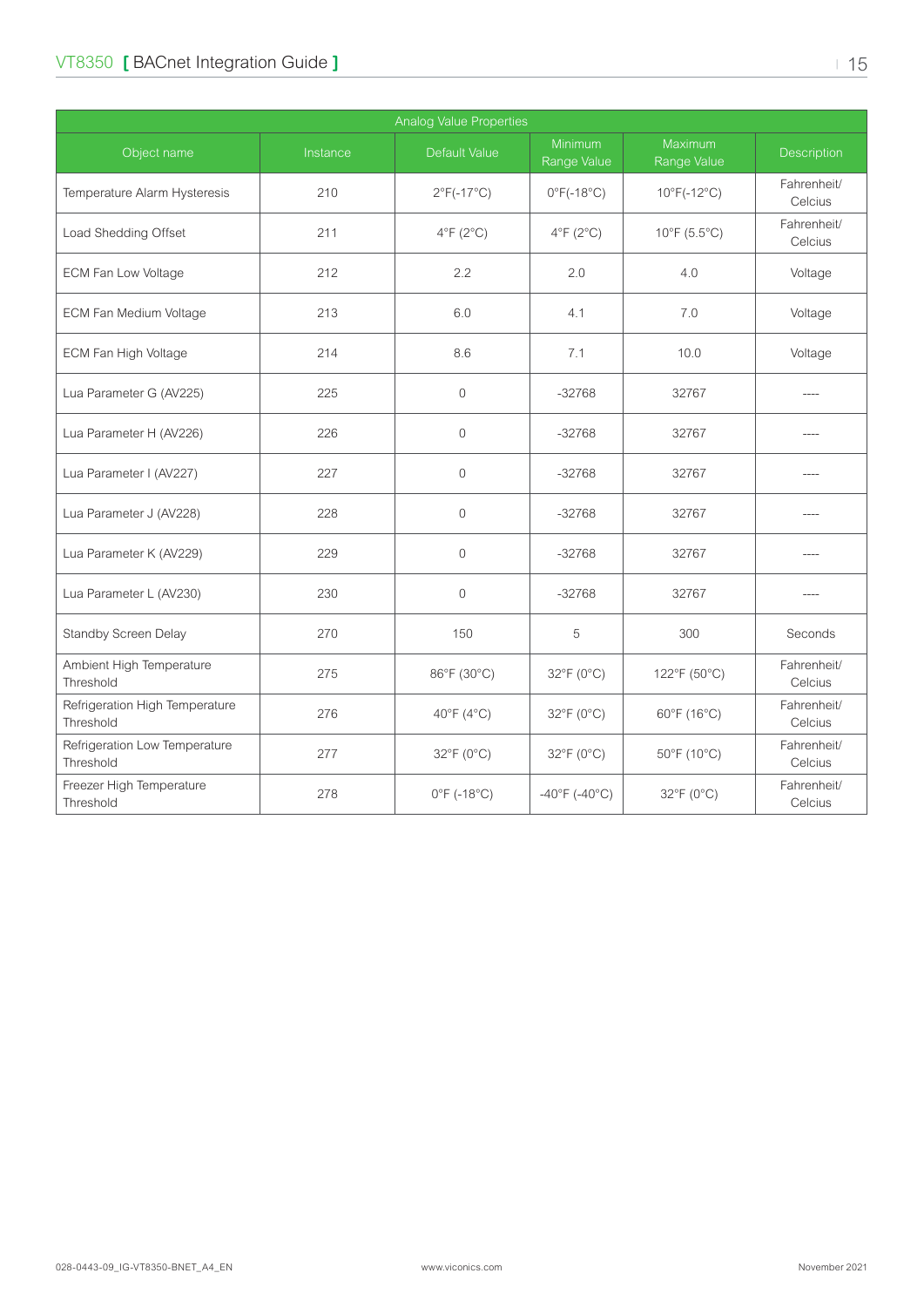## <span id="page-15-0"></span>Binary Objects

## Binary Input Properties

| <b>Binary Input Properties</b> |          |                |                               |                               |                                       |  |  |  |
|--------------------------------|----------|----------------|-------------------------------|-------------------------------|---------------------------------------|--|--|--|
| Object name                    | Instance | Default Value  | <b>Minimum</b><br>Range Value | <b>Maximum</b><br>Range Value | <b>Description</b>                    |  |  |  |
| UI16 Binary Input              | 29       | $\Omega$       | $\Omega$                      |                               | $0 =$ Activated<br>$1 = No$ Activated |  |  |  |
| UI17 Binary Input              | 30       | $\Omega$       | $\Omega$                      |                               | $0 =$ Activated<br>$1 = No$ Activated |  |  |  |
| UI19 Binary Input              | 91       | $\Omega$       | $\Omega$                      |                               | $0 =$ Activated<br>$1 = No$ Activated |  |  |  |
| UI20 Binary Input              | 94       | $\Omega$       | $\Omega$                      |                               | $0 =$ Activated<br>$1 = No$ Activated |  |  |  |
| UI22 Binary Input              | 95       | $\Omega$       | $\Omega$                      |                               | $0 =$ Activated<br>$1 = No$ Activated |  |  |  |
| UI23 Binary Input              | 96       | $\overline{0}$ | $\Omega$                      |                               | $0 =$ Activated<br>$1 = No$ Activated |  |  |  |
| UI24 Binary Input              | 97       | $\Omega$       | $\Omega$                      |                               | $0 =$ Activated<br>$1 = No$ Activated |  |  |  |

#### Binary Output Properties

| <b>Binary Output Properties</b> |          |                |                               |                        |                              |  |  |
|---------------------------------|----------|----------------|-------------------------------|------------------------|------------------------------|--|--|
| Object name                     | Instance | Default Value  | <b>Minimum</b><br>Range Value | Maximum<br>Range Value | <b>Description</b>           |  |  |
| UO9 Binary Output               | 93       | $\overline{0}$ | $\Omega$                      |                        | $0 = \text{Off}$<br>$1 = On$ |  |  |
| UO10 Binary Output              | 94       | $\mathbf{0}$   | $\mathbf{0}$                  | 1                      | $0 = \text{Off}$<br>$1 = On$ |  |  |
| BO4 High Speed Fan Output       | 95       | $\overline{0}$ | $\Omega$                      |                        | $0 = \text{Off}$<br>$1 = On$ |  |  |
| BO3 Medium Speed Fan Output     | 96       | $\mathbf{0}$   | $\Omega$                      | $\mathbf{1}$           | $0 = \text{Off}$<br>$1 = On$ |  |  |
| BO2 Low Speed Fan Output        | 97       | $\Omega$       | $\Omega$                      |                        | $0 = \text{Off}$<br>$1 = On$ |  |  |
| BO8 Auxiliary Binary Output     | 98       | $\overline{0}$ | $\Omega$                      | $\overline{1}$         | $0 = \text{Off}$<br>$1 = On$ |  |  |
| UO11 Binary Output              | 101      | $\Omega$       | $\Omega$                      |                        | $0 = \text{Off}$<br>$1 = On$ |  |  |
| UO12 Binary Output              | 102      | $\overline{0}$ | $\Omega$                      | $\overline{1}$         | $0 = \text{Off}$<br>$1 = On$ |  |  |
| BO1 Binary Output               | 103      | $\Omega$       | $\Omega$                      |                        | $0 = \text{Off}$<br>$1 = On$ |  |  |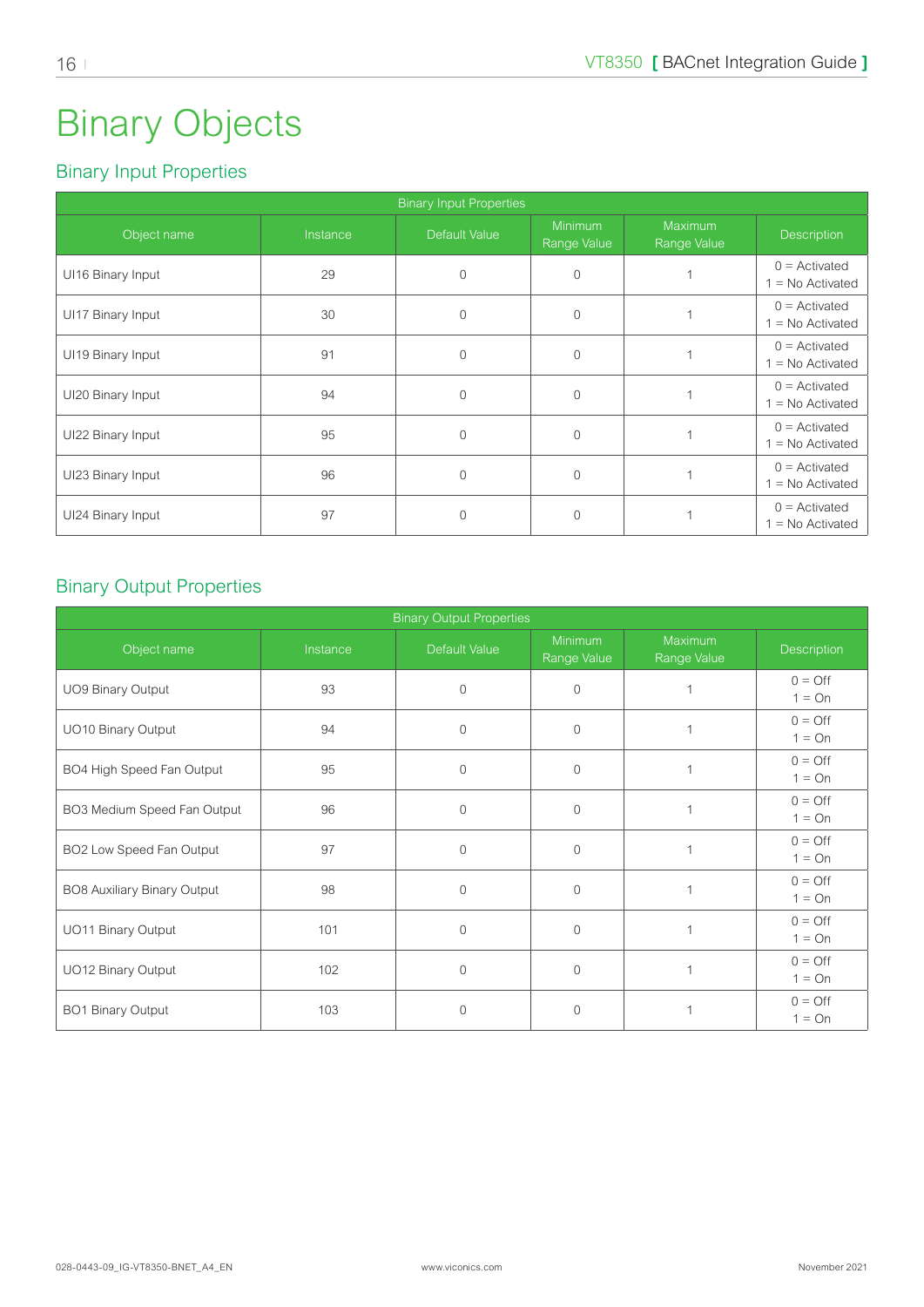### <span id="page-16-0"></span>Binary Value Properties

| <b>Binary Value Properties</b> |                |               |                        |                        |                                   |  |  |
|--------------------------------|----------------|---------------|------------------------|------------------------|-----------------------------------|--|--|
| Object name                    | Instance       | Default Value | Minimum<br>Range Value | Maximum<br>Range Value | Description                       |  |  |
| Door Contact Status            | 1              | $\mathbf{0}$  | $\mathbf 0$            | $\mathbf{1}$           | $0 = Closed$<br>$1 = Open$        |  |  |
| Door Contact Installed         | $\overline{2}$ | $\mathbf{0}$  | $\mathbf{0}$           | $\mathbf{1}$           | $0 = No$<br>$1 = Yes$             |  |  |
| Window Contact Status          | 3              | $\mathbf 0$   | $\mathbf{0}$           | $\mathbf{1}$           | $0 = Closed$<br>$1 = Open$        |  |  |
| Window Contact Installed       | $\overline{4}$ | $\mathbf 0$   | $\mathbf 0$            | $\mathbf{1}$           | $0 = No$<br>$1 = Yes$             |  |  |
| Low Battery Alarm              | 5              | $\mathbf 0$   | $\mathbf 0$            | $\mathbf{1}$           | $0 = \text{Off}$<br>$1 = On$      |  |  |
| Force High Backlight           | $\,6$          | $\mathbf 0$   | $\mathbf 0$            | $\mathbf{1}$           | $0 = \text{Off}$<br>$1 = On$      |  |  |
| Display Long Screen Message    | $\overline{7}$ | $\mathbf 0$   | $\mathbf 0$            | $\mathbf{1}$           | $0 = \text{Off}$<br>$1 = On$      |  |  |
| Clock Alarm                    | 8              | $\mathbf{0}$  | $\mathbf{0}$           | $\mathbf{1}$           | $0 = \text{Off}$<br>$1 = On$      |  |  |
| <b>Exception Status</b>        | 10             | $\mathbf{0}$  | $\mathbf{0}$           | $\mathbf{1}$           | $0 = \bigcirc$<br>$1 = On$        |  |  |
| PIR Local Motion               | 32             | $\mathbf{0}$  | $\mathbf 0$            | $\mathbf{1}$           | $0 = No$ motion<br>$1 = Motion$   |  |  |
| Window Alarm                   | 35             | $\mathbf 0$   | $\mathbf{0}$           | $\mathbf{1}$           | $0 = \text{Off}$<br>$1 = On$      |  |  |
| Filter Alarm                   | 36             | $\mathbf 0$   | $\mathbf 0$            | $\mathbf{1}$           | $0 = \text{Off}$<br>$1 = On$      |  |  |
| Service Alarm                  | 37             | $\mathbf 0$   | $\mathbf 0$            | $\mathbf{1}$           | $0 = \text{Off}$<br>$1 = On$      |  |  |
| <b>Dehumidification Status</b> | 38             | $\mathbf{0}$  | $\mathbf{0}$           | $\mathbf{1}$           | $0 = \text{Off}$<br>$1 = On$      |  |  |
| Smart Recovery Status          | 40             | $\mathbf 0$   | $\mathbf{0}$           | $\mathbf{1}$           | $0 = \bigcirc$<br>$1 = On$        |  |  |
| Water Leak                     | 44             | $\mathbf 0$   | $\mathbf 0$            | $\mathbf{1}$           | $0 = \text{Off}$<br>$1 = On$      |  |  |
| Water Leak Sensor Installed    | 45             | $\mathbf 0$   | $\mathbf 0$            | $\mathbf{1}$           | $0 = No$<br>$1 = Yes$             |  |  |
| Water leak sensor status       | 46             | $\mathbf 0$   | $\mathbf 0$            | $\mathbf{1}$           | $0 = \text{Normal}$<br>$1 =$ Leak |  |  |
| Low Temperature                | 47             | $\mathbf{0}$  | $\mathbf{0}$           | $\mathbf{1}$           | $0 = \text{Off}$<br>$1 = On$      |  |  |
| Load Shedding Demand           | 48             | $\mathbf{0}$  | $\mathbf{0}$           | $\mathbf{1}$           | $0 = Closed$<br>$1 = Open$        |  |  |
| Load Shedding Status           | 49             | $\mathbf 0$   | $\overline{0}$         | $\mathbf{1}$           | $0 = No$<br>$1 = Yes$             |  |  |
| Load Shedding Override         | 50             | $\mathbf 0$   | $\mathbf 0$            | $\mathbf{1}$           | $0 = Closed$<br>$1 = Open$        |  |  |
| High Temperature               | 53             | $\mathbf 0$   | $\mathbf 0$            | $\mathbf{1}$           | $0 = \text{Off}$<br>$1 = On$      |  |  |
| ZigBee PIR Sensor Installed    | 200            | $\mathbf 0$   | $\mathbf 0$            | $\mathbf{1}$           | $0 = No$<br>$1 = Yes$             |  |  |
| ZigBee Sensor Motion           | 201            | $\mathbb O$   | $\boldsymbol{0}$       | $\mathbf{1}$           | $0 = No$ motion<br>$1 = Motion$   |  |  |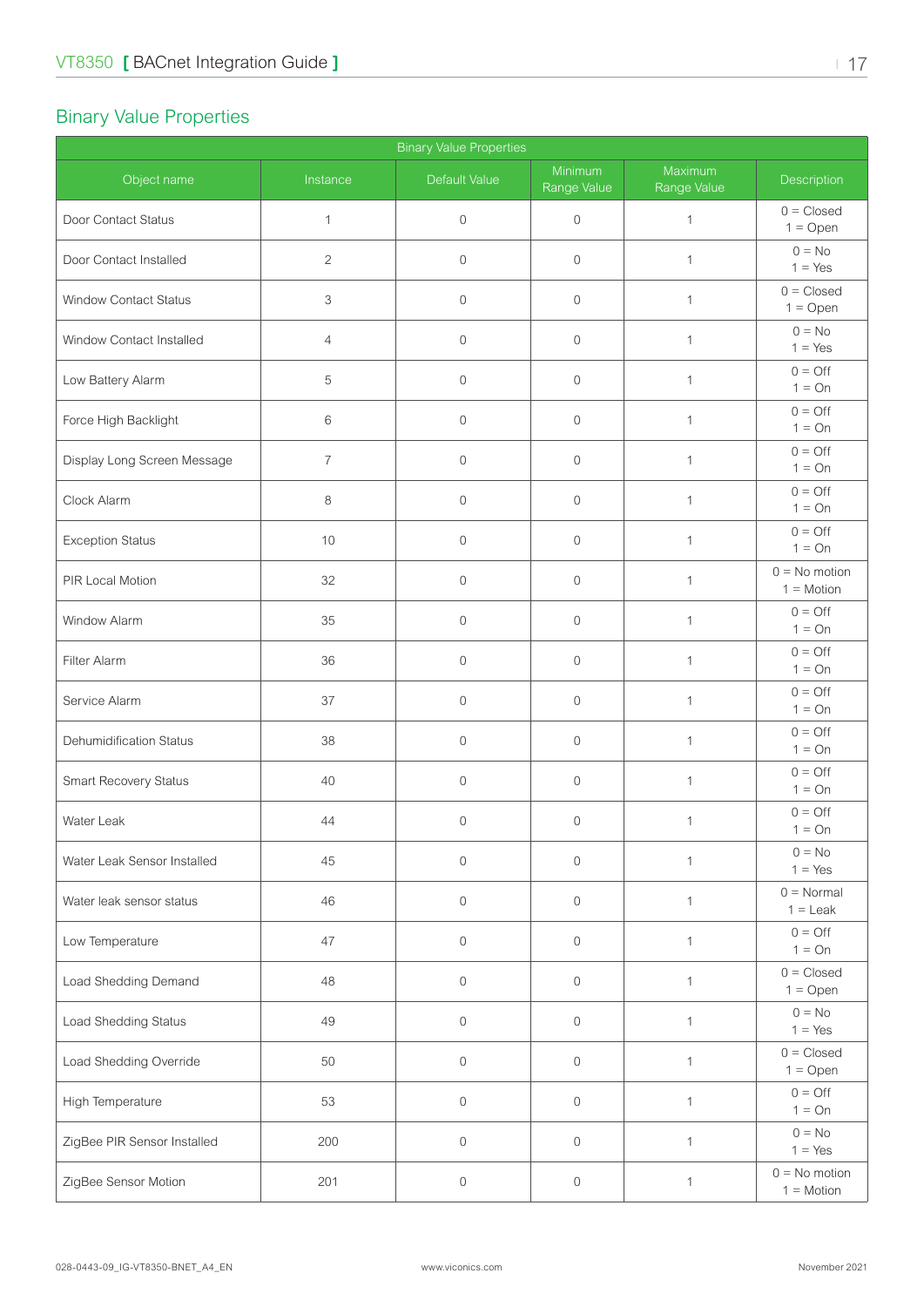# <span id="page-17-0"></span>CSV Objects

| <b>CSV Properties</b>        |                |                |                        |                        |             |  |  |
|------------------------------|----------------|----------------|------------------------|------------------------|-------------|--|--|
| Object name                  | Instance       | Default Value  | Minimum<br>Range Value | Maximum<br>Range Value | Description |  |  |
| Short Screen Message Text    | $\mathbf{1}$   | $\mathbf 0$    | $\mathbf 0$            | 64                     | ----        |  |  |
| Long Screen Message Text     | $\overline{c}$ | $\mathbf{0}$   | $\mathbf{0}$           | 480                    |             |  |  |
| External Memory Revision     | 3              | $\overline{0}$ | $\mathbf 0$            | 17                     |             |  |  |
| Wi-Fi Device Name            | $\overline{4}$ | $\overline{0}$ | $\mathbf 0$            | 63                     |             |  |  |
| Wi-Fi Firmware Version       | 5              | $\mathbf 0$    | $\mathbf 0$            | 63                     |             |  |  |
| <b>MAC Address</b>           | 6              | $\overline{0}$ | $\mathbf 0$            | 18                     |             |  |  |
| Wi-Fi Network SSID           | $\overline{7}$ | $\mathbf 0$    | $\mathbf 0$            | 33                     |             |  |  |
| Wi-Fi Network IP Address     | 8              | $\mathbf 0$    | $\mathbf 0$            | 46                     |             |  |  |
| Zigbee Firmware Revision     | 9              | $\mathbb O$    | $\mathbf 0$            | 32                     |             |  |  |
| Zigbee IEEE Address          | $10$           | $\mathbf{0}$   | $\mathbf 0$            | 18                     |             |  |  |
| Wireless Device 1 - Address  | 11             | $\overline{0}$ | $\mathbf 0$            | 18                     |             |  |  |
| Wireless Device 2 - Address  | 12             | $\mathbf 0$    | $\mathbf 0$            | 18                     |             |  |  |
| Wireless Device 3 - Address  | 13             | $\mathbf 0$    | $\mathbf 0$            | 18                     |             |  |  |
| Wireless Device 4 - Address  | 14             | $\mathbf{0}$   | $\mathbf 0$            | 18                     | ----        |  |  |
| Wireless Device 5 - Address  | 15             | $\mathbf 0$    | $\mathbf 0$            | 18                     |             |  |  |
| Wireless Device 6 - Address  | 16             | $\mathbf 0$    | $\mathbb O$            | 18                     |             |  |  |
| Wireless Device 7 - Address  | 17             | $\mathbb O$    | $\mathbf 0$            | 18                     |             |  |  |
| Wireless Device 8 - Address  | 18             | $\mathbf{0}$   | $\mathbf 0$            | 18                     |             |  |  |
| Wireless Device 9 - Address  | 19             | $\overline{0}$ | $\overline{0}$         | 18                     |             |  |  |
| Wireless Device 10 - Address | 20             | $\mathbb O$    | $\mathbf 0$            | 18                     |             |  |  |
| Wireless Device 11 - Address | 21             | $\mathbf 0$    | $\mathbf 0$            | 18                     |             |  |  |
| Wireless Device 12 - Address | 22             | $\mathbb O$    | $\overline{0}$         | 18                     |             |  |  |
| Wireless Device 13 - Address | 23             | $\overline{0}$ | $\mathbf 0$            | 18                     |             |  |  |
| Wireless Device 14 - Address | 24             | $\mathbf 0$    | $\overline{0}$         | 18                     |             |  |  |
| Wireless Device 15 - Address | 25             | $\mathbb O$    | $\mathsf O$            | 18                     |             |  |  |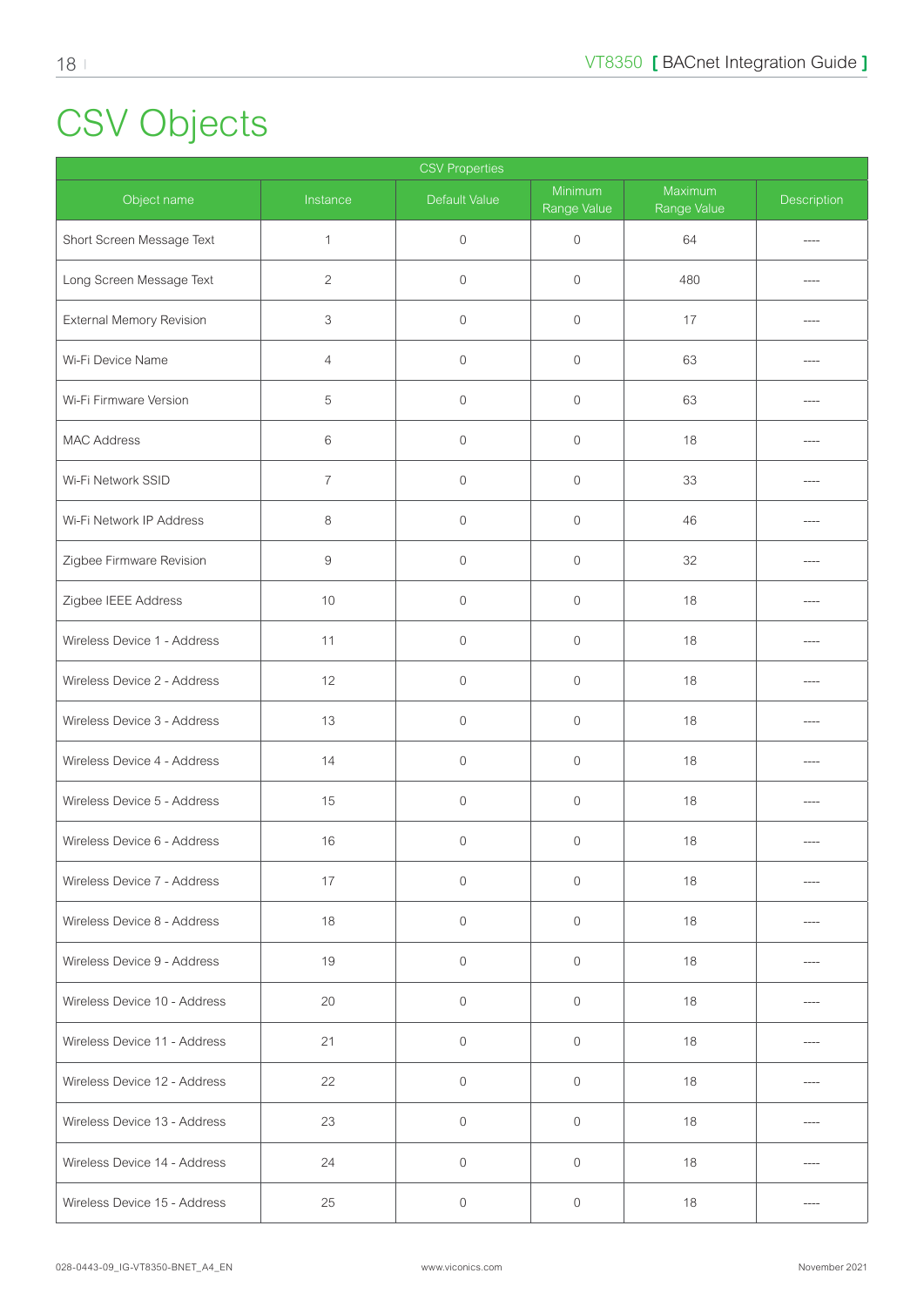<span id="page-18-0"></span>

| <b>CSV Properties</b>        |          |               |                        |                        |             |  |  |  |
|------------------------------|----------|---------------|------------------------|------------------------|-------------|--|--|--|
| Object name                  | Instance | Default Value | Minimum<br>Range Value | Maximum<br>Range Value | Description |  |  |  |
| Wireless Device 16 - Address | 26       | 0             | $\Omega$               | 18                     |             |  |  |  |
| Wireless Device 17 - Address | 27       | 0             |                        | 18                     | ----        |  |  |  |
| Wireless Device 18 - Address | 28       | $\Omega$      |                        | 18                     | ----        |  |  |  |
| Wireless Device 19 - Address | 29       | 0             |                        | 18                     | ----        |  |  |  |
| Wireless Device 20 - Address | 30       |               |                        | 18                     | ----        |  |  |  |

## Multi-State Objects

### Multi-State Input Properties

| Multi-State Input Properties    |                |               |                        |                        |                                                                                                                                 |  |
|---------------------------------|----------------|---------------|------------------------|------------------------|---------------------------------------------------------------------------------------------------------------------------------|--|
| Object name                     | Instance       | Default Value | Minimum<br>Range Value | Maximum<br>Range Value | Description                                                                                                                     |  |
| ZigBee Network Status           | $\overline{c}$ | $\mathbf{1}$  | 1                      | 5                      | $1 = Not det.$<br>$2 = Pwr on$<br>$3 = No NWK$<br>$4 =$ Joined<br>$5 =$ Online                                                  |  |
| Effective Occupancy             | 33             | $\mathbf{1}$  | 1                      | $\overline{4}$         | $1 = Occupied$<br>$2 =$ Unoccupied<br>$3 =$ Override<br>$4 =$ Standby                                                           |  |
| Wireless Device 1 - Sensor Type | 180            | $\mathbf{1}$  | $\mathbf{1}$           | 8                      | $1 = \text{None}$<br>$2 =$ Unknown<br>$3 = Motion$<br>$4 =$ Contact<br>$5 = Water$<br>$6 = Temp.$<br>$7 = Temp/RH$<br>$8 = CO2$ |  |
| Wireless Device 2 - Sensor Type | 181            | $\mathbf{1}$  | 1                      | $\,8\,$                | $1 = \text{None}$<br>$2 =$ Unknown<br>$3 = Motion$<br>$4 =$ Contact<br>$5 = Water$<br>$6 = Temp.$<br>$7 = Temp/RH$<br>$8 = CO2$ |  |
| Wireless Device 3 - Sensor Type | 182            | $\mathbf{1}$  | 1                      | 8                      | $1 = \text{None}$<br>$2 =$ Unknown<br>$3 = Motion$<br>$4 =$ Contact<br>$5 = Water$<br>$6 = Temp.$<br>$7 = Temp/RH$<br>$8 = CO2$ |  |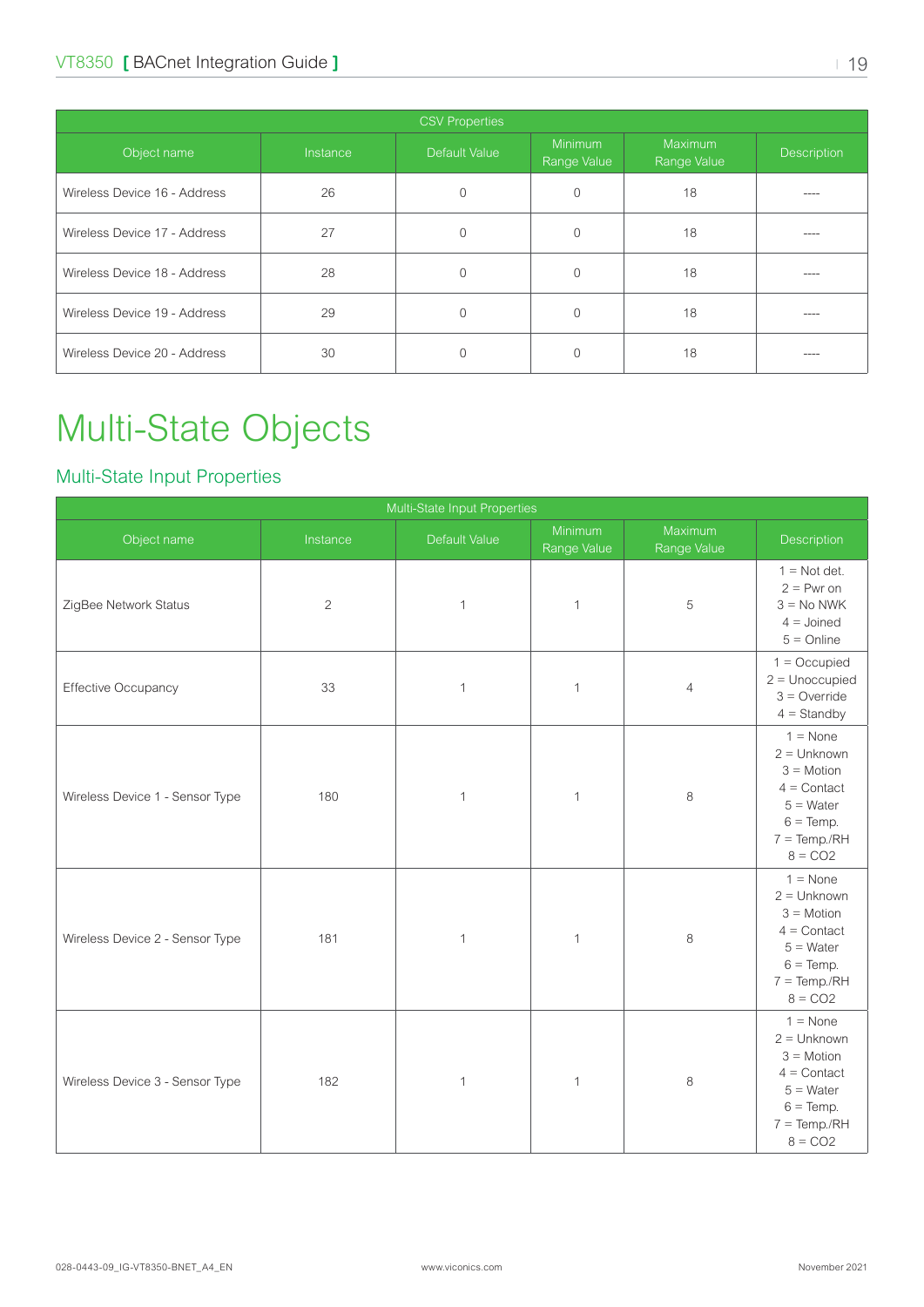| Multi-State Input Properties     |          |               |                        |                                  |                                                                                                                                  |  |  |
|----------------------------------|----------|---------------|------------------------|----------------------------------|----------------------------------------------------------------------------------------------------------------------------------|--|--|
| Object name                      | Instance | Default Value | Minimum<br>Range Value | Maximum<br>Range Value           | Description                                                                                                                      |  |  |
| Wireless Device 4 - Sensor Type  | 183      | $\mathbf{1}$  | $\mathbf 1$            | $\,8\,$                          | $1 = \text{None}$<br>$2 =$ Unknown<br>$3 = Motion$<br>$4 =$ Contact<br>$5 = Water$<br>$6 = Temp.$<br>$7 = Temp./RH$<br>$8 = CO2$ |  |  |
| Wireless Device 5 - Sensor Type  | 184      | $\mathbf{1}$  | $\mathbf{1}$           | 8                                | $1 = \text{None}$<br>$2 =$ Unknown<br>$3 = Motion$<br>$4 =$ Contact<br>$5 = Water$<br>$6 = Temp.$<br>$7 = Temp./RH$<br>$8 = CO2$ |  |  |
| Wireless Device 6 - Sensor Type  | 185      | $\mathbf{1}$  | $\mathbf{1}$           | $\,8\,$                          | $1 = \text{None}$<br>$2 =$ Unknown<br>$3 = Motion$<br>$4 =$ Contact<br>$5 = Water$<br>$6 = Temp.$<br>$7 = Temp/RH$<br>$8 = CO2$  |  |  |
| Wireless Device 7 - Sensor Type  | 186      | $\mathbf{1}$  | $\mathbf{1}$           | $\,8\,$                          | $1 = \text{None}$<br>$2 =$ Unknown<br>$3 = Motion$<br>$4 =$ Contact<br>$5 = Water$<br>$6 = Temp.$<br>$7 = Temp/RH$<br>$8 = CO2$  |  |  |
| Wireless Device 8 - Sensor Type  | 187      | $\mathbf{1}$  | $\mathbf{1}$           | $\,8\,$                          | $1 = \text{None}$<br>$2 =$ Unknown<br>$3 = Motion$<br>$4 =$ Contact<br>$5 = Water$<br>$6 = Temp.$<br>$7 = Temp/RH$<br>$8 = CO2$  |  |  |
| Wireless Device 9 - Sensor Type  | 188      | $\mathbf{1}$  | $\mathbf{1}$           | 8                                | $1 = \text{None}$<br>$2 =$ Unknown<br>$3 = Motion$<br>$4 =$ Contact<br>$5 = Water$<br>$6 = Temp$ .<br>$7 = Temp/RH$<br>$8 = CO2$ |  |  |
| Wireless Device 10 - Sensor Type | 189      | $\mathbf{1}$  | $\mathbf{1}$           | $\begin{array}{c} 8 \end{array}$ | $1 = \text{None}$<br>$2 =$ Unknown<br>$3 = Motion$<br>$4 =$ Contact<br>$5 = Water$<br>$6 = Temp.$<br>$7 = Temp./RH$<br>$8 = CO2$ |  |  |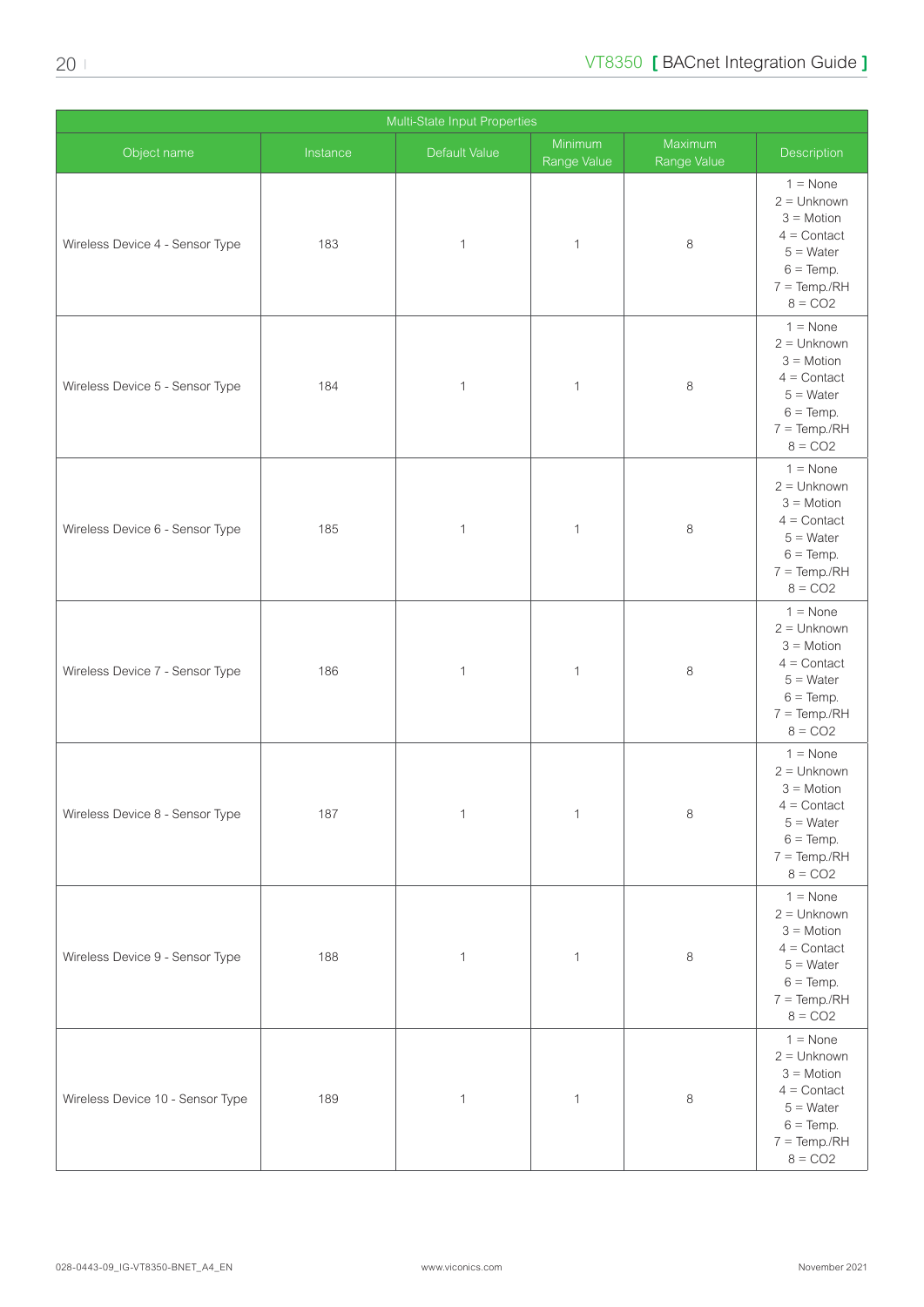| Multi-State Input Properties     |          |               |                        |                        |                                                                                                                                   |  |  |
|----------------------------------|----------|---------------|------------------------|------------------------|-----------------------------------------------------------------------------------------------------------------------------------|--|--|
| Object name                      | Instance | Default Value | Minimum<br>Range Value | Maximum<br>Range Value | Description                                                                                                                       |  |  |
| Wireless Device 11 - Sensor Type | 190      | $\mathbf{1}$  | $\mathbf 1$            | $\,8\,$                | $1 = \text{None}$<br>$2 =$ Unknown<br>$3 = Motion$<br>$4 =$ Contact<br>$5 = Water$<br>$6 = Temp$ .<br>$7 = Temp./RH$<br>$8 = CO2$ |  |  |
| Wireless Device 12 - Sensor Type | 191      | $\mathbf{1}$  | $\mathbf 1$            | $\,8\,$                | $1 = \text{None}$<br>$2 =$ Unknown<br>$3 = Motion$<br>$4 =$ Contact<br>$5 = Water$<br>$6 = Temp.$<br>$7 = Temp/RH$<br>$8 = CO2$   |  |  |
| Wireless Device 13 - Sensor Type | 192      | $\mathbf{1}$  | $\mathbf 1$            | $\,8\,$                | $1 = \text{None}$<br>$2 =$ Unknown<br>$3 = Motion$<br>$4 =$ Contact<br>$5 = Water$<br>$6 = Temp.$<br>$7 = Temp./RH$<br>$8 = CO2$  |  |  |
| Wireless Device 14 - Sensor Type | 193      | $\mathbf{1}$  | $\mathbf{1}$           | $\,8\,$                | $1 = \text{None}$<br>$2 =$ Unknown<br>$3 = Motion$<br>$4 =$ Contact<br>$5 = Water$<br>$6 = Temp.$<br>$7 = Temp./RH$<br>$8 = CO2$  |  |  |
| Wireless Device 15 - Sensor Type | 194      | $\mathbf{1}$  | $\mathbf{1}$           | $\,8\,$                | $1 = \text{None}$<br>$2 =$ Unknown<br>$3 = Motion$<br>$4 =$ Contact<br>$5 = Water$<br>$6 = Temp.$<br>$7 = Temp./RH$<br>$8 = CO2$  |  |  |
| Wireless Device 16 - Sensor Type | 195      | $\mathbf{1}$  | $\mathbf{1}$           | 8                      | $1 = \text{None}$<br>$2 =$ Unknown<br>$3 = Motion$<br>$4 =$ Contact<br>$5 = Water$<br>$6 = Temp.$<br>$7 = Temp/RH$<br>$8 = CO2$   |  |  |
| Wireless Device 17 - Sensor Type | 196      | $\mathbf{1}$  | $\mathbf{1}$           | 8                      | $1 = \text{None}$<br>$2 =$ Unknown<br>$3 = Motion$<br>$4 =$ Contact<br>$5 = Water$<br>$6 = Temp.$<br>$7 = Temp./RH$<br>$8 = CO2$  |  |  |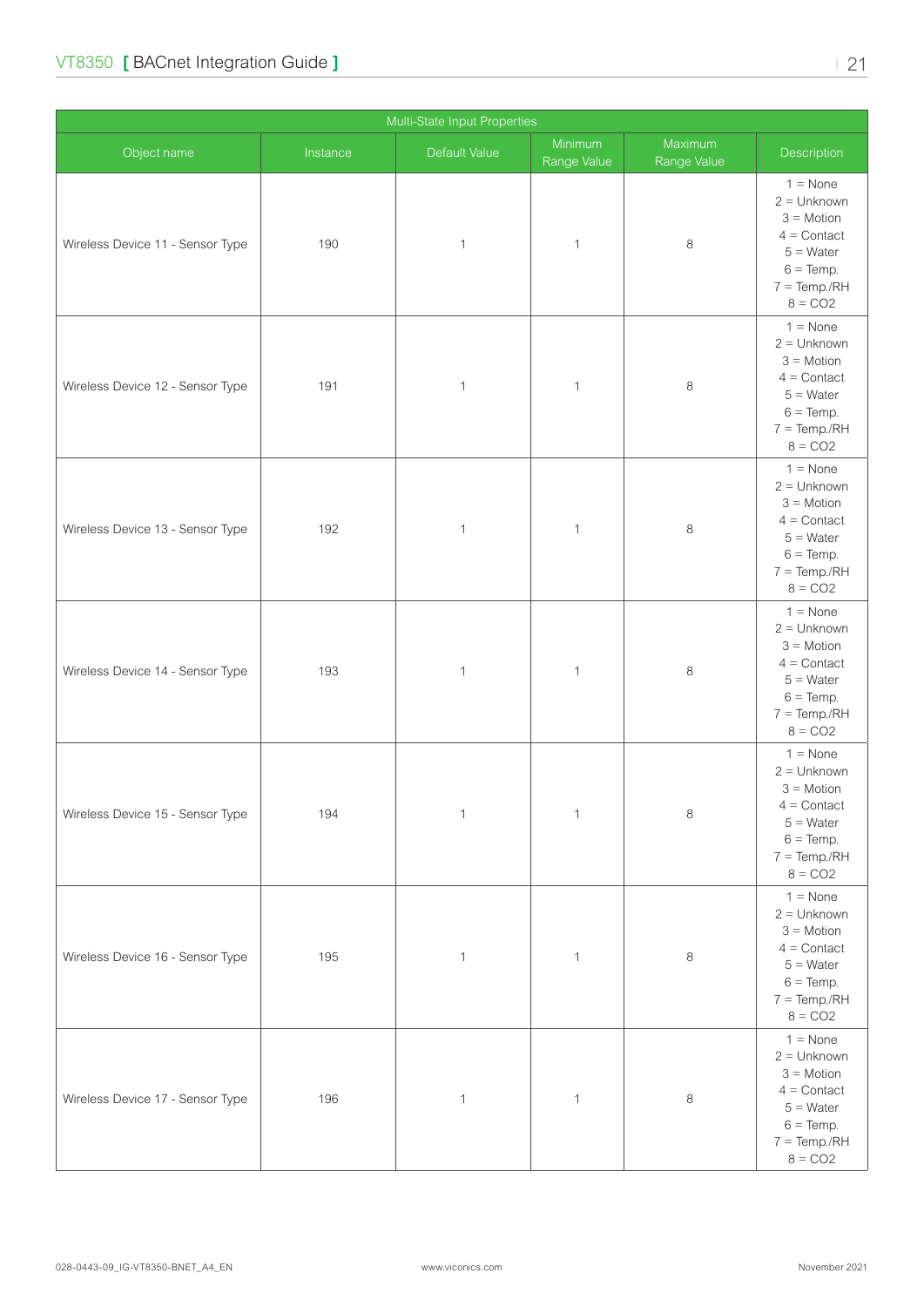| Multi-State Input Properties                       |          |               |                        |                          |                                                                                                                                   |  |
|----------------------------------------------------|----------|---------------|------------------------|--------------------------|-----------------------------------------------------------------------------------------------------------------------------------|--|
| Object name                                        | Instance | Default Value | Minimum<br>Range Value | Maximum<br>Range Value   | Description                                                                                                                       |  |
| Wireless Device 18 - Sensor Type                   | 197      | $\mathbf{1}$  | $\mathbf 1$            | $\,8\,$                  | $1 = \text{None}$<br>$2 =$ Unknown<br>$3 = Motion$<br>$4 =$ Contact<br>$5 = Water$<br>$6 = Temp$ .<br>$7 = Temp./RH$<br>$8 = CO2$ |  |
| Wireless Device 19 - Sensor Type                   | 198      | $\mathbf{1}$  | 1                      | 8                        | $1 = \text{None}$<br>$2 =$ Unknown<br>$3 = Motion$<br>$4 =$ Contact<br>$5 = Water$<br>$6 = Temp.$<br>$7 = Temp/RH$<br>$8 = CO2$   |  |
| Wireless Device 20 - Sensor Type                   | 199      | $\mathbf{1}$  | $\mathbf 1$            | 8                        | $1 = \text{None}$<br>$2 =$ Unknown<br>$3 = Motion$<br>$4 =$ Contact<br>$5 = Water$<br>$6 = Temp.$<br>$7 = Temp/RH$<br>$8 = CO2$   |  |
| Wireless Device 1 - Status                         | 210      | $\mathbf{1}$  | $\mathbf 1$            | $\overline{7}$           | $1 = \text{None}$<br>$2 = Closed$<br>$3 =$ Opened<br>$4 = No$ motion<br>$5 =$ Motion<br>$6 =$ Normal<br>$7 =$ Leak                |  |
| Wireless Device 1 - Battery                        | 211      | $\mathbf{1}$  | $\mathbf{1}$           | 3                        | $1 = \text{None}$<br>$2 = Normal$<br>$3 = Low$                                                                                    |  |
| Wireless Device 1 -<br><b>Communication Status</b> | 212      | $\mathbf{1}$  | $\mathbf{1}$           | $\overline{4}$           | $1 = Not paired$<br>$2 =$ Online<br>$3 =$ Invalid<br>$4 =$ Offline                                                                |  |
| Wireless Device 2 - Status                         | 220      | $\mathbf{1}$  | $\mathbf{1}$           | $\overline{7}$           | $1 = \text{None}$<br>$2 = Closed$<br>$3 =$ Opened<br>$4 = No$ motion<br>$5 = Motion$<br>$6 =$ Normal<br>$7 =$ Leak                |  |
| Wireless Device 2 - Battery                        | 221      | $\mathbf{1}$  | $\mathbf{1}$           | 3                        | $1 = \text{None}$<br>$2 = Normal$<br>$3 = Low$                                                                                    |  |
| Wireless Device 2 -<br><b>Communication Status</b> | 222      | $\mathbf{1}$  | $\mathbf{1}$           | $\overline{4}$           | $1 = Not paired$<br>$2 =$ Online<br>$3 =$ Invalid<br>$4 =$ Offline                                                                |  |
| Wireless Device 3 - Status                         | 230      | $\mathbf{1}$  | 1                      | $\overline{\mathcal{I}}$ | $1 = \text{None}$<br>$2 = Closed$<br>$3 =$ Opened<br>$4 = No$ motion<br>$5 = Motion$<br>$6 =$ Normal<br>$7 =$ Leak                |  |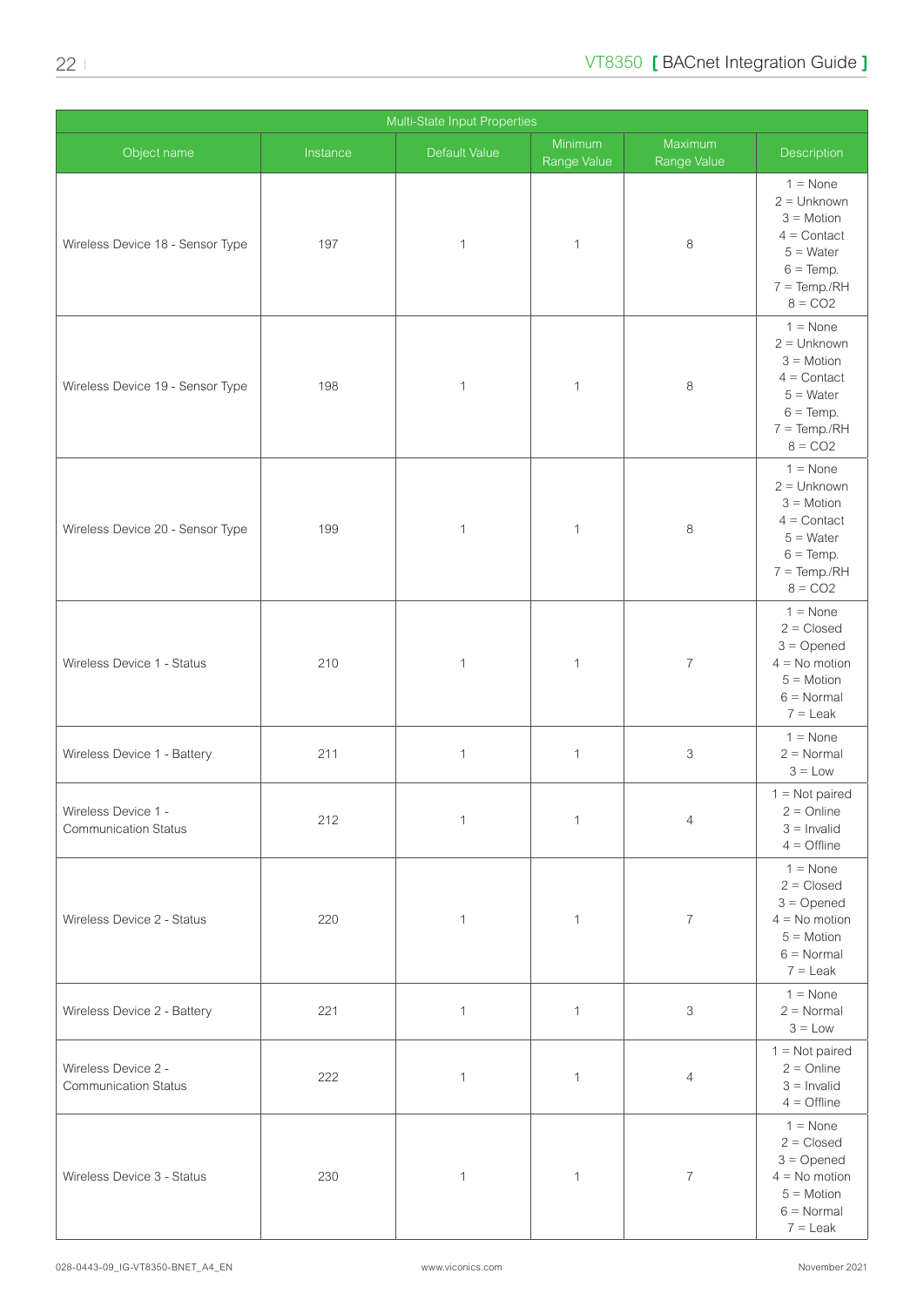| Multi-State Input Properties                       |          |               |                        |                        |                                                                                                                           |  |  |
|----------------------------------------------------|----------|---------------|------------------------|------------------------|---------------------------------------------------------------------------------------------------------------------------|--|--|
| Object name                                        | Instance | Default Value | Minimum<br>Range Value | Maximum<br>Range Value | Description                                                                                                               |  |  |
| Wireless Device 3 - Battery                        | 231      | $\mathbf{1}$  | $\mathbf{1}$           | 3                      | $1 = \text{None}$<br>$2 = Normal$<br>$3 = Low$                                                                            |  |  |
| Wireless Device 3 -<br><b>Communication Status</b> | 232      | $\mathbf{1}$  | $\mathbf{1}$           | $\overline{4}$         | $1 = Not paired$<br>$2 =$ Online<br>$3 =$ Invalid<br>$4 =$ Offline                                                        |  |  |
| Wireless Device 4 - Status                         | 240      | $\mathbf{1}$  | 1                      | $\overline{7}$         | $1 = \text{None}$<br>$2 = Closed$<br>$3 =$ Opened<br>$4 = No$ motion<br>$5 = Motion$<br>$6 = \text{Normal}$<br>$7 =$ Leak |  |  |
| Wireless Device 4 - Battery                        | 241      | $\mathbf{1}$  | $\mathbf{1}$           | 3                      | $1 = \text{None}$<br>$2 = Normal$<br>$3 = Low$                                                                            |  |  |
| Wireless Device 4 -<br><b>Communication Status</b> | 242      | $\mathbf 1$   | 1                      | $\overline{4}$         | $1 = Not paired$<br>$2 =$ Online<br>$3 =$ Invalid<br>$4 =$ Offline                                                        |  |  |
| Wireless Device 5 - Status                         | 250      | $\mathbf{1}$  | 1                      | $\overline{7}$         | $1 = \text{None}$<br>$2 = Closed$<br>$3 =$ Opened<br>$4 = No$ motion<br>$5 = Motion$<br>$6 = \text{Normal}$<br>$7 =$ Leak |  |  |
| Wireless Device 5 - Battery                        | 251      | $\mathbf{1}$  | $\mathbf{1}$           | 3                      | $1 = \text{None}$<br>$2 = Normal$<br>$3 = Low$                                                                            |  |  |
| Wireless Device 5 -<br><b>Communication Status</b> | 252      | 1             | 1                      | 4                      | $1 = Not paired$<br>$2 =$ Online<br>$3 =$ Invalid<br>$4 =$ Offline                                                        |  |  |
| Wireless Device 6 - Status                         | 260      | $\mathbf{1}$  | $\mathbf{1}$           | $\overline{7}$         | $1 = \text{None}$<br>$2 = Closed$<br>$3 =$ Opened<br>$4 = No$ motion<br>$5 = Motion$<br>$6 = \text{Normal}$<br>$7 =$ Leak |  |  |
| Wireless Device 6 - Battery                        | 261      | $\mathbf{1}$  | $\mathbf{1}$           | 3                      | $1 = \text{None}$<br>$2 = Normal$<br>$3 = Low$                                                                            |  |  |
| Wireless Device 6 -<br><b>Communication Status</b> | 262      | $\mathbf{1}$  | $\mathbf{1}$           | $\overline{4}$         | $1 = Not paired$<br>$2 =$ Online<br>$3 =$ Invalid<br>$4 =$ Offline                                                        |  |  |
| Wireless Device 7 - Status                         | 270      | $\mathbf{1}$  | $\mathbf{1}$           | $\overline{7}$         | $1 = \text{None}$<br>$2 = Closed$<br>$3 =$ Opened<br>$4 = No$ motion<br>$5 = Motion$<br>$6 = Normal$<br>$7 =$ Leak        |  |  |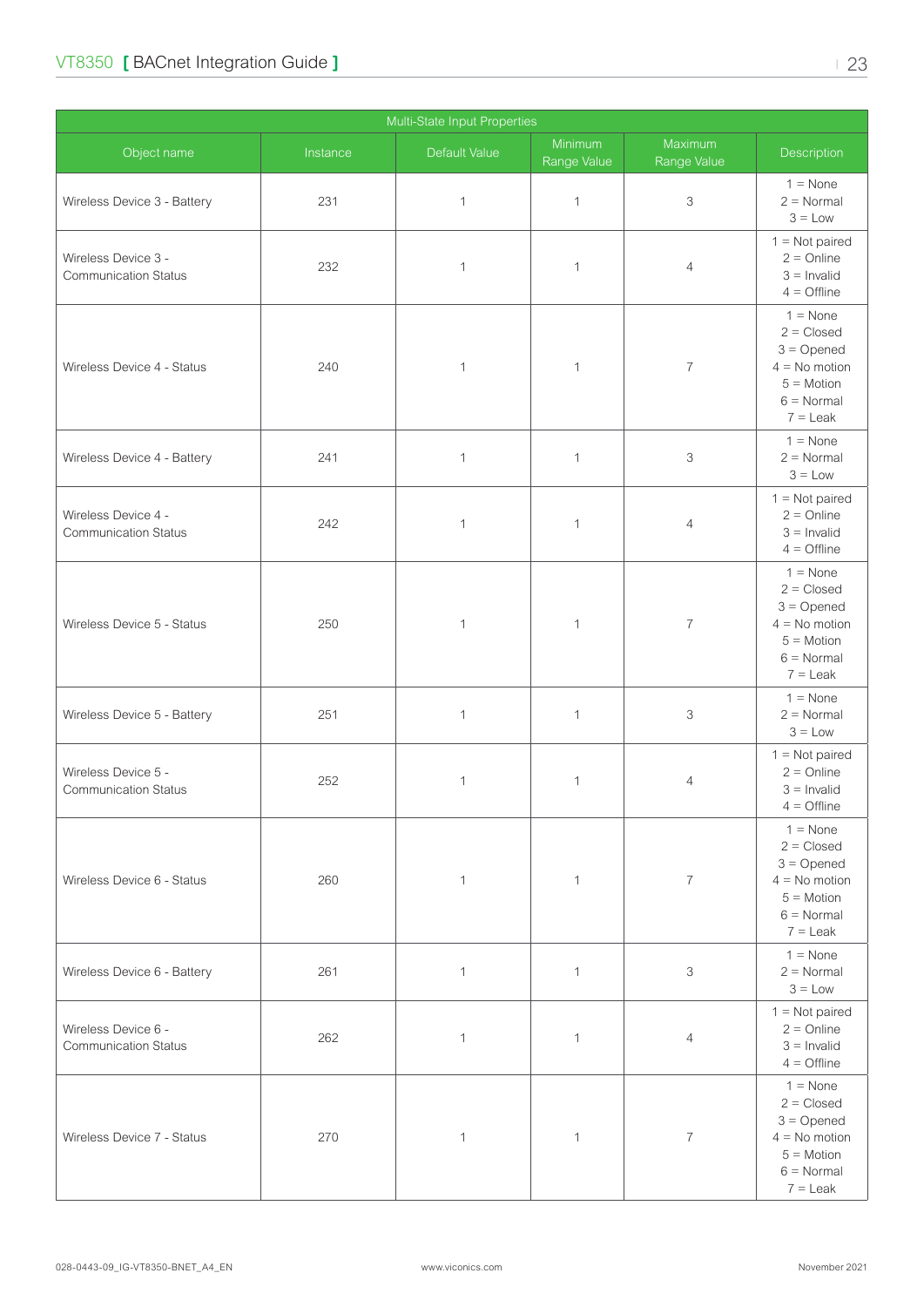| Multi-State Input Properties                        |          |                      |                        |                        |                                                                                                                    |  |  |
|-----------------------------------------------------|----------|----------------------|------------------------|------------------------|--------------------------------------------------------------------------------------------------------------------|--|--|
| Object name                                         | Instance | <b>Default Value</b> | Minimum<br>Range Value | Maximum<br>Range Value | Description                                                                                                        |  |  |
| Wireless Device 7 - Battery                         | 271      | $\mathbf{1}$         | $\mathbf{1}$           | 3                      | $1 = \text{None}$<br>$2 = Normal$<br>$3 = Low$                                                                     |  |  |
| Wireless Device 7 -<br><b>Communication Status</b>  | 272      | $\mathbf{1}$         | $\mathbf{1}$           | $\overline{4}$         | $1 = Not paired$<br>$2 =$ Online<br>$3 =$ Invalid<br>$4 =$ Offline                                                 |  |  |
| Wireless Device 8 - Status                          | 280      | $\mathbf 1$          | $\mathbf{1}$           | $\overline{7}$         | $1 = \text{None}$<br>$2 = Closed$<br>$3 =$ Opened<br>$4 = No$ motion<br>$5 = Motion$<br>$6 = Normal$<br>$7 =$ Leak |  |  |
| Wireless Device 8 - Battery                         | 281      | $\mathbf{1}$         | $\mathbf{1}$           | 3                      | $1 = \text{None}$<br>$2 = Normal$<br>$3 = Low$                                                                     |  |  |
| Wireless Device 8 -<br><b>Communication Status</b>  | 282      | $\mathbf 1$          | 1                      | $\overline{4}$         | $1 = Not paired$<br>$2 =$ Online<br>$3 =$ Invalid<br>$4 =$ Offline                                                 |  |  |
| Wireless Device 9 - Status                          | 290      | $\mathbf 1$          | 1                      | $\overline{7}$         | $1 = \text{None}$<br>$2 = Closed$<br>$3 =$ Opened<br>$4 = No$ motion<br>$5 = Motion$<br>$6 = Normal$<br>$7 =$ Leak |  |  |
| Wireless Device 9 - Battery                         | 291      | $\mathbf{1}$         | $\mathbf{1}$           | 3                      | $1 = \text{None}$<br>$2 = Normal$<br>$3 = Low$                                                                     |  |  |
| Wireless Device 9 -<br><b>Communication Status</b>  | 292      | 1                    | 1                      | 4                      | $1 = Not paired$<br>$2 =$ Online<br>$3 =$ Invalid<br>$4 =$ Offline                                                 |  |  |
| Wireless Device 10 - Status                         | 300      | $\mathbf{1}$         | $\mathbf{1}$           | $\overline{7}$         | $1 = \text{None}$<br>$2 = Closed$<br>$3 =$ Opened<br>$4 = No$ motion<br>$5 = Motion$<br>$6 = Normal$<br>$7 =$ Leak |  |  |
| Wireless Device 10 - Battery                        | 301      | $\mathbf{1}$         | $\mathbf{1}$           | 3                      | $1 = \text{None}$<br>$2 = Normal$<br>$3 = Low$                                                                     |  |  |
| Wireless Device 10 -<br><b>Communication Status</b> | 302      | $\mathbf{1}$         | $\mathbf{1}$           | $\overline{4}$         | $1 = Not paired$<br>$2 =$ Online<br>$3 =$ Invalid<br>$4 =$ Offline                                                 |  |  |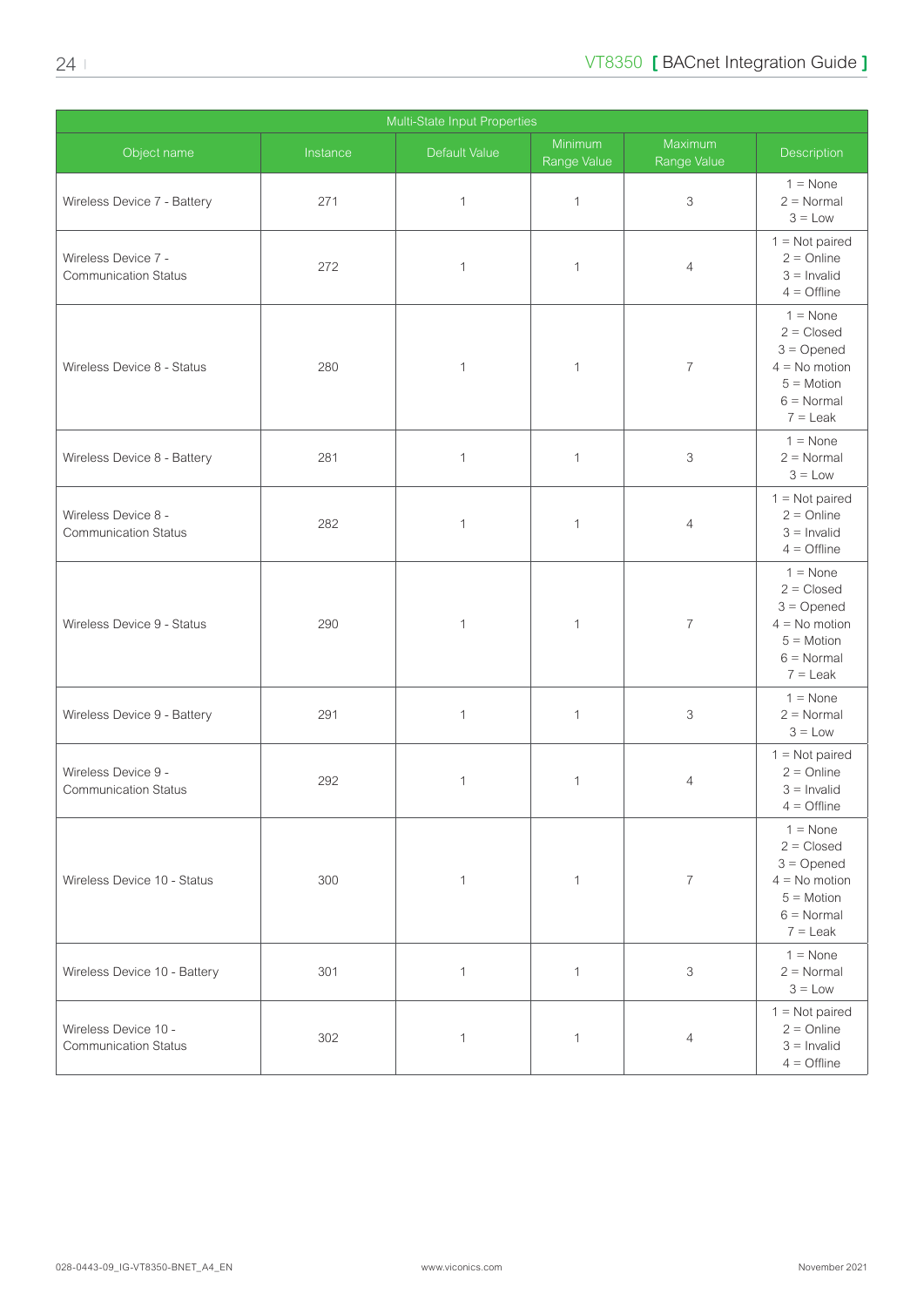| Multi-State Input Properties                        |          |               |                        |                        |                                                                                                                                                                                                                                                                                 |  |  |
|-----------------------------------------------------|----------|---------------|------------------------|------------------------|---------------------------------------------------------------------------------------------------------------------------------------------------------------------------------------------------------------------------------------------------------------------------------|--|--|
| Object name                                         | Instance | Default Value | Minimum<br>Range Value | Maximum<br>Range Value | Description                                                                                                                                                                                                                                                                     |  |  |
| Effective Temperature Sensor                        | 309      | $\mathbf{1}$  | $\mathbf{1}$           | 23                     | 1=Wired<br>2=Internal<br>3=WLIO<br>$4=WL$ 1<br>$5=WL$ 2<br>$6=WL$ 3<br>7=WL 4<br>$8=WL$ 5<br>$9=WL$ 6<br>10=WL 7<br>$11=WL8$<br>12=WL 9<br>13=WL 10<br>14=WL 11<br>15=WL 12<br>16=WL 13<br>17=WL 14<br>18=WL 15<br>19=WL 16<br>20=WL 17<br>$21 = WL$ 18<br>22=WL 19<br>23=WL 20 |  |  |
| Wireless Device 11 - Status                         | 310      | $\mathbf 1$   | $\mathbf{1}$           | $\boldsymbol{7}$       | $1 = \text{None}$<br>$2 = Closed$<br>$3 =$ Opened<br>$4 = No$ motion<br>$5 = Motion$<br>$6 =$ Normal<br>$7 =$ Leak                                                                                                                                                              |  |  |
| Wireless Device 11 - Battery                        | 311      | $\mathbf{1}$  | $\mathbf{1}$           | 3                      | $1 = \text{None}$<br>$2 = Normal$<br>$3 = Low$                                                                                                                                                                                                                                  |  |  |
| Wireless Device 11 -<br><b>Communication Status</b> | 312      | $\mathbf{1}$  | $\mathbf{1}$           | $\overline{4}$         | $1 = Not$ paired<br>$2 =$ Online<br>$3 =$ Invalid<br>$4 =$ Offline                                                                                                                                                                                                              |  |  |
| <b>Effective Relative Humidity Sensor</b>           | 313      | $\mathbf 1$   | $\mathbf{1}$           | 22                     | 1=None<br>2=Internal<br>$3=WL$ 1<br>$4=WL$ 2<br>$5=WL$ 3<br>$6=WL$ 4<br>$7=WL$ 5<br>$8=$ WL 6<br>$9=WL$ 7<br>10=WL 8<br>$11=WL9$<br>12=WL 10<br>13=WL 11<br>14=WL 12<br>15=WL 13<br>16=WL 14<br>17=WL 15<br>18=WL 16<br>19=WL 17<br>20=WL 18<br>21=WL 19<br>22=WL 20            |  |  |
| Effective System Mode                               | 314      | $\mathbf{1}$  | $\mathbf{1}$           | $\mathbf{2}$           | $1 =$ Cool<br>$2$ =Heat                                                                                                                                                                                                                                                         |  |  |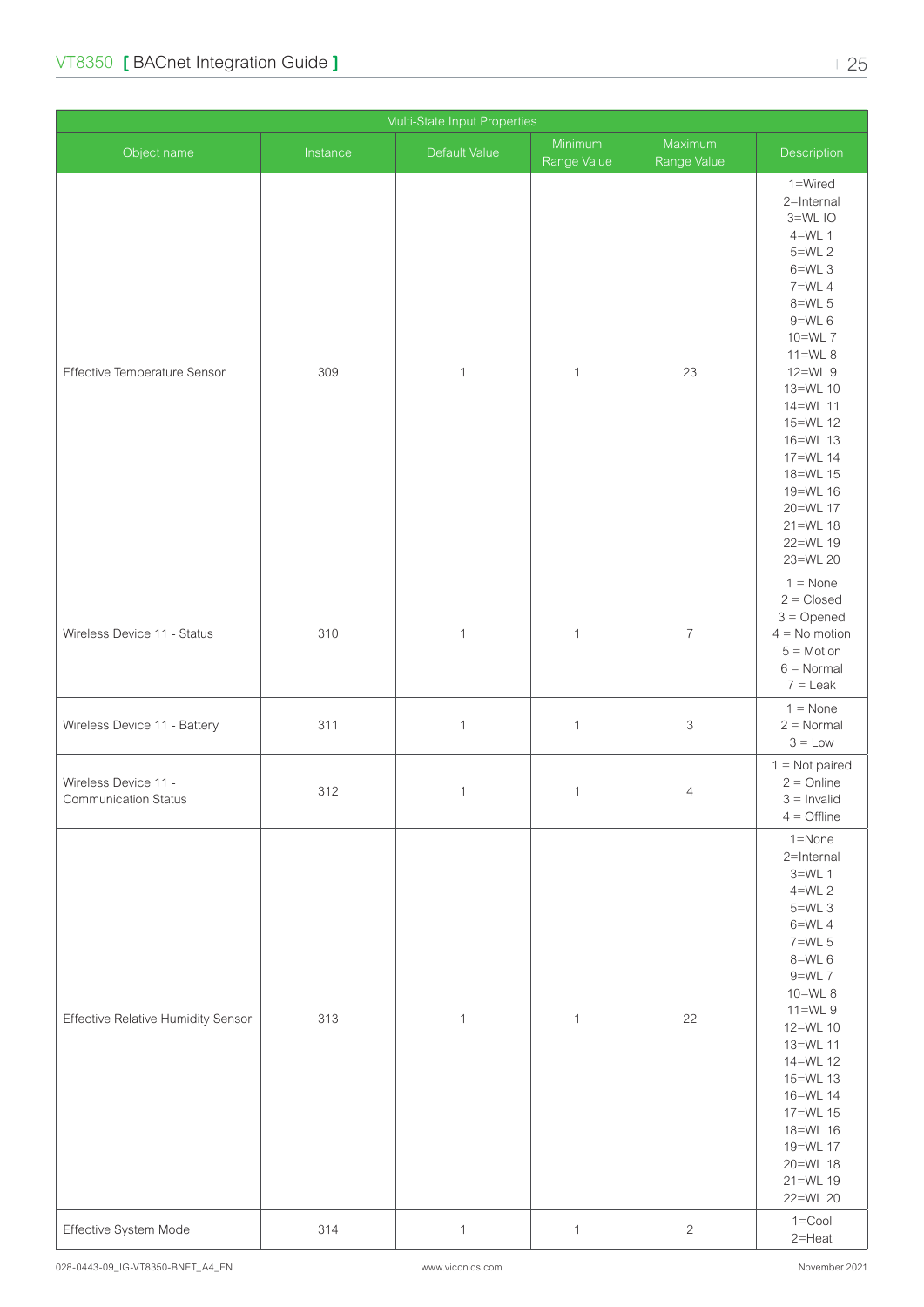| Multi-State Input Properties                        |          |               |                        |                        |                                                                                                                                   |  |  |
|-----------------------------------------------------|----------|---------------|------------------------|------------------------|-----------------------------------------------------------------------------------------------------------------------------------|--|--|
| Object name                                         | Instance | Default Value | Minimum<br>Range Value | Maximum<br>Range Value | Description                                                                                                                       |  |  |
| Wi-Fi Module Status                                 | 315      | $\mathbf{1}$  | 1                      | $\overline{7}$         | $1 = \text{Offline};$<br>$2 =$ Initializing;<br>$3 =$ Ready;<br>$4 =$ Booting;<br>$5 =$ Resetting;<br>$6 =$ Fail<br>$7 = Testing$ |  |  |
| Wi-Fi Status                                        | 316      | $\mathbf 1$   | 1                      | $\overline{7}$         | $1 =$ Idle;<br>$2 =$ Associate;<br>$3 =$ Config.<br>$4 =$ Ready;<br>$5 =$ Online;<br>$6 =$ Disconn.<br>$7 =$ Failure              |  |  |
| <b>BACnet IP Status</b>                             | 317      | $\mathbf{1}$  | $\mathbf{1}$           | $\sqrt{2}$             | $1 = Disabled;$<br>$2 =$ Enabled                                                                                                  |  |  |
| <b>SMTP Server Status</b>                           | 318      | $\mathbf 1$   | 1                      | $\overline{4}$         | $1 =$ Unkown;<br>$2 = Disabled$ ;<br>$3 =$ Offline;<br>$4 =$ Online                                                               |  |  |
| Facility Expert Enabled                             | 319      | $\mathbf{1}$  | $\mathbf{1}$           | $\overline{c}$         | 1=Disabled<br>2=Enabled                                                                                                           |  |  |
| Wireless Device 12 - Status                         | 320      | $\mathbf 1$   | $\mathbf 1$            | $\overline{7}$         | 1=None<br>2=Closed<br>3=Opened<br>4=No motion<br>5=Motion<br>6=Normal<br>7=Leak                                                   |  |  |
| Wireless Device 12 - Battery                        | 321      | $\mathbf{1}$  | $\mathbf{1}$           | 3                      | 1=None<br>2=Normal<br>$3 = Low$                                                                                                   |  |  |
| Wireless Device 12 -<br><b>Communication Status</b> | 322      | 1             | 1                      | 4                      | 1=Not paired<br>2=Online<br>3=Invalid<br>4=Offline                                                                                |  |  |
| <b>Facility Expert Status</b>                       | 323      | $\mathbf{1}$  | $\mathbf{1}$           | $\,6$                  | 1=Disabled<br>2=Offline<br>3=Online<br>4=Connect.<br>5=Failure<br>6=Unknown                                                       |  |  |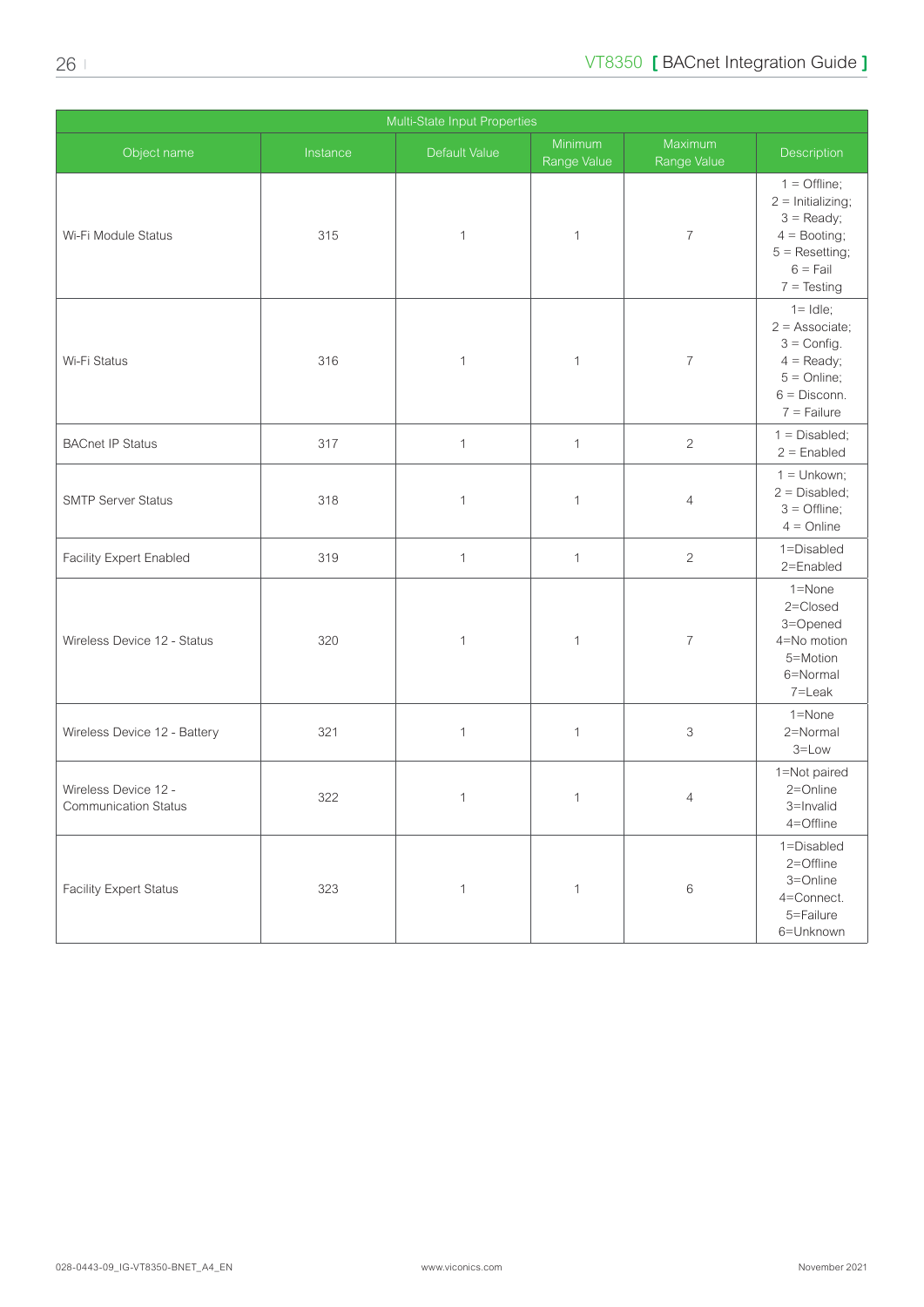| Multi-State Input Properties                        |          |               |                        |                           |                                                                                                                                                                                                                                                                                              |  |  |
|-----------------------------------------------------|----------|---------------|------------------------|---------------------------|----------------------------------------------------------------------------------------------------------------------------------------------------------------------------------------------------------------------------------------------------------------------------------------------|--|--|
| Object name                                         | Instance | Default Value | Minimum<br>Range Value | Maximum<br>Range Value    | Description                                                                                                                                                                                                                                                                                  |  |  |
| CO2 Effective Source                                | 324      | $\mathbf{1}$  | $\mathbf{1}$           | 24                        | 1=None<br>2=Internal<br>$3 = Error$<br>4=Wired<br>$5=WL$ 1<br>$6=WL$ 2<br>$7=WL$ 3<br>8=WL 4<br>$9=WL$ 5<br>10=WL 6<br>$11=WL$ $7$<br>12=WL 8<br>13=WL 9<br>14=WL 10<br>15=WL 11<br>16=WL 12<br>17=WL 13<br>18=WL 14<br>19=WL 15<br>20=WL 16<br>21=WL 17<br>22=WL 18<br>23=WL 19<br>24=WL 20 |  |  |
| Time source                                         | 325      | $\mathbf{1}$  | $\mathbf{1}$           | $\mathbf 5$               | 1=None<br>2=Local<br>3=BACnet<br>$4 = NTP$<br>5=Cloud                                                                                                                                                                                                                                        |  |  |
| Fan Speed Status                                    | 326      | $\mathbf{1}$  | $\mathbf{1}$           | 4                         | $1 = \bigcirc$<br>$2 = Low$<br>$3 =$ Medium<br>$4 = High$                                                                                                                                                                                                                                    |  |  |
| Wireless Device 13 - Status                         | 330      | $\mathbf 1$   | $\mathbf{1}$           | $\overline{\mathcal{I}}$  | 1=None<br>2=Closed<br>3=Opened<br>4=No motion<br>5=Motion<br>6=Normal<br>7=Leak                                                                                                                                                                                                              |  |  |
| Wireless Device 13 - Battery                        | 331      | $\mathbf{1}$  | $\mathbf{1}$           | $\ensuremath{\mathsf{3}}$ | 1=None<br>2=Normal<br>$3 = Low$                                                                                                                                                                                                                                                              |  |  |
| Wireless Device 13 -<br><b>Communication Status</b> | 332      | $\mathbf{1}$  | $\mathbf{1}$           | $\overline{4}$            | 1=Not paired<br>2=Online<br>3=Invalid<br>4=Offline                                                                                                                                                                                                                                           |  |  |
| Wireless Device 14 - Status                         | 340      | $\mathbf{1}$  | $\mathbf{1}$           | $\overline{\mathcal{I}}$  | 1=None<br>2=Closed<br>3=Opened<br>4=No motion<br>5=Motion<br>6=Normal<br>7=Leak                                                                                                                                                                                                              |  |  |
| Wireless Device 14 - Battery                        | 341      | $\mathbf{1}$  | $\mathbf{1}$           | $\ensuremath{\mathsf{3}}$ | $1 =$ None<br>2=Normal<br>$3 = Low$                                                                                                                                                                                                                                                          |  |  |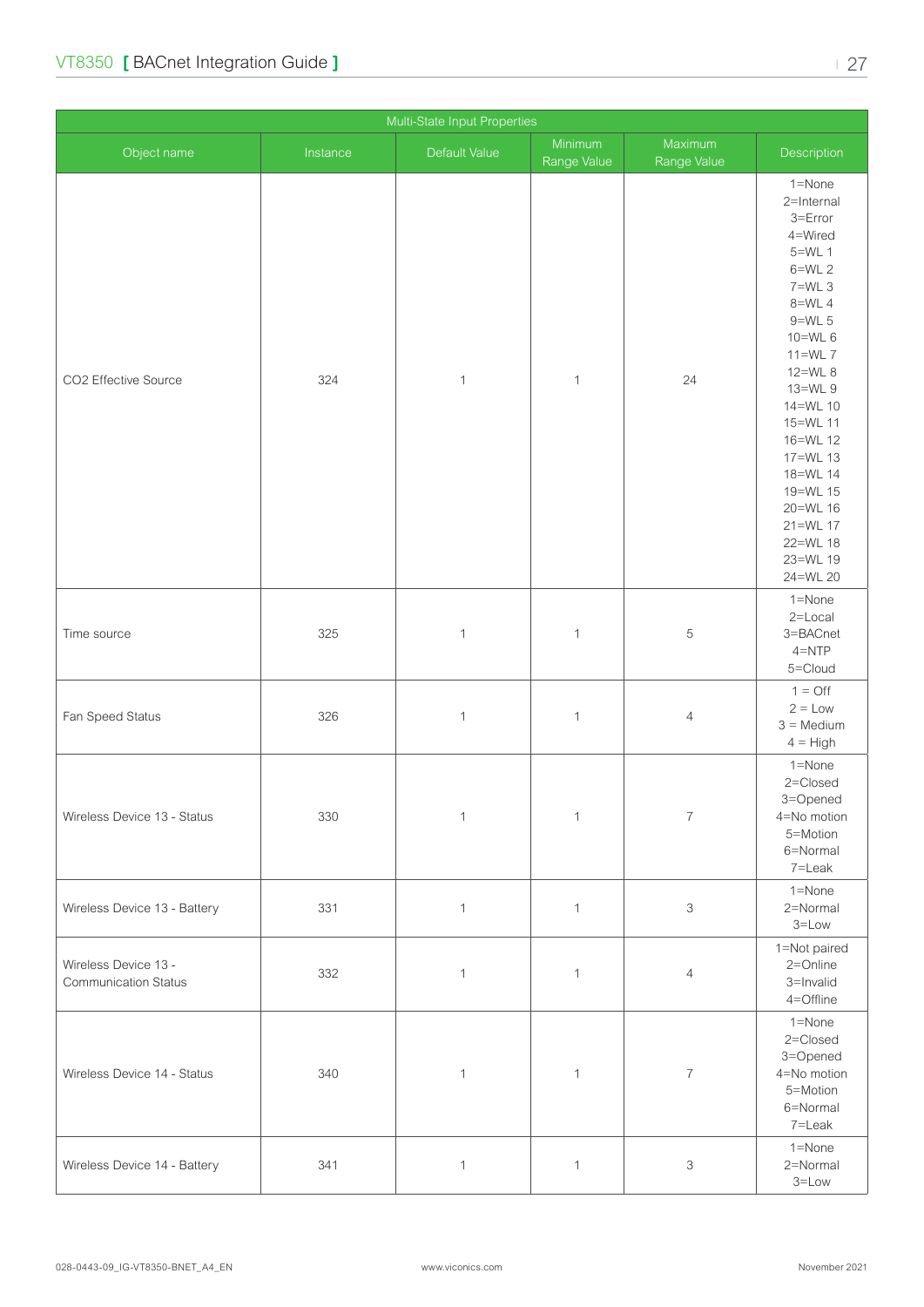|                                                     |          | Multi-State Input Properties |                        |                           |                                                                                     |
|-----------------------------------------------------|----------|------------------------------|------------------------|---------------------------|-------------------------------------------------------------------------------------|
| Object name                                         | Instance | Default Value                | Minimum<br>Range Value | Maximum<br>Range Value    | Description                                                                         |
| Wireless Device 14 -<br><b>Communication Status</b> | 342      | $\mathbf 1$                  | 1                      | $\overline{4}$            | 1=Not paired<br>2=Online<br>3=Invalid<br>4=Offline                                  |
| Wireless Device 15 - Status                         | 350      | 1                            | 1                      | $\overline{7}$            | $1 =$ None<br>2=Closed<br>3=Opened<br>4=No motion<br>5=Motion<br>6=Normal<br>7=Leak |
| Wireless Device 15 - Battery                        | 351      | $\mathbf 1$                  | $\mathbf{1}$           | 3                         | 1=None<br>2=Normal<br>$3 = Low$                                                     |
| Wireless Device 15 -<br><b>Communication Status</b> | 352      | $\mathbf 1$                  | 1                      | $\overline{4}$            | 1=Not paired<br>2=Online<br>3=Invalid<br>4=Offline                                  |
| Wireless Device 16 - Status                         | 360      | 1                            | 1                      | $\overline{7}$            | $1 =$ None<br>2=Closed<br>3=Opened<br>4=No motion<br>5=Motion<br>6=Normal<br>7=Leak |
| Wireless Device 16 - Battery                        | 361      | $\mathbf{1}$                 | $\mathbf{1}$           | 3                         | $1 =$ None<br>2=Normal<br>$3 = Low$                                                 |
| Wireless Device 16 -<br><b>Communication Status</b> | 362      | 1                            | 1                      | $\overline{4}$            | 1=Not paired<br>2=Online<br>3=Invalid<br>4=Offline                                  |
| Wireless Device 17 - Status                         | 370      | 1                            | 1                      | $\overline{7}$            | 1=None<br>2=Closed<br>3=Opened<br>4=No motion<br>5=Motion<br>6=Normal<br>7=Leak     |
| Wireless Device 17 - Battery                        | 371      | $\mathbf{1}$                 | $\mathbf{1}$           | 3                         | 1=None<br>2=Normal<br>$3 = Low$                                                     |
| Wireless Device 17 -<br><b>Communication Status</b> | 372      | $\mathbf 1$                  | $\mathbf 1$            | $\overline{4}$            | 1=Not paired<br>2=Online<br>3=Invalid<br>4=Offline                                  |
| Wireless Device 18 - Status                         | 380      | 1                            | $\mathbf 1$            | $\overline{7}$            | $1 =$ None<br>2=Closed<br>3=Opened<br>4=No motion<br>5=Motion<br>6=Normal<br>7=Leak |
| Wireless Device 18 - Battery                        | 381      | $\mathbf{1}$                 | 1                      | $\ensuremath{\mathsf{3}}$ | 1=None<br>2=Normal<br>$3 = Low$                                                     |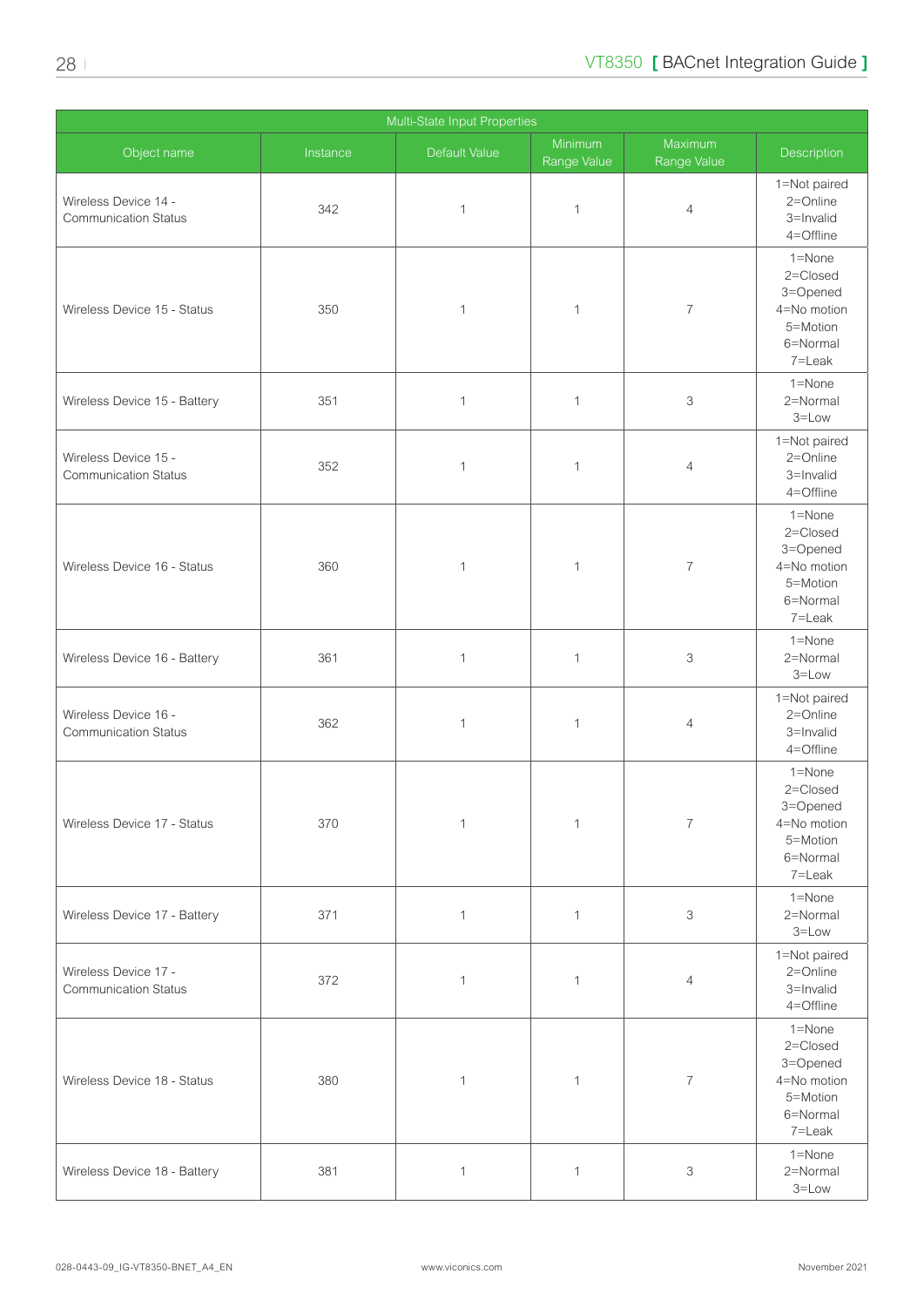<span id="page-28-0"></span>

| Multi-State Input Properties                        |          |               |                        |                           |                                                                                     |  |  |
|-----------------------------------------------------|----------|---------------|------------------------|---------------------------|-------------------------------------------------------------------------------------|--|--|
| Object name                                         | Instance | Default Value | Minimum<br>Range Value | Maximum<br>Range Value    | Description                                                                         |  |  |
| Wireless Device 18 -<br><b>Communication Status</b> | 382      | $\mathbf 1$   | 1                      | $\overline{4}$            | 1=Not paired<br>2=Online<br>3=Invalid<br>4=Offline                                  |  |  |
| Wireless Device 19 - Status                         | 390      | $\mathbf{1}$  | 1                      | $\overline{7}$            | $1 =$ None<br>2=Closed<br>3=Opened<br>4=No motion<br>5=Motion<br>6=Normal<br>7=Leak |  |  |
| Wireless Device 19 - Battery                        | 391      | $\mathbf{1}$  | $\mathbf{1}$           | 3                         | $1 =$ None<br>2=Normal<br>$3 = Low$                                                 |  |  |
| Wireless Device 19 -<br><b>Communication Status</b> | 392      | $\mathbf{1}$  | $\mathbf{1}$           | $\overline{4}$            | 1=Not paired<br>2=Online<br>3=Invalid<br>4=Offline                                  |  |  |
| Wireless Device 20 - Status                         | 400      | 1             | 1                      | $\overline{7}$            | $1 =$ None<br>2=Closed<br>3=Opened<br>4=No motion<br>5=Motion<br>6=Normal<br>7=Leak |  |  |
| Wireless Device 20 - Battery                        | 401      | $\mathbf{1}$  | $\mathbf{1}$           | $\ensuremath{\mathsf{3}}$ | $1 =$ None<br>2=Normal<br>$3 = Low$                                                 |  |  |
| Wireless Device 20 -<br><b>Communication Status</b> | 402      | 1             | 1                      | $\overline{4}$            | 1=Not paired<br>2=Online<br>3=Invalid<br>4=Offline                                  |  |  |

## Multi-State Value Properties

| Multi-State Value Properties  |                |               |                        |                        |                                                                                                                                            |
|-------------------------------|----------------|---------------|------------------------|------------------------|--------------------------------------------------------------------------------------------------------------------------------------------|
| Object name                   | Instance       | Default Value | Minimum<br>Range Value | Maximum<br>Range Value | Description                                                                                                                                |
| Long Message Background Color | $\mathbf{1}$   | $\mathbf{1}$  | $\mathbf 1$            | 11                     | 1=White<br>$2 =$ Green<br>$3 =$ Blue<br>$4 =$ Grey<br>5=Dark grey<br>$6 = Pink$<br>7=Purple<br>8=Red<br>9=Orange<br>10=Black<br>11=Default |
| <b>HMI Color</b>              | $\overline{c}$ | $\mathbf{1}$  | 1                      | 10                     | 1=White<br>2=Green<br>$3 =$ Blue<br>4=Grey<br>5=Dark grey<br>$6 = Pink$<br>7=Purple<br>8=Red<br>9=Orange<br>10=Black                       |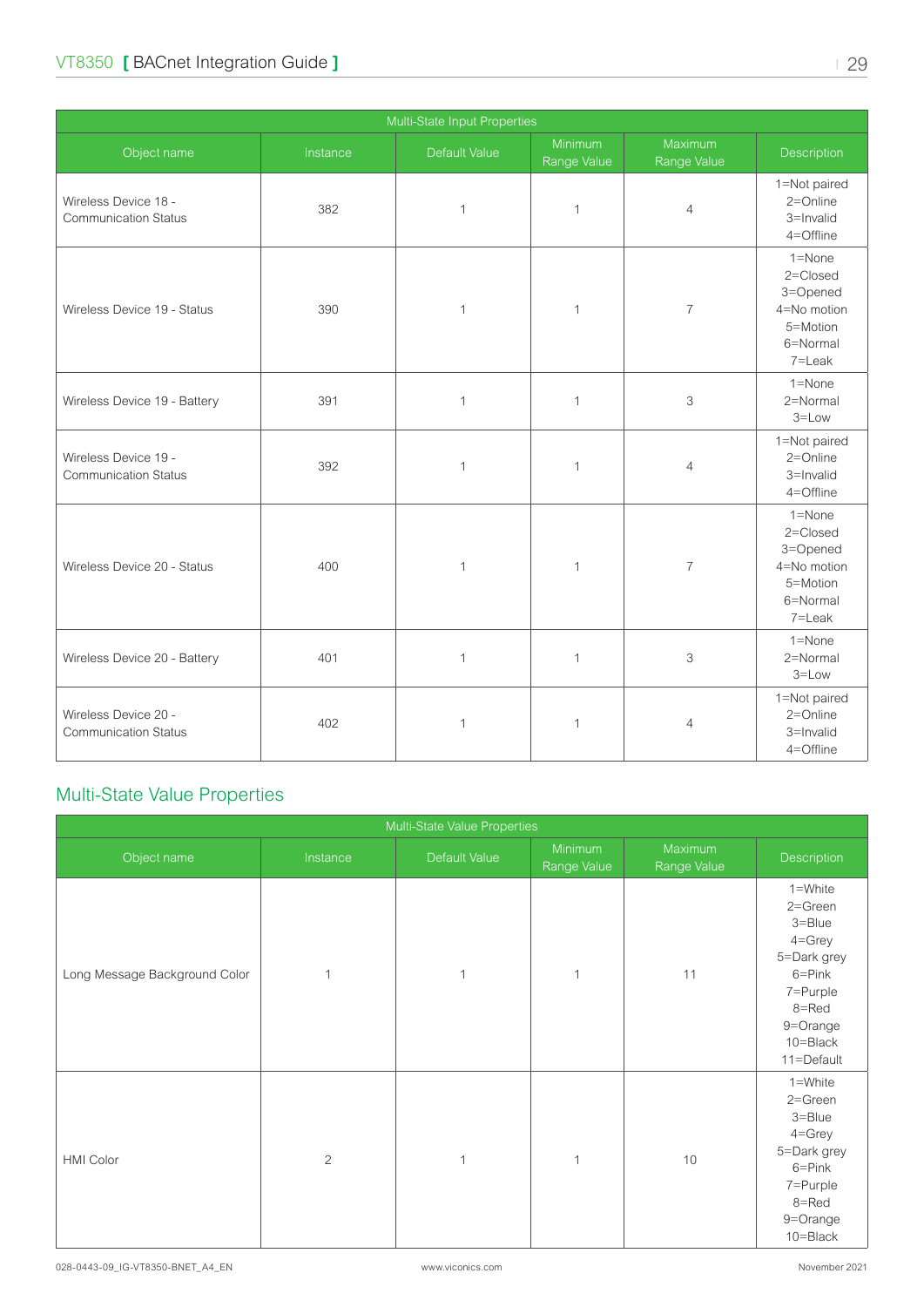| Multi-State Value Properties |                           |                |                        |                           |                                                                                                                                                                                                                                                                                                                                                                                                                                              |
|------------------------------|---------------------------|----------------|------------------------|---------------------------|----------------------------------------------------------------------------------------------------------------------------------------------------------------------------------------------------------------------------------------------------------------------------------------------------------------------------------------------------------------------------------------------------------------------------------------------|
| Object name                  | Instance                  | Default Value  | Minimum<br>Range Value | Maximum<br>Range Value    | Description                                                                                                                                                                                                                                                                                                                                                                                                                                  |
| Main Display                 | $\ensuremath{\mathsf{3}}$ | $\mathbf{1}$   | $\mathbf{1}$           | $\sqrt{2}$                | $1 = Temperature$<br>$2 =$ Setpoint                                                                                                                                                                                                                                                                                                                                                                                                          |
| Display Language             | $\overline{4}$            | $\mathbf 1$    | $\mathbf 1$            | 23                        | $1 =$ English,<br>$2 =$ French,<br>$3 =$ Spanish,<br>$4 =$ Chinese,<br>$5 =$ Russian,<br>$6 =$ Arabic,<br>$7 =$ Bulgarian,<br>$8 = C$ zech,<br>$9 =$ Danish,<br>$10 = Dutch$ ,<br>$11 =$ Finnish,<br>$12 = German$ ,<br>$13 =$ Hungarian,<br>$14 = Indonesian$ ,<br>$15 =$ Italian,<br>$16 =$ Norwegian,<br>$17 =$ Polish,<br>$18 =$ Portuguese,<br>$19 =$ Slovak,<br>$20 =$ Swedish, 21<br>$=$ Turkish,<br>$22 =$ Japanese<br>$23 =$ Hebrew |
| Time Format                  | $\mathbf 5$               | $\mathbf{1}$   | $\mathbf{1}$           | $\overline{c}$            | $1 = AM-PM$<br>$2 = 24$ Hours                                                                                                                                                                                                                                                                                                                                                                                                                |
| Network Units                | $\,6\,$                   | $\mathbf{1}$   | $\mathbf{1}$           | $\sqrt{2}$                | $1 = S1$<br>$2 =$ Imperial                                                                                                                                                                                                                                                                                                                                                                                                                   |
| Network Language             | $\overline{7}$            | $\mathbf{1}$   | $\mathbf{1}$           | 3                         | $1 =$ English<br>$2 =$ French<br>$3 =$ Spanish                                                                                                                                                                                                                                                                                                                                                                                               |
| <b>BACnet Baud Rate</b>      | 8                         | $\overline{7}$ | 1                      | $\overline{7}$            | $1 = 9600$<br>$2 = 19200$<br>$3 = 38400$<br>$4 = 57600$<br>$5 = 76800$<br>$6 = 115200$<br>$7 =$ Auto                                                                                                                                                                                                                                                                                                                                         |
| No Activity Sleep Mode Time  | $\hbox{9}$                | $\mathbf{1}$   | $\mathbf{1}$           | $\sqrt{2}$                | $1 = Disabled$<br>$2 =$ Enabled                                                                                                                                                                                                                                                                                                                                                                                                              |
| Occupancy Command            | 10                        | $\sqrt{2}$     | $\mathbf{1}$           | $\ensuremath{\mathsf{3}}$ | $1 =$ Loc. occ<br>$2 = Occupied$<br>$3 =$ Unocc.                                                                                                                                                                                                                                                                                                                                                                                             |
| Standby Mode Configuration   | 11                        | $\mathbf{1}$   | $\mathbf{1}$           | $\overline{c}$            | $1 =$ Absolute<br>$2 =$ Offset                                                                                                                                                                                                                                                                                                                                                                                                               |
| Dehumidification Lockout     | 13                        | $\sqrt{2}$     | $\mathbf{1}$           | $\overline{c}$            | $1 = Disabled$<br>$2 =$ Enabled                                                                                                                                                                                                                                                                                                                                                                                                              |
| Sequence of Operation        | 15                        | $\sqrt{2}$     | $\mathbf{1}$           | $\,6$                     | $1 =$ Cool only<br>$2 =$ Heat only<br>$3 =$ Cool-rht<br>$4 =$ Heat-rht<br>$5 = \text{Cool/Heat}$<br>$6 = \frac{C}{h}$                                                                                                                                                                                                                                                                                                                        |
| System Mode                  | 16                        | $\overline{4}$ | $\mathbf{1}$           | $\overline{4}$            | $1 = \text{Off}$<br>$2 =$ Auto<br>$3 =$ Cool<br>$4 =$ Heat                                                                                                                                                                                                                                                                                                                                                                                   |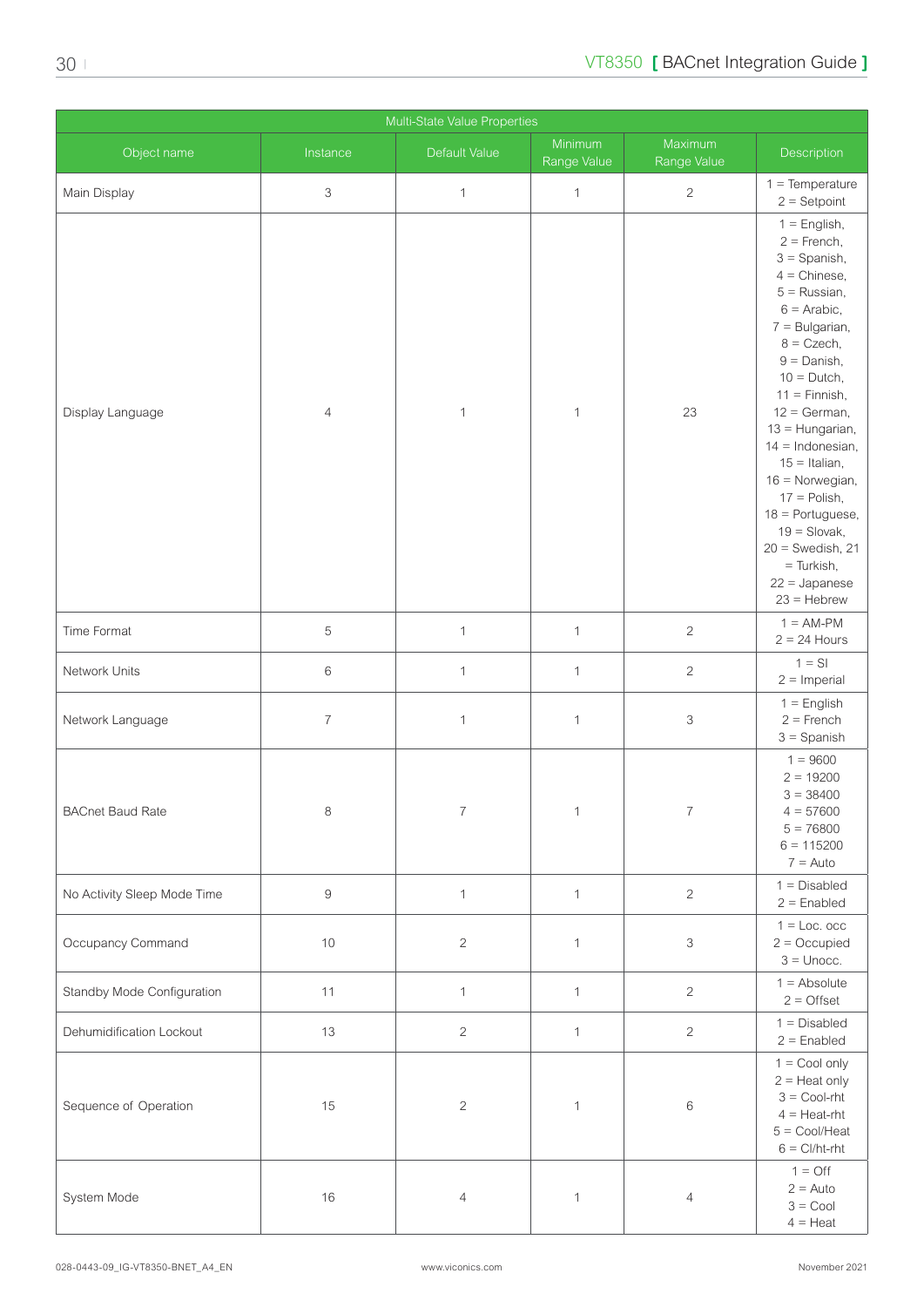| Multi-State Value Properties |          |               |                        |                           |                                                                                          |
|------------------------------|----------|---------------|------------------------|---------------------------|------------------------------------------------------------------------------------------|
| Object name                  | Instance | Default Value | Minimum<br>Range Value | Maximum<br>Range Value    | Description                                                                              |
| Fan Mode                     | 17       | $\sqrt{2}$    | $\mathbf 1$            | 3                         | $1 = Low$<br>$2 = \text{Median}$<br>$3 = High$<br>$4 =$ Auto<br>$5 = On$                 |
| Use Standby Screen           | 32       | $\mathbf{1}$  | 1                      | $\overline{4}$            | $1 = No$<br>$2 = Yes$<br>$3 = Occ$ . only<br>$4 =$ Screen sav                            |
| UI16 Configuration           | 46       | $\mathbf{1}$  | 1                      | 5                         | $1 = \text{None}$<br>$2 =$ Rem NSB<br>$3 =$ Motion NO<br>$4 =$ Motion NC<br>$5 =$ Window |
| UI17 Configuration           | 47       | $\mathbf{1}$  | 1                      | 5                         | $1 = \text{None}$<br>$2 = Door$ dry<br>$3 =$ Override<br>$4 =$ Filter<br>$5 =$ Service   |
| UI19 Configuration           | 49       | $\mathbf{1}$  | $\mathbf 1$            | 4                         | $1 = \text{None}$<br>$2 = COC/NH$<br>$3 = COC/NC$<br>$4 = COS$                           |
| Auto Mode Enable             | 50       | $\mathbf{1}$  | $\mathbf{1}$           | $\overline{2}$            | $1 = Disabled$<br>$2 =$ Enabled                                                          |
| Temperature Scale            | 51       | $\mathbf{1}$  | $\mathbf{1}$           | $\overline{c}$            | $1 = \degree C$<br>$2 = PF$                                                              |
| Fan Sequence                 | 57       | 5             | 1                      | 5                         | $1 = L-M-H$<br>$2 = L-H$<br>$3 = L-M-H-A$<br>$4 = L-H-A$<br>$5 = On-Auto$                |
| Setpoint Function            | 58       | $\mathbf{2}$  | $\mathbf{1}$           | $\overline{2}$            | $1 = Dual SP$<br>$2 =$ Attach SP                                                         |
| Auto Mode Fan Function       | 66       | $\mathbf{1}$  | $\mathbf{1}$           | $\overline{c}$            | $1 = AS$<br>$2 = AS/SD$                                                                  |
| Room Humidity Display        | $70\,$   | $\mathbf{1}$  | $\mathbf{1}$           | $\overline{2}$            | $1 = Disabled$<br>$2 =$ Enabled                                                          |
| Enable Smart Recovery        | 71       | $\mathbf{1}$  | $\mathbf{1}$           | $\overline{c}$            | $1 = \bigcirc$<br>$2 = On$                                                               |
| Schedule Menu                | 73       | $\sqrt{2}$    | 1                      | 4                         | $1 = Disabled$<br>$2 =$ Enabled<br>$3 = Dis. no. clk.$<br>$4 = En. no. clk.$             |
| Control Type Output 1        | 81       | $\sqrt{2}$    | 1                      | $\ensuremath{\mathsf{3}}$ | $1 = On/Off$<br>$2 =$ Floating<br>$3 = 0 - 10V$ DA<br>$4 = 0 - 10V$ RA                   |
| BO8 Aux Output Time Base     | 91       | $\mathbf{1}$  | $\mathbf{1}$           | $\overline{c}$            | $1 = 15$ minutes<br>$2 = 10$ seconds                                                     |
| BO8 Aux Output Configuration | 92       | $\mathbf 1$   | 1                      | 5                         | $1 =$ Reheat<br>$2 = Aux NO$<br>$3 = Aux NC$<br>$4 = F & NO$<br>$5 = F & PC$             |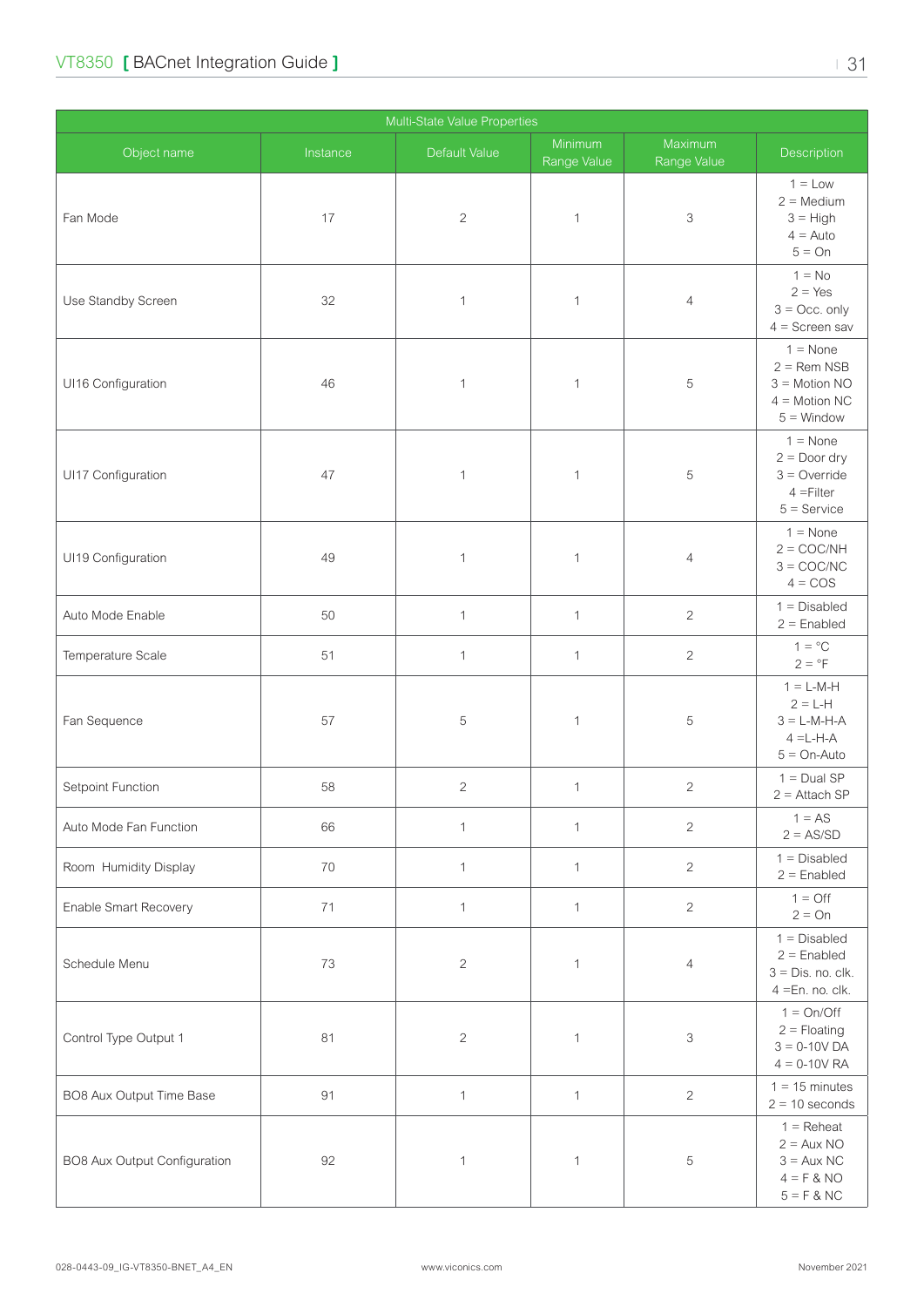| Multi-State Value Properties |          |                |                        |                           |                                                                                                                                                                                                                                                                                                                                         |
|------------------------------|----------|----------------|------------------------|---------------------------|-----------------------------------------------------------------------------------------------------------------------------------------------------------------------------------------------------------------------------------------------------------------------------------------------------------------------------------------|
| Object name                  | Instance | Default Value  | Minimum<br>Range Value | Maximum<br>Range Value    | Description                                                                                                                                                                                                                                                                                                                             |
| Fan Control in Heating Mode  | 95       | $\mathbf{1}$   | $\mathbf 1$            | 3                         | $1 = On$<br>$2 =$ Off-Auto<br>$3 = \bigcirc$ ff-All                                                                                                                                                                                                                                                                                     |
| UO9 Configuration            | 96       | $\mathbf{2}$   | 1                      | $\overline{4}$            | $1 =$ Analog<br>$2 = \text{Binary}$<br>$3 =$ Relay RC<br>$4 =$ Relay RH                                                                                                                                                                                                                                                                 |
| UO10 Configuration           | 97       | $\sqrt{2}$     | $\mathbf 1$            | 3                         | $1 =$ Analog<br>$2 = \text{Binary}$<br>$3 =$ Relay RC                                                                                                                                                                                                                                                                                   |
| UO11 Configuration           | 98       | $\mathbf{2}$   | 1                      | $\mathbf{2}$              | $1 =$ Analog<br>$2 = \text{Binary}$                                                                                                                                                                                                                                                                                                     |
| UO12 Configuration           | 99       | $\mathbf{2}$   | $\mathbf{1}$           | $\sqrt{2}$                | $1 =$ Analog<br>$2 = Binary$                                                                                                                                                                                                                                                                                                            |
| French                       | 101      | $\sqrt{2}$     | $\mathbf{1}$           | $\mathbf{2}$              | $1 = Disabled$<br>$2 =$ Enabled                                                                                                                                                                                                                                                                                                         |
| Spanish                      | 102      | $\mathbf{2}$   | $\mathbf{1}$           | $\mathbf{2}$              | $1 = Disabled$<br>$2 =$ Enabled                                                                                                                                                                                                                                                                                                         |
| Chinese                      | 103      | $\overline{2}$ | $\mathbf 1$            | $\sqrt{2}$                | $1 = Disabled$<br>$2 =$ Enabled                                                                                                                                                                                                                                                                                                         |
| Russian                      | 104      | $\mathbf{2}$   | 1                      | $\sqrt{2}$                | $1 = Disabled$<br>$2 =$ Enabled                                                                                                                                                                                                                                                                                                         |
| Occupancy Source             | 110      | $\mathbf{1}$   | 1                      | $\overline{4}$            | $1 = Motion$<br>$2 =$ Schedule<br>$3 =$ Mot. occ.<br>$4 =$ Mot. unoc.                                                                                                                                                                                                                                                                   |
| Mode Button                  | 111      | $\mathbf{1}$   | 1                      | $\mathbf{2}$              | $1 = Normal$<br>$2 =$ Off-Auto                                                                                                                                                                                                                                                                                                          |
| Control Status               | 112      | $\mathbf{1}$   | 1                      | $\ensuremath{\mathsf{3}}$ | $1 = \text{Off}$<br>$2 = \text{Cool}$<br>$3 =$ Heat                                                                                                                                                                                                                                                                                     |
| Custom button icon           | 114      | $\mathbf{1}$   | 1                      | 17                        | $1 =$ Defaul<br>$2 = None$<br>$3 =$ System mode<br>Heat/Cool<br>$4 = System mode$<br>On/Off<br>$5 =$ Fan mode<br>$6 =$ Override<br>$7 =$ Units<br>$8 = \text{Help}$<br>$9 =$ Language<br>$10 =$ Schedule<br>$11 =$ Lighting<br>$12 = Blind$<br>$13 =$ Lamp<br>$14 = Energy$<br>$15 = Make up$<br>room<br>$16 =$ Setting<br>$17 =$ Timer |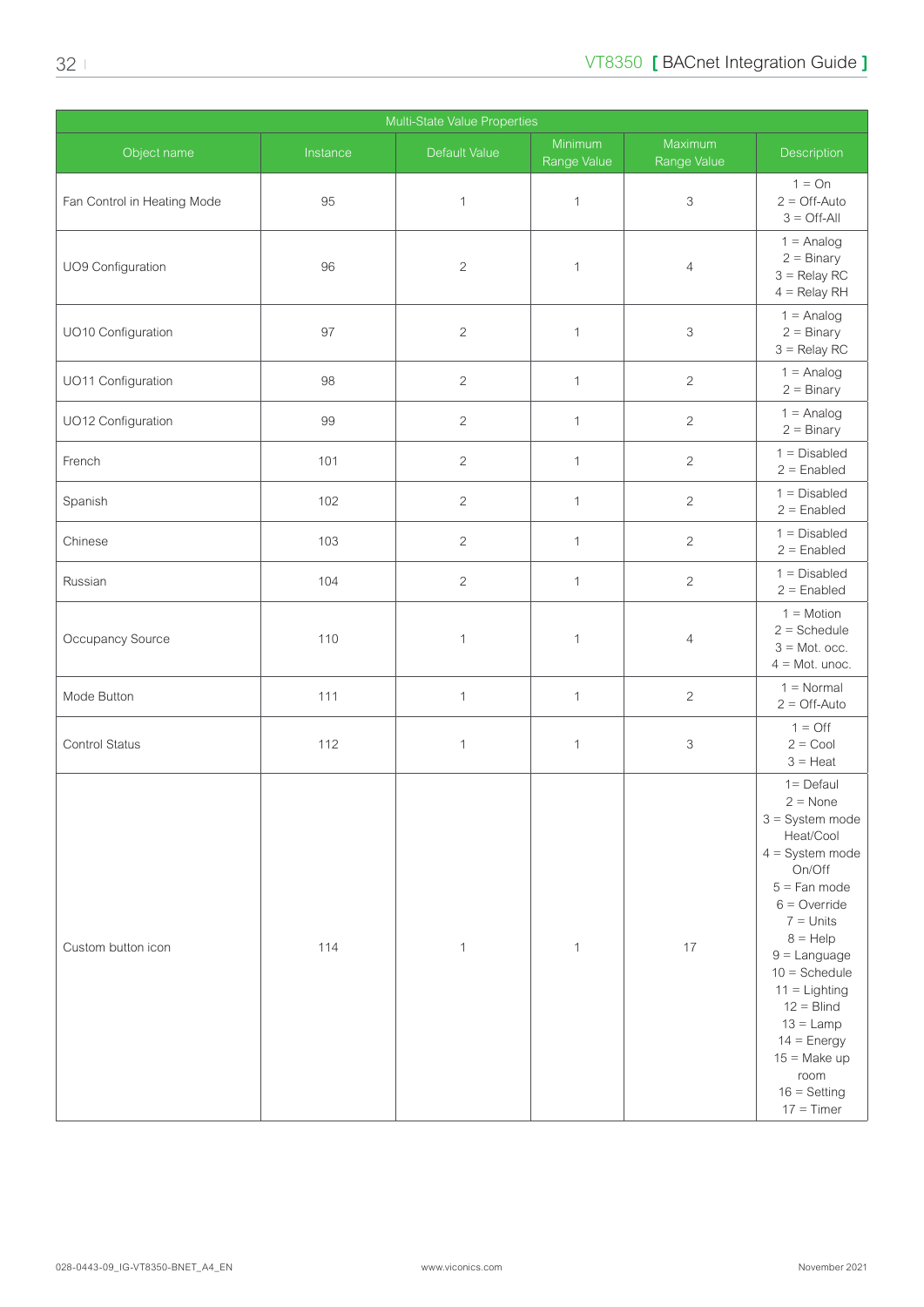| Multi-State Value Properties |          |               |                        |                           |                                                                                                                                                                                                                                                       |
|------------------------------|----------|---------------|------------------------|---------------------------|-------------------------------------------------------------------------------------------------------------------------------------------------------------------------------------------------------------------------------------------------------|
| Object name                  | Instance | Default Value | Minimum<br>Range Value | Maximum<br>Range Value    | Description                                                                                                                                                                                                                                           |
| Custom button behavior       | 115      | $\mathbf{1}$  | 1                      | 12                        | $1 = \text{Default}$<br>$2 = No$ function<br>$3 =$ System mode<br>function<br>$4 =$ Fan function<br>$5 =$ Override<br>$6 =$ Schedule<br>$7 =$ Units<br>$8 = \text{Help}$<br>9= Language<br>$10 =$<br>Configuration<br>$11 =$ Custom<br>$12 =$ Standby |
| Arabic                       | 120      | $\mathbf{1}$  | $\mathbf{1}$           | $\sqrt{2}$                | $1 = Disabled$<br>$2 =$ Enabled                                                                                                                                                                                                                       |
| Czech                        | 122      | $\mathbf{1}$  | $\mathbf{1}$           | $\sqrt{2}$                | $1 = Disabled$<br>$2 =$ Enabled                                                                                                                                                                                                                       |
| Danish                       | 123      | $\mathbf{1}$  | $\mathbf{1}$           | $\overline{c}$            | $1 = Disabled$<br>$2 =$ Enabled                                                                                                                                                                                                                       |
| Dutch                        | 124      | $\mathbf{1}$  | $\mathbf{1}$           | $\sqrt{2}$                | $1 = Disabled$<br>$2 =$ Enabled                                                                                                                                                                                                                       |
| Finnish                      | 125      | $\mathbf{1}$  | $\mathbf{1}$           | $\overline{2}$            | $1 = Disabled$<br>$2 =$ Enabled                                                                                                                                                                                                                       |
| German                       | 126      | $\mathbf{1}$  | $\mathbf{1}$           | $\overline{2}$            | $1 = Disabled$<br>$2 =$ Enabled                                                                                                                                                                                                                       |
| Hungarian                    | 127      | $\mathbf{1}$  | $\mathbf{1}$           | $\sqrt{2}$                | $1 = Disabled$<br>$2 =$ Enabled                                                                                                                                                                                                                       |
| Indonesian                   | 128      | $\mathbf{1}$  | $\mathbf{1}$           | $\sqrt{2}$                | $1 = Disabled$<br>$2 =$ Enabled                                                                                                                                                                                                                       |
| Italian                      | 129      | $\mathbf{1}$  | $\mathbf{1}$           | $\sqrt{2}$                | $1 = Disabled$<br>$2 =$ Enabled                                                                                                                                                                                                                       |
| Norwegian                    | 130      | $\mathbf{1}$  | $\mathbf{1}$           | $\overline{c}$            | $1 = Disabled$<br>$2 =$ Enabled                                                                                                                                                                                                                       |
| Polish                       | 131      | $\mathbf{1}$  | $\mathbf{1}$           | $\overline{c}$            | $1 = Disabled$<br>$2 =$ Enabled                                                                                                                                                                                                                       |
| Portuguese                   | 132      | $\mathbf{1}$  | $\mathbf{1}$           | $\sqrt{2}$                | $1 = Disabled$<br>$2 =$ Enabled                                                                                                                                                                                                                       |
| Slovak                       | 133      | $\mathbf{1}$  | $\mathbf{1}$           | $\overline{c}$            | $1 = Disabled$<br>$2 =$ Enabled                                                                                                                                                                                                                       |
| Swedish                      | 134      | $\mathbf{1}$  | $\mathbf{1}$           | $\overline{c}$            | $1 = Disabled$<br>$2 =$ Enabled                                                                                                                                                                                                                       |
| Turkish                      | 135      | $\mathbf{1}$  | $\mathbf{1}$           | $\overline{c}$            | $1 = Disabled$<br>$2 =$ Enabled                                                                                                                                                                                                                       |
| Schedule Type                | 136      | $\mathbf{1}$  | 1                      | $\sqrt{2}$                | $1 = 7$ days<br>$2 = 5 + 2$ days<br>$3 = 5 + 1 + 1$<br>days                                                                                                                                                                                           |
| UI16 Input Type              | 138      | $\sqrt{2}$    | $\mathbf{1}$           | $\ensuremath{\mathsf{3}}$ | $1 =$ Therm.<br>2=Binary<br>3=Voltage                                                                                                                                                                                                                 |
| UI17 Input Type              | 139      | $\sqrt{2}$    | $\mathbf{1}$           | $\ensuremath{\mathsf{3}}$ | $1 =$ Therm.<br>2=Binary<br>3=Voltage                                                                                                                                                                                                                 |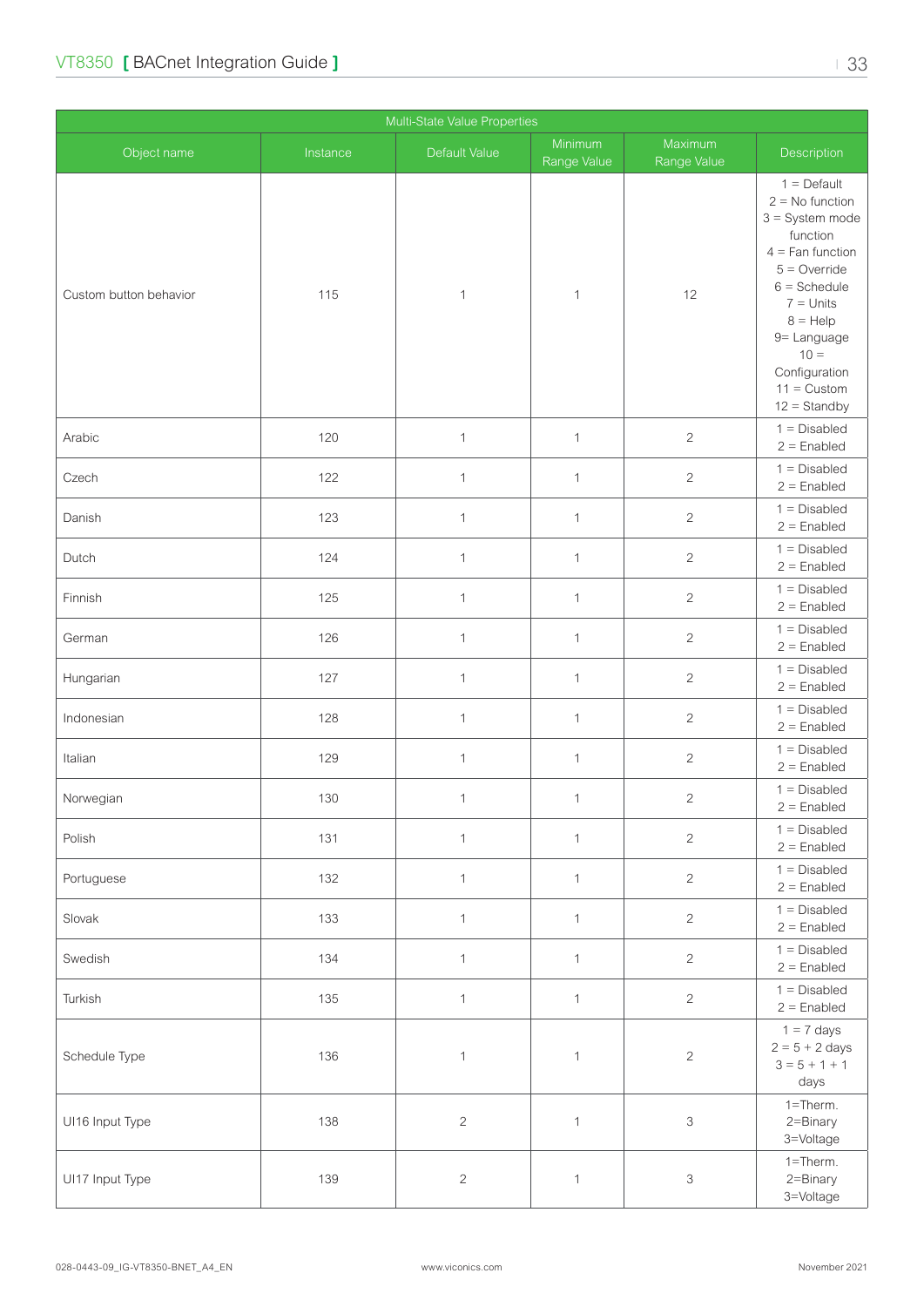| Multi-State Value Properties |          |                           |                        |                        |                                                                                                                                                                                                                                                                                  |
|------------------------------|----------|---------------------------|------------------------|------------------------|----------------------------------------------------------------------------------------------------------------------------------------------------------------------------------------------------------------------------------------------------------------------------------|
| Object name                  | Instance | Default Value             | Minimum<br>Range Value | Maximum<br>Range Value | Description                                                                                                                                                                                                                                                                      |
| UI19 Input Type              | 140      | $\ensuremath{\mathsf{3}}$ | $\mathbf{1}$           | 3                      | 1=Therm.<br>2=Binary<br>3=Voltage                                                                                                                                                                                                                                                |
| UI20 Input Type              | 141      | $\mathbf{1}$              | $\mathbf{1}$           | 3                      | $1 =$ Therm.<br>2=Binary<br>3=Voltage                                                                                                                                                                                                                                            |
| UI22 Input Type              | 142      | $\mathbf{1}$              | $\mathbf{1}$           | 3                      | 1=Therm.<br>2=Binary<br>3=Voltage                                                                                                                                                                                                                                                |
| UI23 Input Type              | 143      | $\mathbf{1}$              | $\mathbf{1}$           | 3                      | $1 =$ Therm.<br>2=Binary<br>3=Voltage                                                                                                                                                                                                                                            |
| UI24 Input Type              | 144      | $\ensuremath{\mathsf{3}}$ | $\mathbf{1}$           | 3                      | 1=Therm.<br>2=Binary<br>3=Voltage                                                                                                                                                                                                                                                |
| Room Temperature Sensor      | 145      | $\mathbf{1}$              | $\mathbf{1}$           | 23                     | 1=Wired<br>2=Internal<br>3=WL IO<br>$4=WL$ 1<br>$5=WL$ 2<br>$6=WL$ 3<br>$7=WL$ 4<br>8=WL 5<br>$9=WL$ 6<br>10=WL 7<br>$11=WL8$<br>12=WL 9<br>13=WL 10<br>14=WL 11<br>15=WL 12<br>16=WL 13<br>17=WL 14<br>18=WL 15<br>19=WL 16<br>20=WL 17<br>$21 = WL$ 18<br>22=WL 19<br>23=WL 20 |
| CO2 Display                  | 146      | $\overline{2}$            | $\mathbf{1}$           | $\overline{2}$         | $1 = Disabled$<br>$2 =$ Enabled                                                                                                                                                                                                                                                  |
| CO2 Autocalibration          | 147      | $\overline{2}$            | $\mathbf 1$            | $\overline{c}$         | $1 = Disabled$<br>$2 =$ Enabled                                                                                                                                                                                                                                                  |
| Lock Screen                  | 148      | $\mathbf{1}$              | $\mathbf{1}$           | $\overline{c}$         | $1 = No$<br>$2 = Yes$                                                                                                                                                                                                                                                            |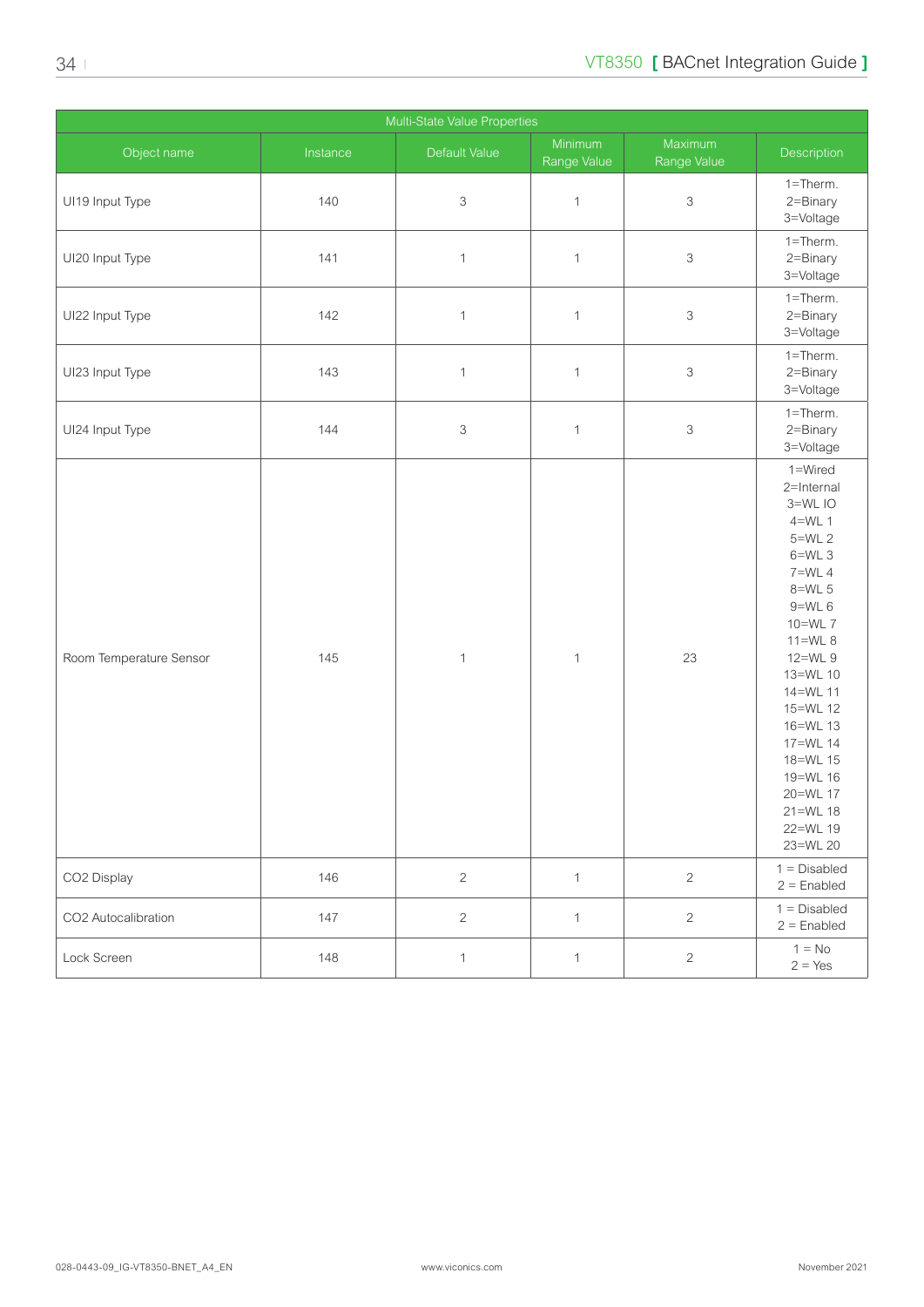| Multi-State Value Properties |          |                |                        |                        |                                                                                                                                                                                                                                                                         |
|------------------------------|----------|----------------|------------------------|------------------------|-------------------------------------------------------------------------------------------------------------------------------------------------------------------------------------------------------------------------------------------------------------------------|
| Object name                  | Instance | Default Value  | Minimum<br>Range Value | Maximum<br>Range Value | Description                                                                                                                                                                                                                                                             |
| Relative Humidity Sensor     | 149      | $\overline{c}$ | $\mathbf{1}$           | 22                     | 1=None<br>2=Internal<br>$3=WL$ 1<br>$4=WL$ 2<br>$5=WL$ 3<br>$6=WL$ 4<br>7=WL 5<br>$8=WL$ 6<br>$9=WL$ 7<br>10=WL 8<br>$11=WL9$<br>12=WL 10<br>13=WL 11<br>14=WL 12<br>15=WL 13<br>16=WL 14<br>17=WL 15<br>18=WL 16<br>19=WL 17<br>20=WL 18<br>21=WL 19<br>22=WL 20       |
| CO2 source                   | 150      | $\sqrt{2}$     | $\mathbf{1}$           | 22                     | 1=None<br>$2 =$ Local<br>$3=WL$ 1<br>$4=WL$ 2<br>$5=WL$ 3<br>$6=WL$ 4<br>7=WL 5<br>$8=$ WL 6<br>$9=WL$ 7<br>10=WL 8<br>$11=WL9$<br>12=WL 10<br>13=WL 11<br>14=WL 12<br>15=WL 13<br>16=WL 14<br>17=WL 15<br>18=WL 16<br>19=WL 17<br>20=WL 18<br>$21 = WL 19$<br>22=WL 20 |
| Temperature Alarm Enabled    | 151      | $\mathbf{1}$   | $\mathbf{1}$           | $\overline{c}$         | $1 = \bigcirc$<br>$2 = On$                                                                                                                                                                                                                                              |
| <b>ADR Permission</b>        | 152      | $\mathbf{1}$   | $\mathbf{1}$           | $\overline{c}$         | $1 = \text{Off}$<br>$2 = On$                                                                                                                                                                                                                                            |
| Fan Type                     | 154      | $\mathbf{1}$   | $\mathbf{1}$           | $\overline{c}$         | $1=3$ speed,<br>$2 = ECM$                                                                                                                                                                                                                                               |
| Japanese                     | 155      | $\mathbf{1}$   | $\mathbf{1}$           | $\overline{c}$         | $1 = Disabled$<br>2=Enabled                                                                                                                                                                                                                                             |
| Hebrew                       | 156      | $\mathbf{1}$   | $\mathbf{1}$           | $\overline{c}$         | $1 = Disabled$<br>2=Enabled                                                                                                                                                                                                                                             |
| Control Type Output 2        | 160      | 5              | $\mathbf{1}$           | $\,$ 5 $\,$            | $1 = On/Off$<br>$2 =$ Floating<br>$3 = 0 - 10V$ DA<br>$4 = 0 - 10V$ RA<br>$5 =$ Same as 1                                                                                                                                                                               |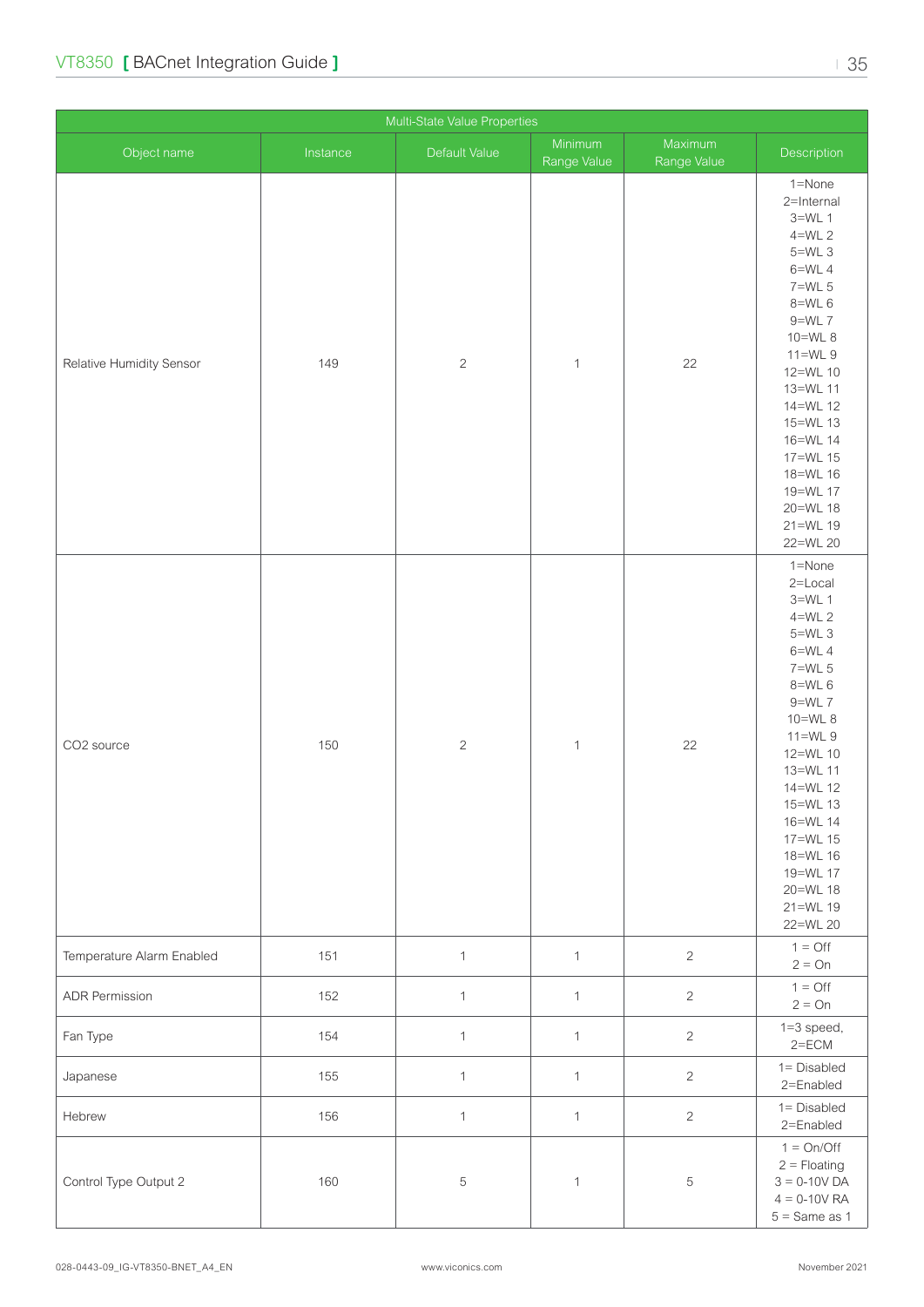| Multi-State Value Properties   |          |               |                        |                        |                                                                                                                                                     |
|--------------------------------|----------|---------------|------------------------|------------------------|-----------------------------------------------------------------------------------------------------------------------------------------------------|
| Object name                    | Instance | Default Value | Minimum<br>Range Value | Maximum<br>Range Value | Description                                                                                                                                         |
| Display the Fan Status icon    | 180      | $\sqrt{2}$    | $\mathbf{1}$           | $\mathbf{2}$           | 1=Disabled<br>2=Enabled                                                                                                                             |
| Display the System Status icon | 181      | $\mathbf{2}$  | $\mathbf{1}$           | $\overline{2}$         | 1=Disabled<br>2=Enabled                                                                                                                             |
| Display the Help button        | 182      | $\sqrt{2}$    | $\mathbf{1}$           | $\overline{c}$         | 1=Disabled<br>2=Enabled                                                                                                                             |
| Wireless Device 1 - Function   | 210      | $\,6\,$       | $\mathbf{1}$           | $\hbox{9}$             | $1 = \text{None}$<br>$2 =$ Window<br>$3 = Door$<br>$4 = Motion$<br>$5 =$ Env. data<br>$6 =$ Remove<br>$7 = Water$<br>$8 =$ Refrig.<br>$9 =$ Freezer |
| Wireless Device 2 - Function   | 220      | 6             | $\mathbf{1}$           | $\boldsymbol{9}$       | $1 = \text{None}$<br>$2 =$ Window<br>$3 = Door$<br>$4 = Motion$<br>$5 =$ Env. data<br>$6 =$ Remove<br>$7 = Water$<br>$8 =$ Refrig.<br>$9 =$ Freezer |
| Wireless Device 3 - Function   | 230      | 6             | $\mathbf{1}$           | $\hbox{9}$             | $1 = \text{None}$<br>$2 =$ Window<br>$3 = Door$<br>$4 = Motion$<br>$5 =$ Env. data<br>$6 =$ Remove<br>$7 = Water$<br>$8 =$ Refrig.<br>$9 =$ Freezer |
| Wireless Device 4 - Function   | 240      | $\,6\,$       | $\mathbf{1}$           | $\hbox{9}$             | $1 = \text{None}$<br>$2 =$ Window<br>$3 = Door$<br>$4 = Motion$<br>$5 =$ Env. data<br>$6 =$ Remove<br>$7 = Water$<br>$8 =$ Refrig.<br>$9$ = Freezer |
| Wireless Device 5 - Function   | 250      | 6             | $\mathbf{1}$           | $\overline{9}$         | $1 = \text{None}$<br>$2 =$ Window<br>$3 = Door$<br>$4 = Motion$<br>$5 =$ Env. data<br>$6 =$ Remove<br>$7 = Water$<br>$8 =$ Refrig.<br>$9$ = Freezer |
| Wireless Device 6 - Function   | 260      | 6             | $\mathbf{1}$           | $\hbox{9}$             | $1 = \text{None}$<br>$2 =$ Window<br>$3 = Door$<br>$4 = Motion$<br>$5 =$ Env. data<br>$6 =$ Remove<br>$7 = Water$<br>$8 =$ Refrig.<br>$9 =$ Freezer |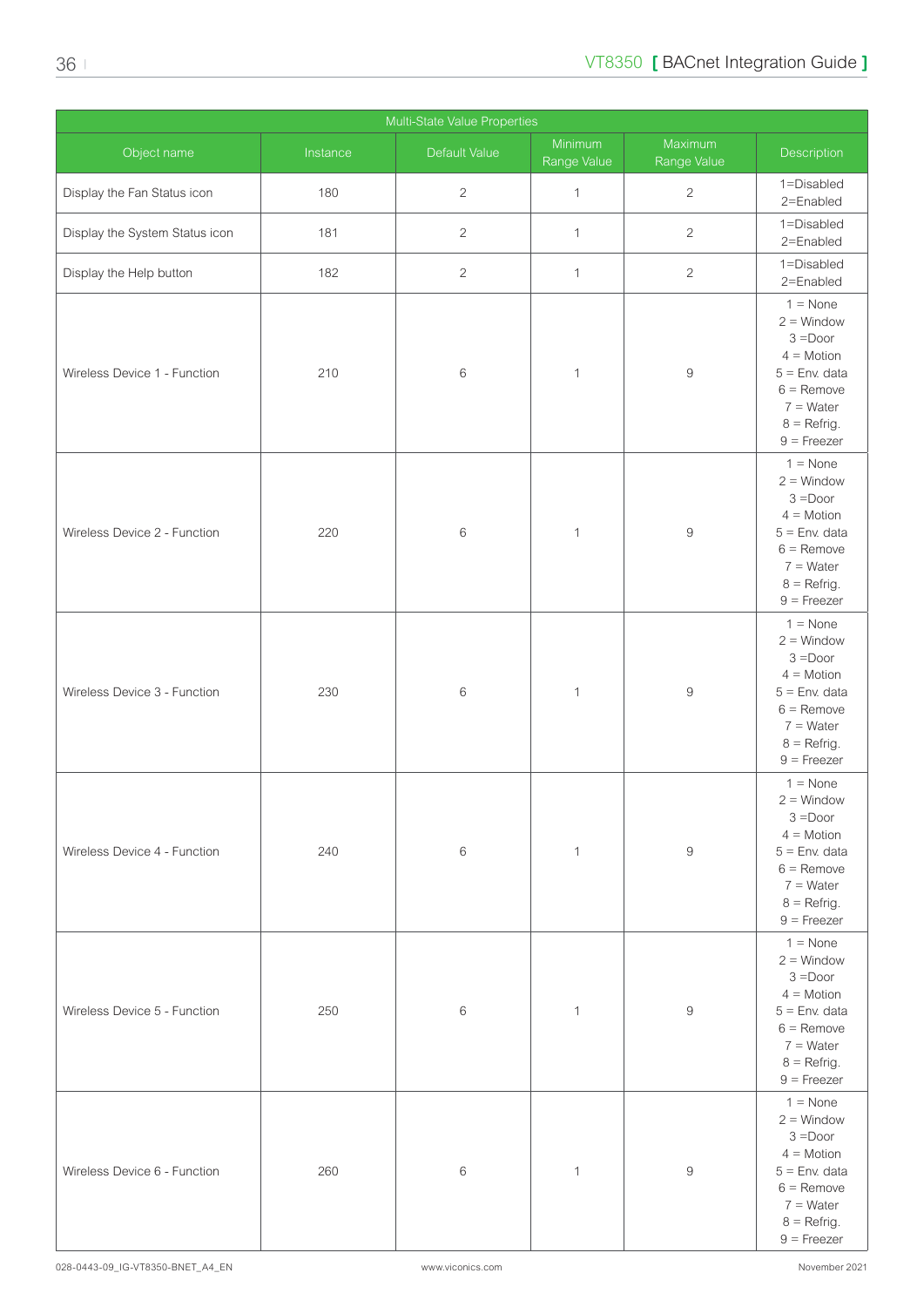| Wireless Device 7 - Function  | 270 | 6     | $\mathbf{1}$ | $\hbox{9}$       | $4 = Motion$<br>$5 =$ Env. data<br>$6 =$ Remove<br>$7 = Water$<br>$8 =$ Refrig.<br>$9$ = Freezer                                                    |
|-------------------------------|-----|-------|--------------|------------------|-----------------------------------------------------------------------------------------------------------------------------------------------------|
| Wireless Device 8 - Function  | 280 | $\,6$ | $\mathbf{1}$ | $\hbox{9}$       | $1 = \text{None}$<br>$2 =$ Window<br>$3 = Door$<br>$4 = Motion$<br>$5 =$ Env. data<br>$6 =$ Remove<br>$7 = Water$<br>$8 =$ Refrig.<br>$9$ = Freezer |
| Wireless Device 9 - Function  | 290 | $\,6$ | $\mathbf{1}$ | $\hbox{9}$       | $1 = \text{None}$<br>$2 =$ Window<br>$3 =$ Door<br>$4 = Motion$<br>$5 =$ Env. data<br>$6 =$ Remove<br>$7 = Water$<br>$8 =$ Refrig.<br>$9$ = Freezer |
| Wireless Device 10 - Function | 300 | $\,6$ | $\mathbf{1}$ | $\boldsymbol{9}$ | $1 = \text{None}$<br>$2 =$ Window<br>$3 = Door$<br>$4 = Motion$<br>$5 =$ Env. data<br>$6 =$ Remove<br>$7 = Water$<br>$8 =$ Refrig.<br>$9$ = Freezer |
| Wireless Device 11 - Function | 310 | 6     | $\mathbf{1}$ | $\overline{9}$   | $1 = \text{None}$<br>$2 =$ Window<br>$3 = Door$<br>$4 = Motion$<br>$5 =$ Env. data<br>$6 =$ Remove<br>$7 = Water$<br>$8 = Refrig.$<br>$9 =$ Freezer |
| Wireless Device 12 - Function | 320 | $\,6$ | $\mathbf{1}$ | $\boldsymbol{9}$ | $1 = \text{None}$<br>$2 =$ Window<br>$3 = Door$<br>$4 = Motion$<br>$5 =$ Env. data<br>$6 =$ Remove<br>$7 = Water$<br>$8 = Refrig.$<br>$9 =$ Freezer |

Multi-State Value Properties

Range Value

Object name **Instance Instance** Default Value Minimum

 $1 =$  None  $2 =$  Window 3 =Door

**Range Value** Description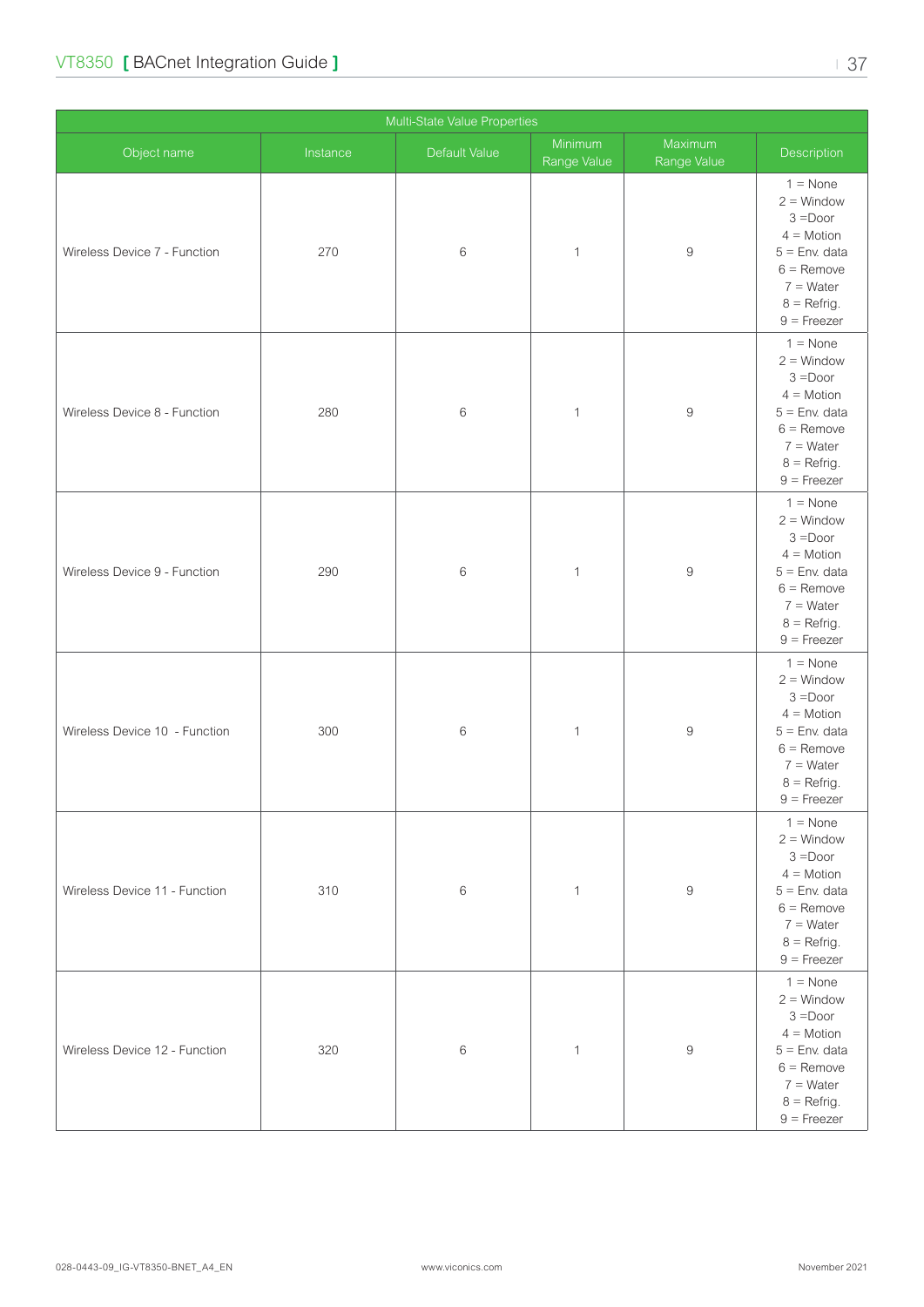| Multi-State Value Properties  |          |               |                        |                        |                                                                                                                                                     |
|-------------------------------|----------|---------------|------------------------|------------------------|-----------------------------------------------------------------------------------------------------------------------------------------------------|
| Object name                   | Instance | Default Value | Minimum<br>Range Value | Maximum<br>Range Value | Description                                                                                                                                         |
| Wireless Device 13 - Function | 330      | $\,6$         | $\mathbf{1}$           | $\hbox{9}$             | $1 = \text{None}$<br>$2 =$ Window<br>$3 =$ Door<br>$4 = Motion$<br>$5 =$ Env. data<br>$6 =$ Remove<br>$7 = Water$<br>$8 =$ Refrig.<br>$9$ = Freezer |
| Wireless Device 14 - Function | 340      | $\,6$         | $\mathbf{1}$           | $\hbox{9}$             | $1 = \text{None}$<br>$2 =$ Window<br>$3 = Door$<br>$4 =$ Motion<br>$5 =$ Env. data<br>$6 =$ Remove<br>$7 = Water$<br>$8 =$ Refrig.<br>$9 =$ Freezer |
| Wireless Device 15 - Function | 350      | 6             | $\mathbf{1}$           | $\boldsymbol{9}$       | $1 = \text{None}$<br>$2 =$ Window<br>$3 = Door$<br>$4 = Motion$<br>$5 =$ Env. data<br>$6 =$ Remove<br>$7 = Water$<br>$8 =$ Refrig.<br>$9 =$ Freezer |
| Wireless Device 16 - Function | 360      | $\,6$         | $\mathbf{1}$           | $\hbox{9}$             | $1 = \text{None}$<br>$2 =$ Window<br>$3 = Door$<br>$4 = Motion$<br>$5 =$ Env. data<br>$6 =$ Remove<br>$7 = Water$<br>$8 =$ Refrig.<br>$9 =$ Freezer |
| Wireless Device 17 - Function | 370      | $\,6$         | $\mathbf{1}$           | $\boldsymbol{9}$       | $1 = \text{None}$<br>$2 =$ Window<br>$3 = Door$<br>$4 = Motion$<br>$5 =$ Env. data<br>$6 =$ Remove<br>$7 = Water$<br>$8 =$ Refrig.<br>$9 =$ Freezer |
| Wireless Device 18 - Function | 380      | 6             | $\mathbf{1}$           | $\boldsymbol{9}$       | $1 = \text{None}$<br>$2 =$ Window<br>$3 = Door$<br>$4 = Motion$<br>$5 =$ Env. data<br>$6 =$ Remove<br>$7 = Water$<br>$8 =$ Refrig.<br>$9$ = Freezer |